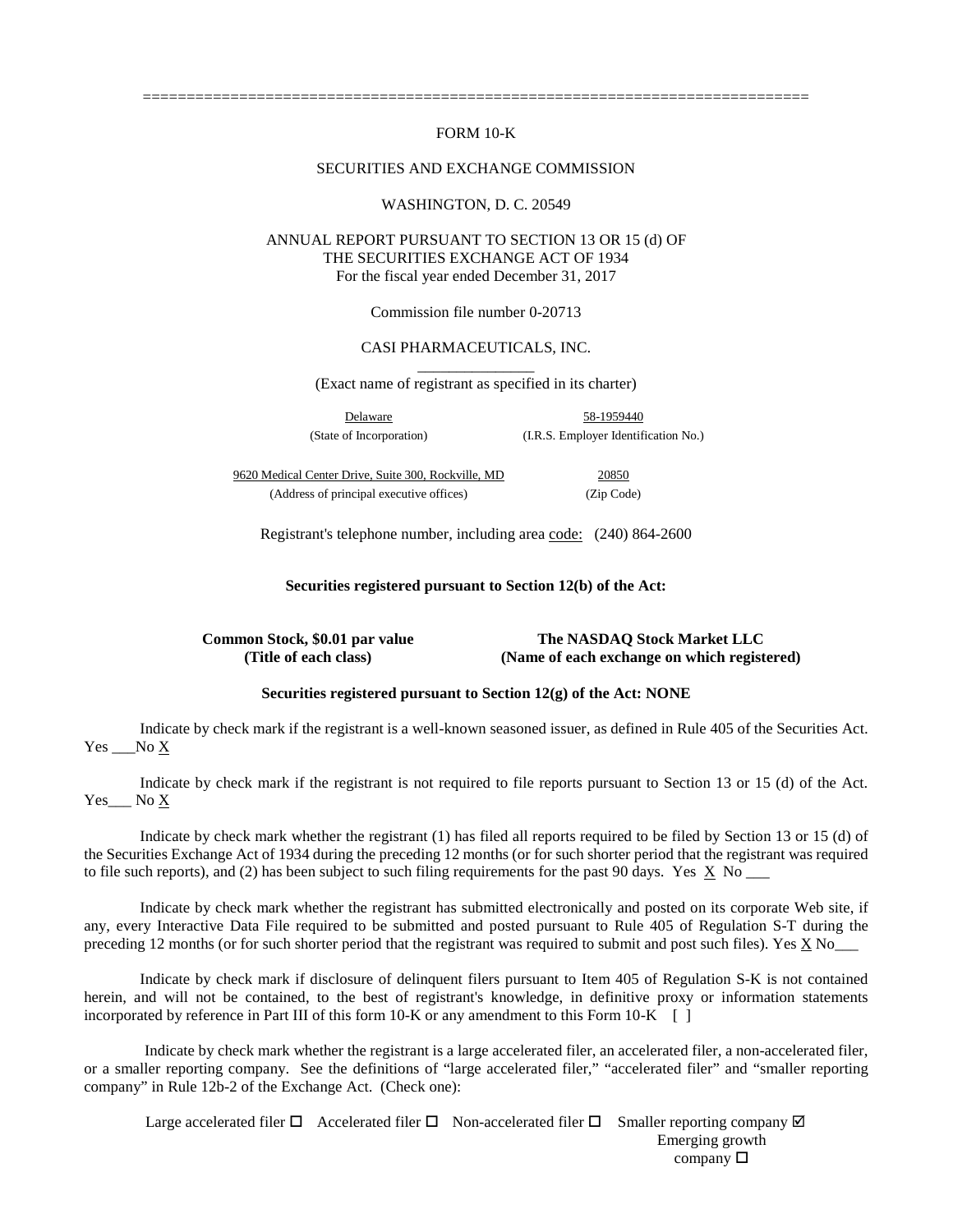If an emerging growth company, indicate by check mark if the registrant has elected not to use the extended transition period for complying with any new or revised financial accounting standards provided pursuant to Section 13(a) of the Exchange Act.  $\Box$ 

Indicate by check mark whether the registrant is a shell company (as defined in Rule 12b-2 of the Act). Yes\_ No  $\underline{X}$ 

As of June 30, 2017, the aggregate market value of the shares of common stock held by non-affiliates was approximately \$35,022,789.

As of March 28, 2018, 79,641,876 shares of the Company's common stock were outstanding.

### **Documents Incorporated By Reference**

The registrant intends to file a definitive proxy statement pursuant to Regulation 14A within 120 days of the end of the fiscal year ended December 31, 2017. The proxy statement is incorporated herein by reference into the following parts of the Form 10-K:

Part III, Item 10, Directors, Executive Officers and Corporate Governance; Part III, Item 11, Executive Compensation; Part III, Item 12, Security Ownership of Certain Beneficial Owners and Management and Related Stockholder Matters; Part III, Item 13, Certain Relationships and Related Transactions, and Director Independence; and Part III, Item 14, Principal Accounting Fees and Services.

==================================================================================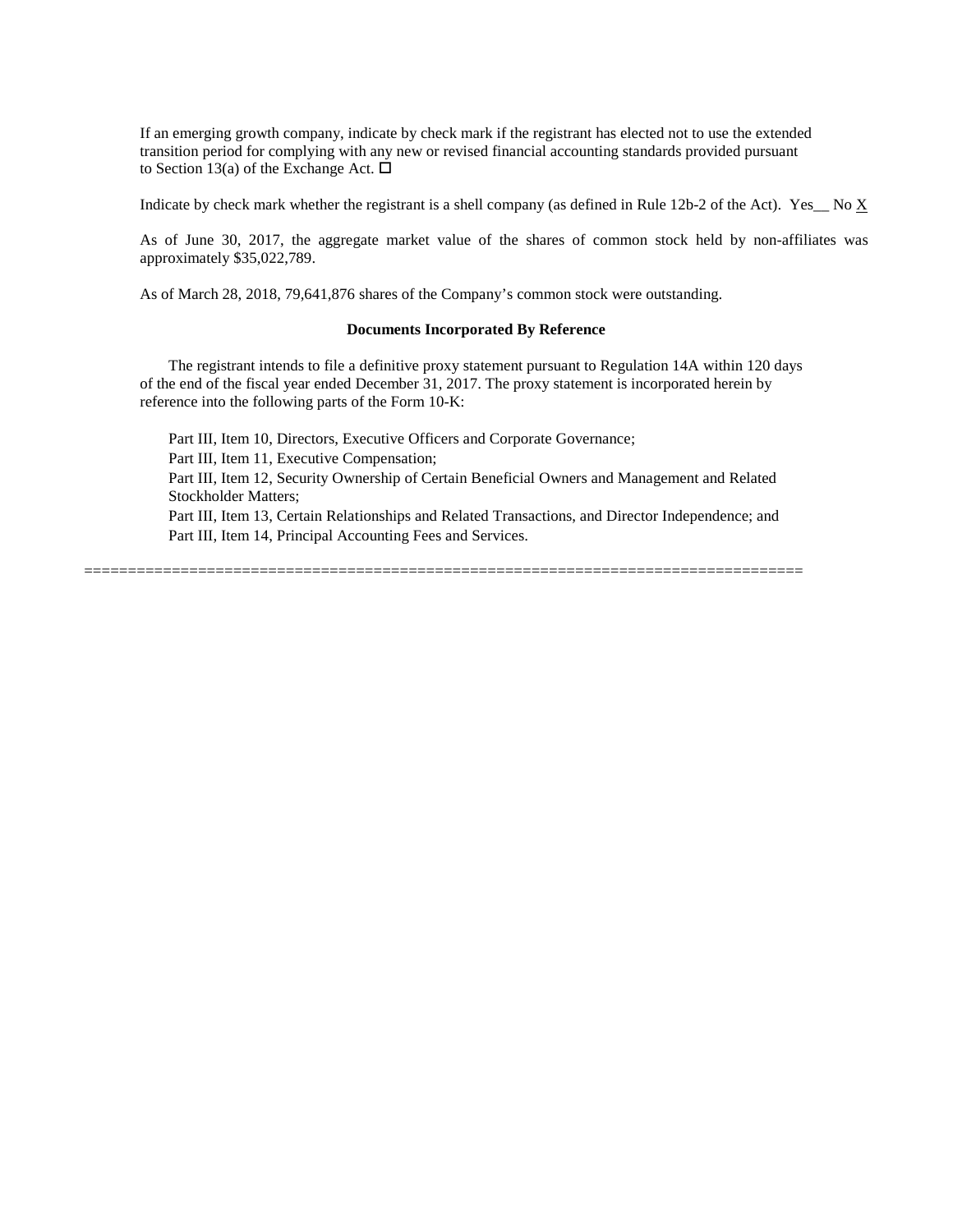# **CASI PHARMACEUTICALS, INC. FORM 10-K - FISCAL YEAR ENDED DECEMBER 31, 2017**

# **TABLE OF CONTENTS**

| Form $10-K$<br>Part No. | Form 10-K<br>Item No. | Description                                                                                                               | Page No.      |
|-------------------------|-----------------------|---------------------------------------------------------------------------------------------------------------------------|---------------|
| T                       | 1                     | <b>Business</b>                                                                                                           | $\mathcal{E}$ |
|                         | 1A                    | <b>Risk Factors</b>                                                                                                       | 14            |
|                         | 1B                    | <b>Unresolved Staff Comments</b>                                                                                          | 25            |
|                         | 2                     | Properties                                                                                                                | 25            |
|                         | 3                     | <b>Legal Proceedings</b>                                                                                                  | 25            |
|                         | 4                     | Mine Safety Disclosure                                                                                                    | 25            |
| $\mathbf{I}$            | 5                     | Market for Registrant's Common Equity,<br><b>Related Stockholder Matters</b><br>And Issuer Purchases of Equity Securities | 25            |
|                         | 6                     | Selected Financial Data                                                                                                   | 26            |
|                         | 7                     | Management's Discussion and Analysis of<br>Financial Condition and Results of Operations                                  | 26            |
|                         | 7A                    | Quantitative and Qualitative Disclosures<br><b>About Market Risk</b>                                                      | 33            |
|                         | 8                     | Financial Statements and Supplementary Data                                                                               | 33            |
|                         | 9                     | Changes in and Disagreements with Accountants<br>On Accounting and Financial Disclosure                                   | 34            |
|                         | <b>9A</b>             | <b>Controls and Procedures</b>                                                                                            | 34            |
|                         | 9B                    | Other Information                                                                                                         | 34            |
| III                     | 10                    | Directors, Executive Officers and Corporate Governance                                                                    | 35            |
|                         | 11                    | <b>Executive Compensation</b>                                                                                             | 35            |
|                         | 12                    | Security Ownership of Certain Beneficial Owners and<br>Management and Related Stockholder Matters                         | 35            |
|                         | 13                    | Certain Relationships and Related Transactions, and Director<br>Independence                                              | 35            |
|                         | 14                    | Principal Accounting Fees and Services                                                                                    | 36            |
| IV                      | 15                    | <b>Exhibits and Financial Statement Schedules</b>                                                                         | 36            |
|                         |                       | Signatures                                                                                                                | 40            |
|                         |                       | <b>Audited Consolidated Financial Statements</b>                                                                          | F-1           |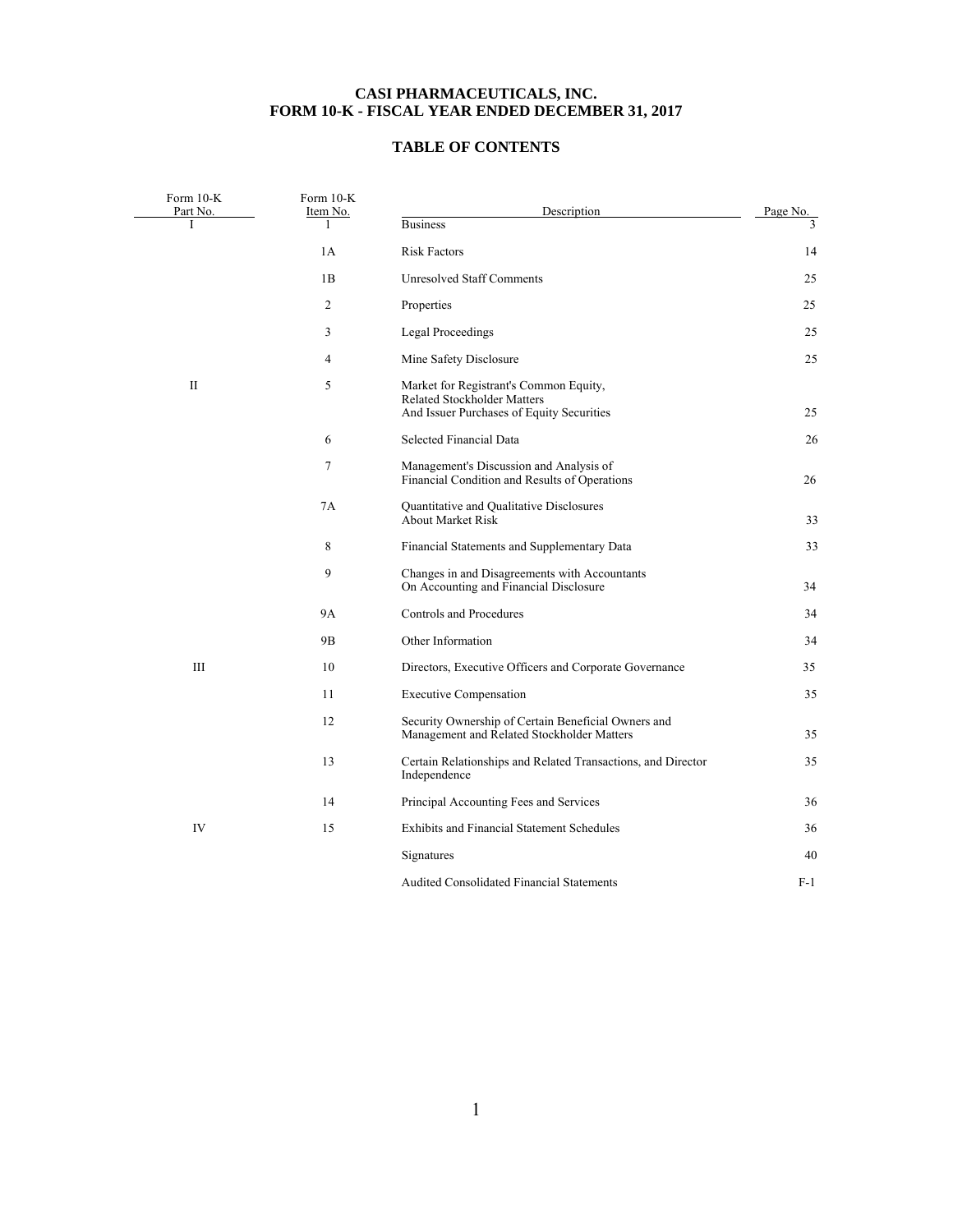#### **SPECIAL NOTE REGARDING FORWARD-LOOKING STATEMENTS**

 This report contains certain forward-looking statements within the meaning of Section 27A of the Securities Exchange Act of 1933, as amended and Section 21E of the Securities Exchange Act of 1934, as amended. Forwardlooking statements also may be included in other statements that we make. All statements that are not descriptions of historical facts are forward-looking statements. These statements can generally be identified by the use of forward-looking terminology such as "believes," "expects," "intends," "may," "will," "should," or "anticipates" or similar terminology. These forward-looking statements include, among others, statements regarding the timing of our clinical trials, our cash position and future expenses, and our future revenues.

Actual results could differ materially from those currently anticipated due to a number of factors, including: the risk that we may be unable to continue as a going concern as a result of our inability to raise sufficient capital for our operational needs; the possibility that we may be delisted from trading on the Nasdaq Capital Market; the volatility in the market price of our common stock; risks relating to interests of our largest stockholders that differ from our other stockholders; the risk of substantial dilution of existing stockholders in future stock issuances; the difficulty of executing our business strategy in China; the risk that we will not be able to effectively select, register and commercialize products from our recently acquired portfolio of Abbreviated New Drug Applications (ANDAs); our inability to predict when or if our product candidates will be approved for marketing by the China Food and Drug Administration authorities; our inability to enter into strategic partnerships for the development, commercialization, manufacturing and distribution of our proposed product candidates or future candidates; risks relating to the need for additional capital and the uncertainty of securing additional funding on favorable terms; risks associated with our product candidates; risks associated with any early-stage products under development; the risk that results in preclinical and early clinical models are not necessarily indicative of later clinical results; uncertainties relating to preclinical and clinical trials, including delays to the commencement of such trials; the lack of success in the clinical development of any of our products; dependence on third parties; and risks relating to the commercialization, if any, of our proposed products (such as marketing, safety, regulatory, patent, product liability, supply, competition and other risks). Such factors, among others, could have a material adverse effect upon our business, results of operations and financial condition.

We caution investors that actual results or business conditions may differ materially from those projected or suggested in forward-looking statements as a result of various factors including, but not limited to, those described above and in Section IA, "Risk Factors" of this Annual Report on Form 10-K for the fiscal year ended December 31, 2017 (this "Annual Report") and our other filings with the Securities and Exchange Commission ("SEC"). We cannot assure you that we have identified all the factors that create uncertainties. Moreover, new risks emerge from time to time and it is not possible for our management to predict all risks, nor can we assess the impact of all risks on our business or the extent to which any risk, or combination of risks, may cause actual results to differ from those contained in any forward-looking statements. Readers should not place undue reliance on forward-looking statements. We undertake no obligation to publicly release the result of any revision of these forward-looking statements to reflect events or circumstances after the date they are made or to reflect the occurrence of unanticipated events.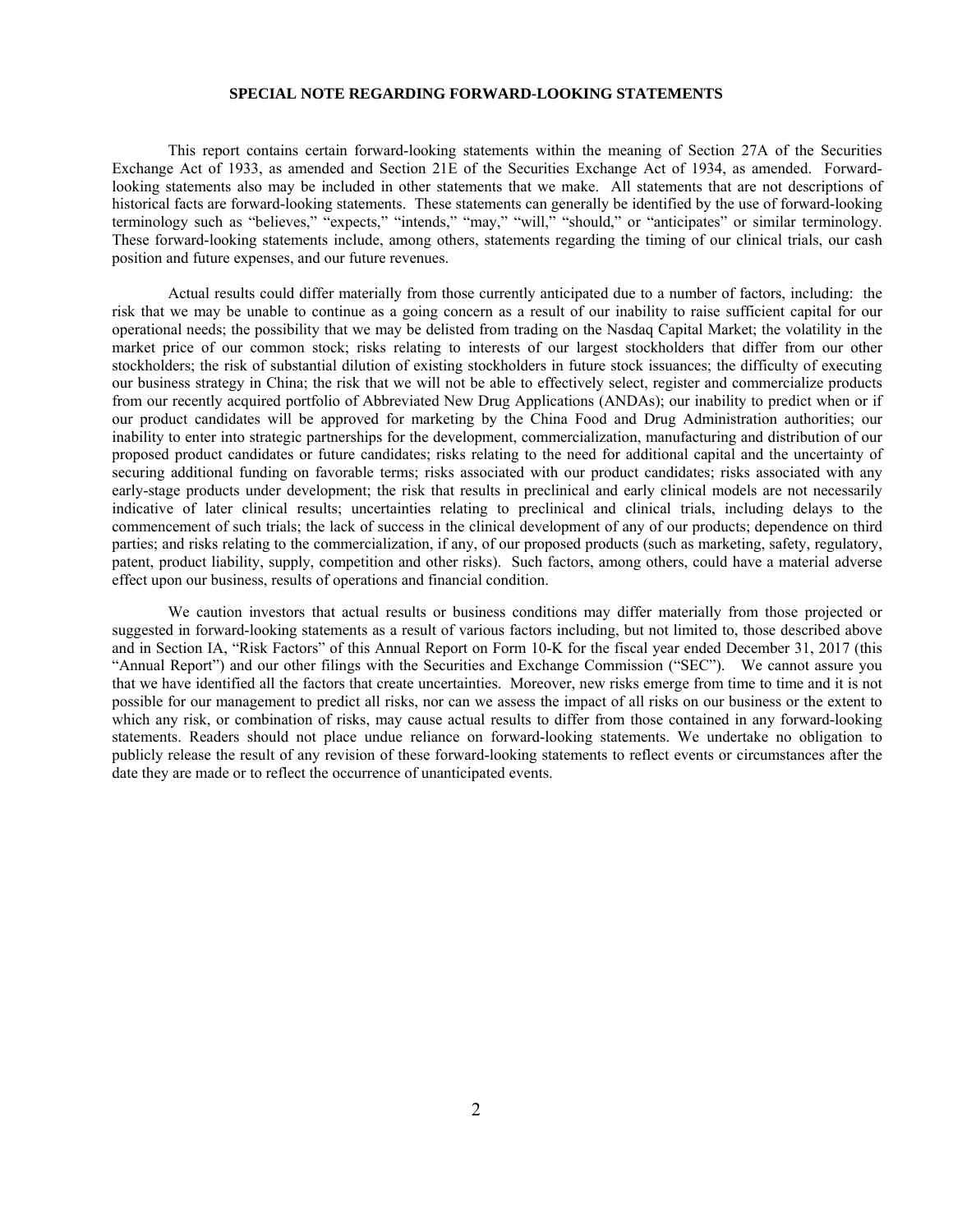### **PART I**

#### **ITEM 1. BUSINESS.**

#### **OVERVIEW**

CASI Pharmaceuticals, Inc. ("CASI", the "Company") (Nasdaq: CASI) is a U.S. based biopharmaceutical company dedicated to bringing high quality, cost-effective pharmaceutical products and innovative oncology therapeutics to patients. We intend to execute our plan to become a leading pharmaceutical company with a substantial market share in China. We are headquartered in Rockville, Maryland with established China operations that are growing as we continue to further in-license or acquire products for our pipeline.

Our product pipeline features (1) EVOMELA®, MARQIBO®, and ZEVALIN®, all U.S. Food and Drug Administration ("FDA") approved drugs in-licensed from Spectrum Pharmaceuticals, Inc. for China regional rights, and currently in various stages in the regulatory process for market approval in China, (2) an acquired portfolio of 25 FDA-approved abbreviated new drug applications ("ANDAs") one ANDA that FDA tentatively approved, and three ANDAs that are pending FDA approval, from which we will prioritize a select subset for product registration and commercialization in China, (3) our proprietary drug candidate, ENMD-2076, currently in Phase 2 clinical development, and (4) CASI-001 and CASI-002, proprietary early-stage candidates in immuno-oncology in preclinical development. We believe our pipeline reflects a risk-balanced approach between products in various stages of development, and between products that we develop ourselves and those that we develop with our partners for the China regional market. We intend to continue building a significant product pipeline of high quality, costeffective pharmaceuticals, as well as innovative drug candidates that we will commercialize alone in China and with partners for the rest of the world. For in-licensed products, the Company uses a market-oriented approach to identify pharmaceutical candidates that it believes have the potential for gaining widespread market acceptance, either globally or in China, and for which development can be accelerated under the Company's drug development strategy.

Our focus is to bring high quality, cost-effective pharmaceutical products and innovative oncology therapeutics to patients. The implementation of our plans will include leveraging our resources in both the United States and China. In order to capitalize on the drug development and capital resources available in China, the Company is doing business in China through its wholly-owned China-based subsidiary that will execute the China portion of the Company's drug development strategy, including conducting clinical trials in China, pursuing local funding opportunities and strategic collaborations, and implementing the Company's transition to a commercial enterprise.

# **IN-LICENSED PRODUCTS FOR THE CHINA REGIONAL MARKET**

In September 2014, we acquired from Spectrum Pharmaceuticals, Inc. and certain of its affiliates (together referred to as "Spectrum") exclusive rights in greater China (including Taiwan, Hong Kong and Macau) to three inlicensed oncology products, including EVOMELA® (melphalan hydrochloride for injection) approved in the U.S. primarily for use as a high-dose conditioning treatment prior to hematopoietic progenitor (stem) cell transplantation in patients with multiple myeloma, MARQIBO® (vinCRIStine sulfate LIPOSOME injection) approved in the U.S. for advanced adult Ph- acute lymphoblastic leukemia (ALL), and ZEVALIN® (ibritumomab tiuxetan) approved in the U.S. for advanced non-Hodgkin's lymphoma. A description of the products and their current status is below.

## **EVOMELA**®

EVOMELA<sup>®</sup> is a new intravenous formulation of melphalan being investigated by Spectrum in the multiple myeloma transplant setting. The formulation avoids the use of propylene glycol, which is used as a cosolvent in the current formulation of melphalan and has been reported to cause renal and cardiac side-effects that limit the ability to deliver higher quantities of intended therapeutic compounds. The use of Captisol technology to reformulate melphalan is anticipated to allow for longer administration durations and slower infusion rates, potentially enabling clinicians to avoid reductions and safely achieve a higher dose intensity of pre-transplant chemotherapy. In March 2016, Spectrum received notification from the FDA of the grant of approval of its NDA for EVOMELA<sup>®</sup> (melphalan) for injection primarily for use as a high-dose conditioning treatment prior to hematopoietic progenitor (stem) cell transplantation in patients with multiple myeloma. We have initiated the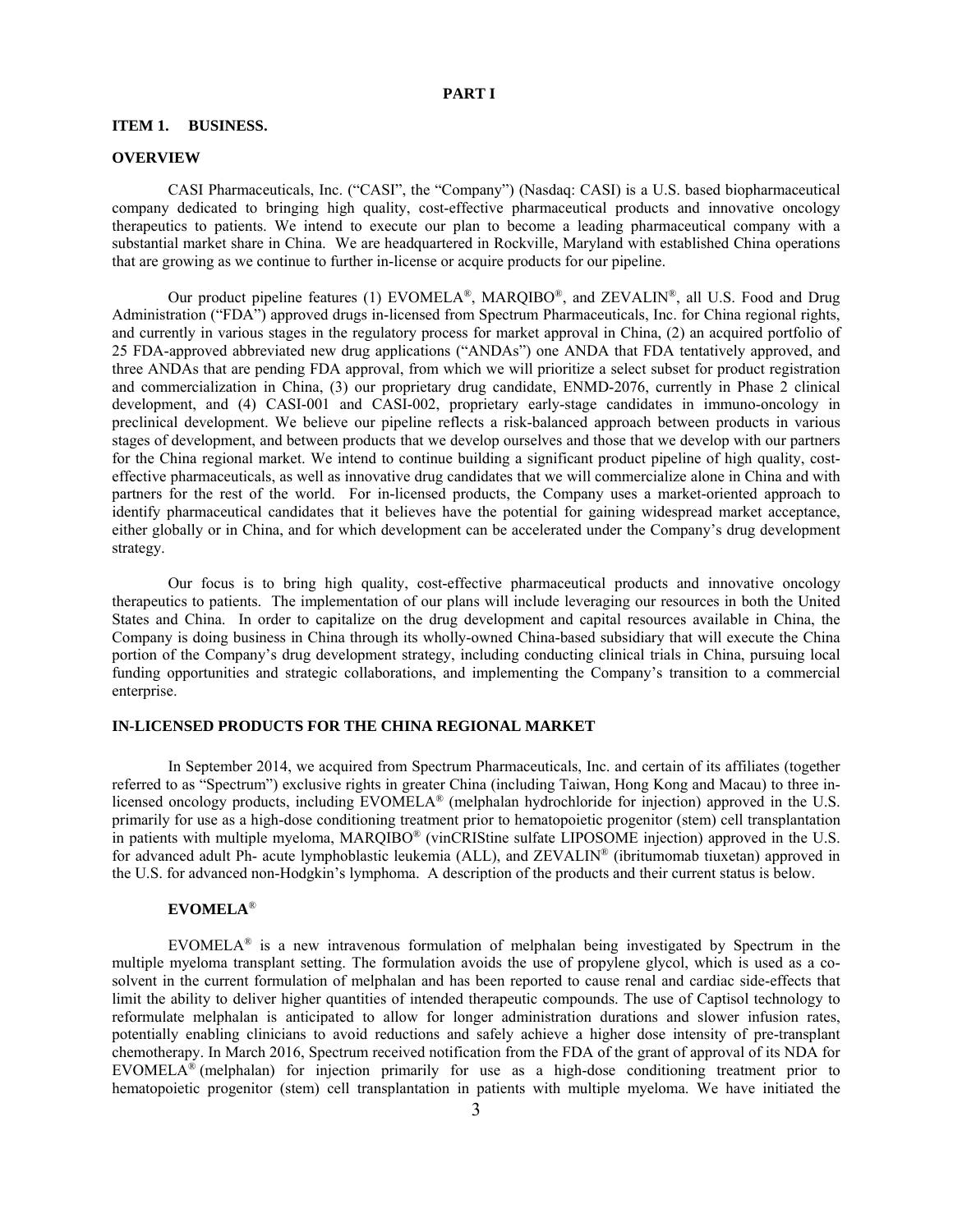regulatory and development process towards marketing approval for EVOMELA® in China. In December 2016, the China Food and Drug Administration ("CFDA") accepted for review our import drug registration application for EVOMELA<sup>®</sup> and in 2017 has granted priority review of the import drug registration clinical trial application (CTA), which has completed the quality testing phase of the regulatory process and is currently in technical review by Center for Drug Evaluation (CDE) of the CFDA as part of the regulatory process.

### **MARQIBO®**

MARQIBO**®** is a novel, sphingomyelin/cholesterol liposome-encapsulated, formulation of vincristine sulfate, a microtubule inhibitor. MARQIBO**®** is approved by the FDA for the treatment of adult patients with Philadelphia chromosome-negative (Ph-) acute lymphoblastic leukemia (ALL) in second or greater relapse or whose disease has progressed following two or more anti-leukemia therapies. We have initiated the regulatory and development process towards marketing approval for MARQIBO in China. In January 2016, the CFDA accepted for review our import drug registration application for MARQIBO® which currently is in the quality testing phase of the regulatory review.

## **ZEVALIN®**

ZEVALIN**®** injection for intravenous use is a CD20-directed radiotherapeutic antibody. It is indicated for the treatment of patients with relapsed or refractory, low-grade or follicular B-cell non-Hodgkin's lymphoma (NHL). ZEVALIN**®** is also indicated for the treatment of patients with previously untreated follicular non-Hodgkin's Lymphoma who achieve a partial or complete response to first-line chemotherapy. ZEVALIN**®** therapeutic regimen consists of two components: rituximab, and Yttrium-90 (Y-90) radiolabeled ZEVALIN**®** for therapy. ZEVALIN**®**  builds on the combined effect of a targeted biologic monoclonal antibody augmented with the therapeutic effects of a beta-emitting radioisotope. Since ZEVALIN**®** is already approved in the U.S. and marketed by Spectrum, we expect that gaining approval from local regulatory authorities for commercialization in greater China will require a shorter timeframe compared to clinical-stage drugs. In 2017, the CFDA accepted for review our import drug registration for ZEVALIN**®** including both the antibody kit and the radioactive Yttrium-90 component.

### **U.S. FDA ANDAs**

On January 26, 2018 the Company acquired a portfolio of 25 U.S. FDA-approved abbreviated new drug applications (ANDAs), one ANDA that FDA tentatively approved, and three ANDAs that are pending FDA approval. CASI intends to select and commercialize certain products from the portfolio that offer unique market and cost-effective manufacturing opportunities in China and/or in the U.S.

The portfolio consists of:

| <b>Product</b>                        | Approved |
|---------------------------------------|----------|
| Benazepril tablets                    | X        |
| Bisoprolol fumarate tablets           | X        |
| Burprenorphine HCL Sublingual tablets | X        |
| Cefprozil tablets                     | X        |
| Cilostazol tablets $-50$ mg           | X        |
| Cilostazol tablets $-100$ mg          | X        |
| Desvenlafaxine ER tablets             | X        |
| Diclofenac potassium 50mg tablets     | X        |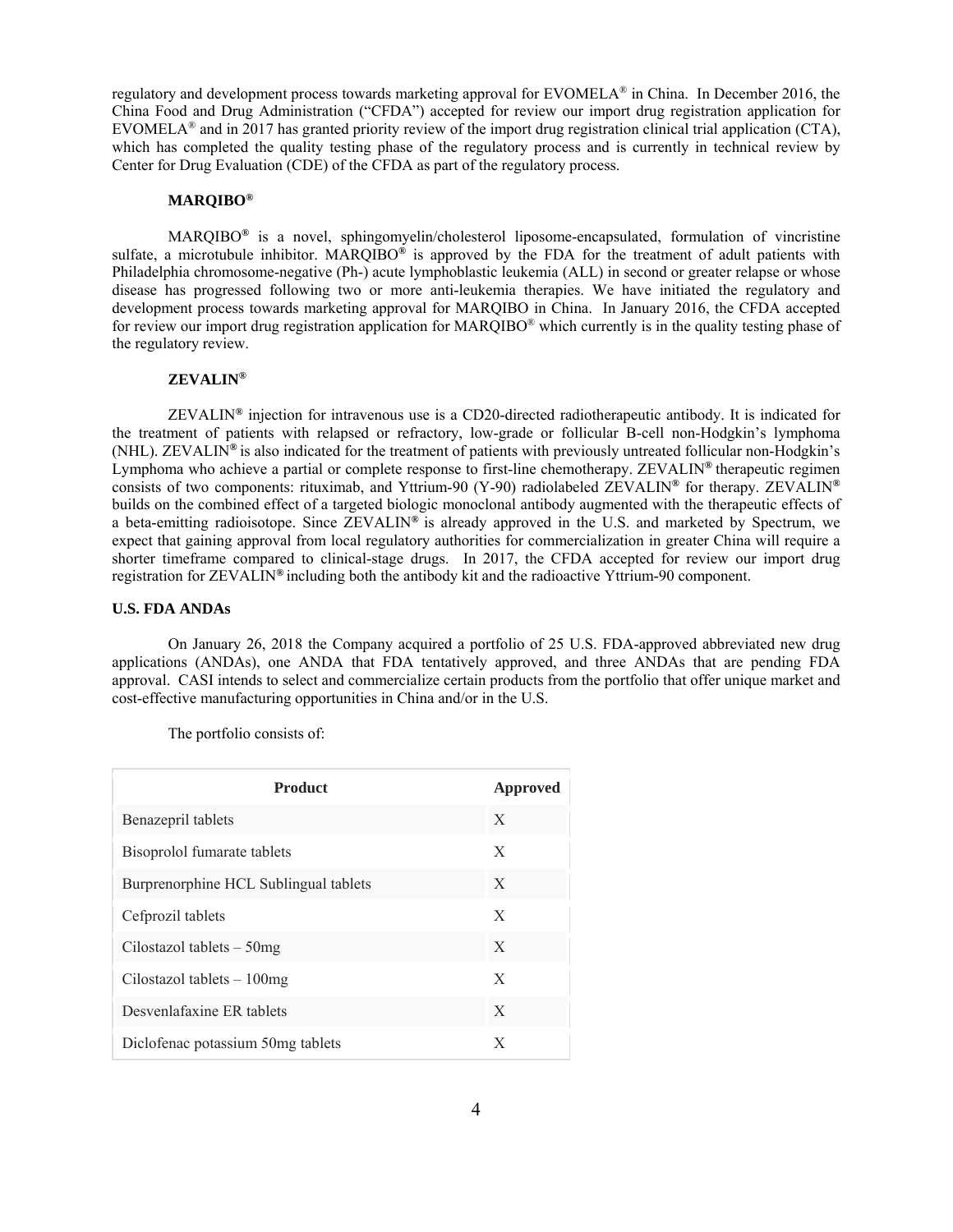| Diclofenac sodium DR 25mg, 50mg tablets                 | X |
|---------------------------------------------------------|---|
| Diclofenac sodium DR 75mg tablets                       | X |
| Econazole nitrate cream                                 | X |
| Entecavir tablets                                       | X |
| Epinastine HCl Ophthalmic Solution                      | X |
| Heparin sodium for injection                            | X |
| Lisinopril tablets and Lisinopril BPP tablets           | X |
| Methimazole tablets                                     | X |
| Midodrine tablets                                       | X |
| Nabumetone tablets                                      | X |
| Naratriptan tablets                                     | X |
| Ondansetron HCL tablets                                 | X |
| Repaglinide tablets                                     | X |
| Ribavirin capsules                                      | X |
| Spironolactone tablets                                  | X |
| Tizanidine tablets                                      | X |
| Triamterene and hydrochlorothiazide combination tablets | X |

| <b>Product</b>                              | Pending |
|---------------------------------------------|---------|
| Aripiprazole tablets                        | X       |
| Bepotastine Ophthalmic Solution             | X       |
| Bromfenac Ophthalmic Solution               | X       |
| Telmisartan and hydrochlorothiazide tablets | X       |

# **ENMD-2076**

r

ENMD-2076, internally developed, is an orally-active, Aurora A/angiogenic kinase inhibitor with a unique kinase selectivity profile and multiple mechanisms of action. We are currently conducting multiple Phase 2 studies of ENMD-2076, the status of which is outlined below:

| <b>Disease</b><br><b>Indication</b>                  | <u>Status</u> |                                    | <b>Sites</b>                                                                                                                                                                                                             |  |
|------------------------------------------------------|---------------|------------------------------------|--------------------------------------------------------------------------------------------------------------------------------------------------------------------------------------------------------------------------|--|
|                                                      |               |                                    |                                                                                                                                                                                                                          |  |
| <b>Advanced</b><br><b>Fibrolamellar</b><br>Carcinoma | U.S. sites:   | Phase 2 trial enrollment completed | • Memorial Sloan-Kettering Cancer Center<br>• University of Colorado Cancer Center<br>• University of Texas Southwestern Medical Center<br>• University of California at San Francisco<br>• Dana-Farber Cancer Institute |  |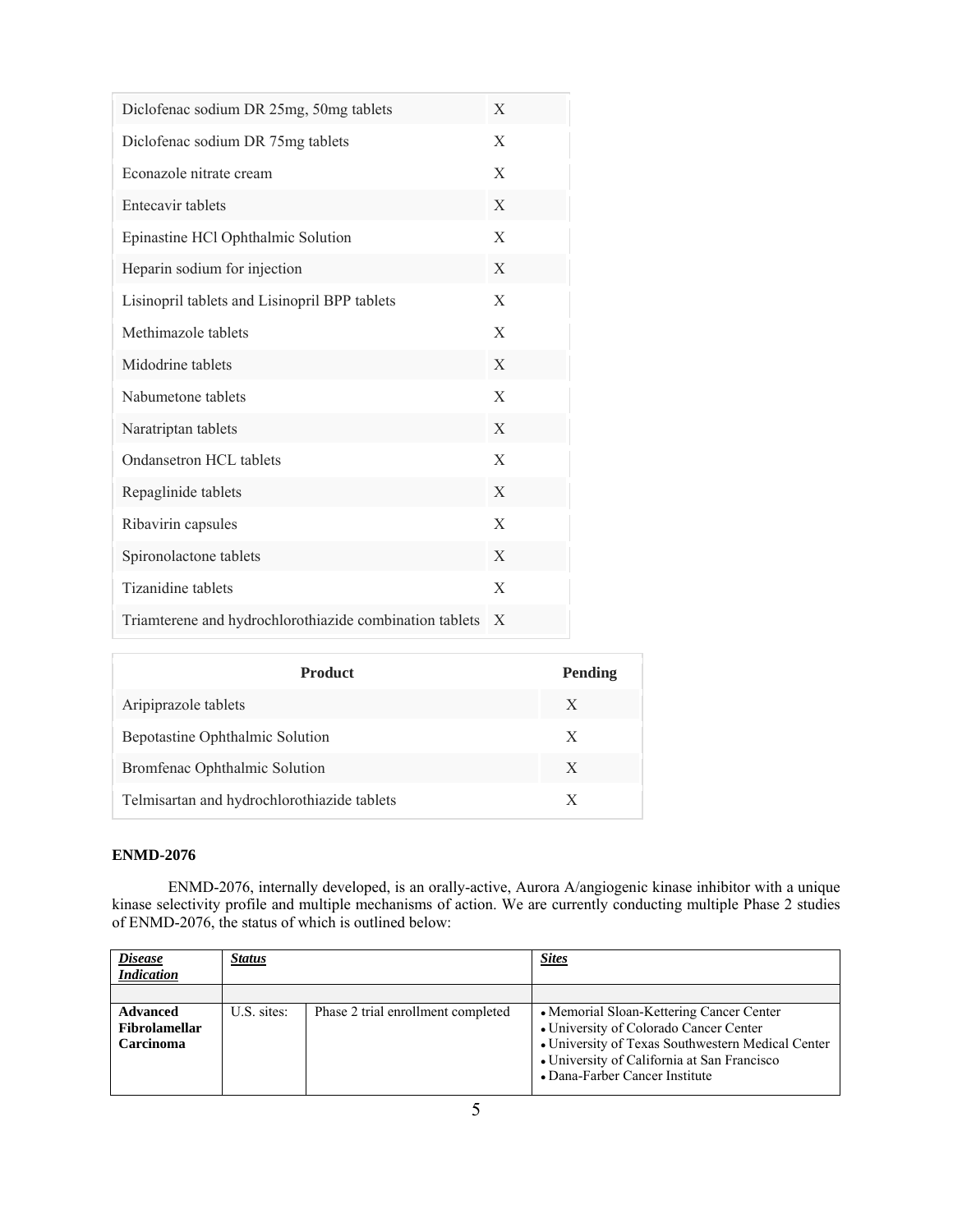|                                                | China sites: | Received CFDA approval to expand<br>trial to China sites          | $\bullet$ China site(s) to be determined                                                                           |
|------------------------------------------------|--------------|-------------------------------------------------------------------|--------------------------------------------------------------------------------------------------------------------|
| <b>Triple-Negative</b><br><b>Breast Cancer</b> | U.S. sites:  | Phase 2 trial enrollment completed;<br>biomarker analysis ongoing | • University of Colorado<br>• Indiana University                                                                   |
|                                                | China sites: | Phase 2a trial enrollment completed                               | • Cancer Hospital of Chinese Academy of<br>Medical Sciences<br>$\bullet$ Additional China site(s) to be determined |

ENMD-2076 has received orphan drug designation from the FDA for the treatment of ovarian cancer, multiple myeloma, acute myeloid leukemia and hepatocellular carcinoma (HCC). In October 2015, the Company also received orphan drug designation from the European Medicines Agency (EMA) for the treatment of HCC including FLC. In the United States, the Orphan Drug Act is intended to encourage companies to develop therapies for the treatment of diseases that affect fewer than 200,000 people in this country. Orphan drug designation provides us with seven years of market exclusivity that begins once ENMD-2076 receives FDA marketing approval for a specific indication. It also provides certain financial incentives that can help support the development of ENMD-2076, such as a tax credit.

### **PRECLINICAL DEVELOPMENT**

Our primary focus is on clinical-stage and late-stage drug candidates so that we can immediately employ our U.S. and China drug development model to accelerate clinical and regulatory progress. In addition to our clinical-and late-stage approach, we have two potential drug candidates in preclinical development that we will continue to evaluate in 2018.

### **MANAGEMENT**

The current senior management team includes: Dr. Wei-Wu He, Executive Chairman, Dr. Ken K. Ren, Chief Executive Officer; Cynthia W. Hu, Chief Operating Officer, General Counsel & Secretary; Dr. Alexander A. Zukiwski, Chief Medical Officer, Sara B. Capitelli, Vice President, Finance & Principal Accounting Officer; and Dr. James E. Goldschmidt, Senior Vice President, Business Development. The Company, as part of its normal operations, also has consulting relationships with a core team of experts in clinical trial design, FDA and CFDA strategy, scientific research, manufacturing and formulation, among others.

Our management team promotes and instills a corporate culture of prudent resource management, fiscal responsibility and accountability, while maintaining an environment of innovation and entrepreneurialism in order to quickly respond to opportunities and to react to any changes in market conditions and in the regulatory landscape.

#### **BUSINESS DEVELOPMENT AND COMMERCIALIZATION STRATEGY**

We intend to continue our path to become fully integrated with drug development and commercial operations. Our current external business development effort is concentrated on acquiring additional drug candidates through in-license and acquisitions to expand our pipeline. Our pipeline will reflect a diversified and risk-balanced set of assets that include (1) late-stage clinical drug candidates in-licensed for China regional rights, such as EVOMELA<sup>®</sup>, MARQIBO<sup>®</sup> and ZEVALIN<sup>®</sup>, (2) high quality generic pharmaceuticals, such as the portfolio of 29 ANDAs recently acquired, (3) proprietary innovative drug candidates, such as our ENMD-2076, and (4) new drug candidates under internal preclinical development. We use a market-oriented approach to identify pharmaceutical candidates that we believe have the potential for gaining widespread market acceptance, either globally or in China, and for which development can be accelerated under the Company's drug development strategy. Although oncology is our principal clinical and commercial focus, we will be opportunistic about other pharmaceuticals that can address unmet medical needs.

The Company's wholly-owned China-based subsidiary is executing the China portion of our drug development strategy, including conducting clinical trials in China, pursuing local funding opportunities and strategic collaborations, and implementing our plan for accelerated development and commercialization in the China market.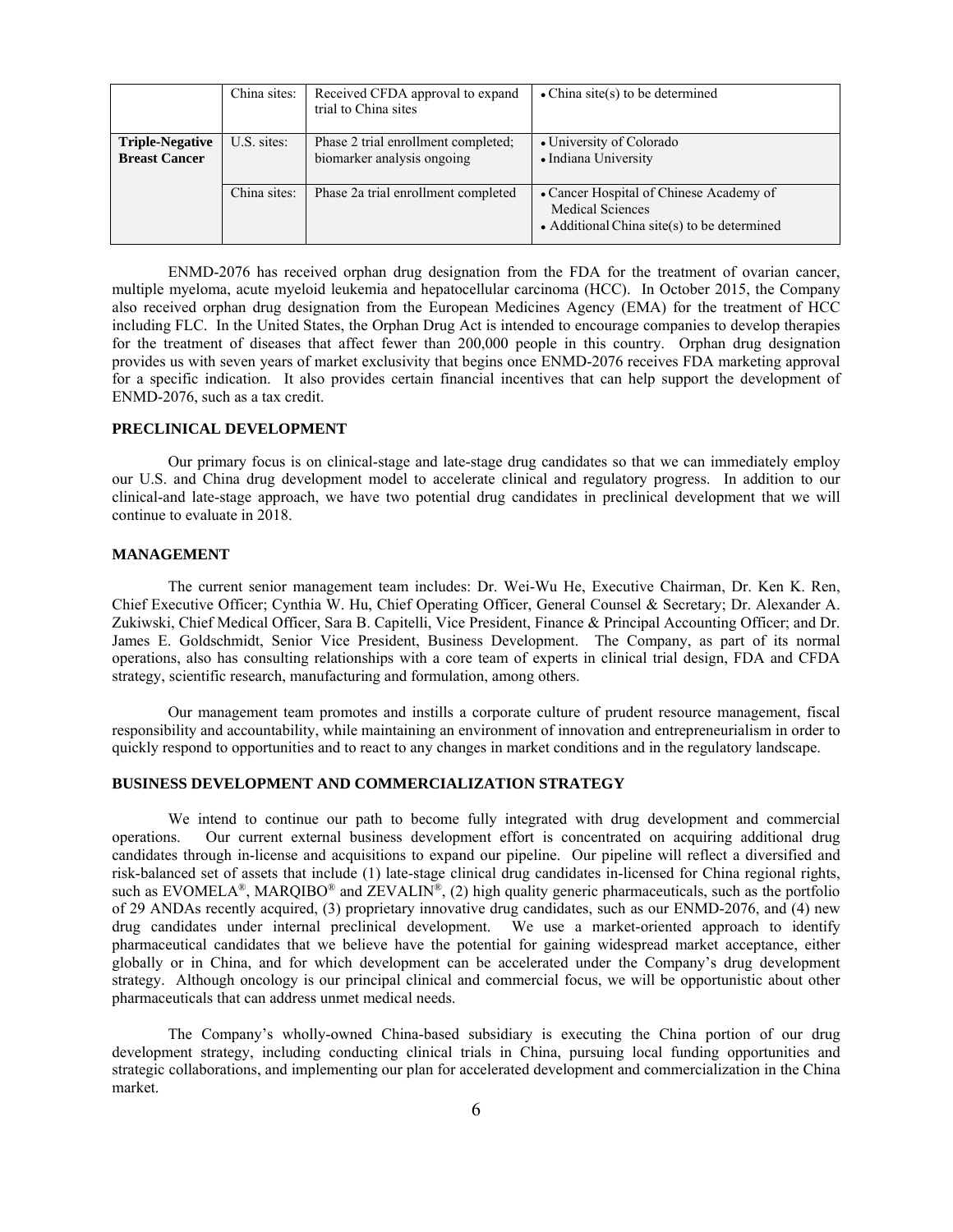### **RELATIONSHIPS RELATING TO CLINICAL PROGRAMS**

*Contract Manufacturing*. Clinical trial materials for EVOMELA®, MARQIBO®, and ZEVALIN® are supplied by our partner Spectrum and its contract manufacturers. We anticipate that the manufacturing for our newly acquired ANDA portfolio will be through new contract manufacturers located in China and outside of the U.S. after technology transfer. The manufacturing efforts for the production of our clinical trial materials for ENMD-2076 are performed by contract manufacturing organizations. Established relationships, coupled with supply agreements, have secured the necessary resources to supply clinical materials for our clinical development program. We believe that our current strategy of outsourcing manufacturing is cost-effective and allows for the flexibility we require.

*Sponsored Research Agreements.* To support development efforts, we may enter into sponsored research agreements with outside scientists to conduct specific projects. Under these agreements, we have secured the rights to intellectual property and to develop under exclusive license any discoveries resulting from these collaborations. The funds, if any, we provide in accordance with these agreements partially support the scientists' laboratory, research personnel and research supplies.

### **INTELLECTUAL PROPERTY**

We generally seek patent protection for our technology and product candidates in the United States, Canada, China and other key markets. The patent position of biopharmaceutical companies generally is highly uncertain and involves complex legal and factual questions. Our success will depend, in part, on whether we can: (i) obtain patents to protect our own products; (ii) obtain licenses to use the technologies of third parties, which may be protected by patents; (iii) protect our trade secrets and know-how; and (iv) operate without infringing the intellectual property and proprietary rights of others.

With regard to our in-licensed drug candidates (EVOMELA®, MARQIBO®, and ZEVALIN®), we have acquired exclusive licenses to intellectual property to enable us to develop and commercialize the drug candidates in our commercial markets.

With respect to ENMD-2076, we directly own 22 granted patents or allowed patent applications (including 2 granted United States patents, 1 granted Chinese patent, and 18 granted patents and 1 additional pending patent application in Brazil). The patent term for U.S. Patent No. 7,563,787 will expire March 5, 2027, assuming all maintenance fees are paid. If and when the FDA approves ENMD-2076, this patent term may be extended. The patent terms of our granted patents (including any patents issuing from our pending patent applications) in other countries will expire September 29, 2026, assuming all annuities are paid and not considering any term extensions for regulatory approval that might be available. We also directly own two pending U.S. provisional applications directed to treatment methods using ENMD-2076.

We have pending trademark applications for CASI and CASI PHARMACEUTICALS.

We review and assess our portfolio on a regular basis to secure protection and to align our patent strategy with our overall business strategy.

## **GOVERNMENT REGULATION**

#### *U.S. Food and Drug Administration (FDA)*

Our development, manufacture, and potential sale of therapeutics in the United States, China and other countries are subject to extensive regulations by federal, state, local and foreign governmental authorities.

In the United States, the FDA regulates product candidates being developed as drugs or biologics. New drugs are subject to regulation under the Federal Food, Drug, and Cosmetic Act (FFDCA), and biological products, in addition to being subject to certain provisions of the FFDCA, are regulated under the Public Health Service Act (PHSA). We believe that the FDA will regulate the products currently being developed by us or our collaborators as new drugs. Both the FFDCA and PHSA and corresponding regulations govern, among other things, the testing,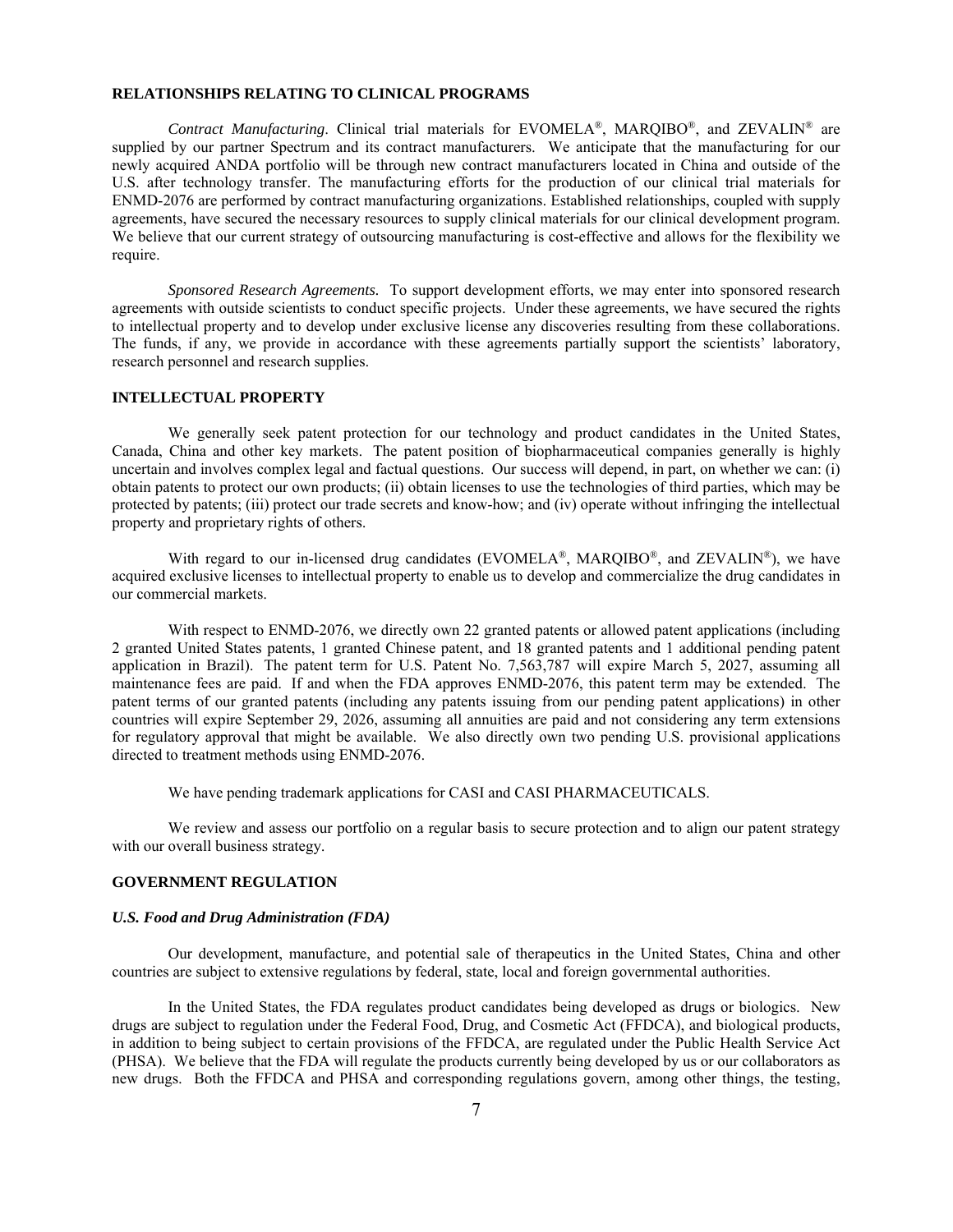manufacturing, safety, efficacy, labeling, storage, recordkeeping, advertising and other promotion of biologics or new drugs, as the case may be. FDA clearances must be obtained before clinical testing, and approvals must be obtained before marketing of biologics or drugs.

From time to time, legislation is drafted, introduced and passed in Congress that could significantly change the statutory provisions governing the approval, manufacturing and marketing of products regulated by the FDA. In addition to new legislation, FDA regulations and policies are often revised or reinterpreted by the agency in ways that may significantly affect our business and our product candidates or any future product candidates we may develop. It is impossible to predict whether further legislative or FDA regulation or policy changes will be enacted or implemented and what the impact of such changes, if any, may be.

Preparing drug candidates for regulatory approval has historically been a costly and time-consuming process. Generally, in order to gain FDA permission to test a new agent, a developer first must conduct preclinical studies in the laboratory and in animal model systems to gain preliminary information on an agent's effectiveness and to identify any safety problems. The results of these studies are submitted as a part of an Investigational New Drug Application (IND) for a drug or biologic, which the FDA must review before human clinical trials of an investigational drug can begin. In addition to the known safety and effectiveness data on the drug or biologic, the IND must include a detailed description of the clinical investigations proposed. Based on the current FDA organizational structure, ENMD-2076 is regulated as a new chemical entity by the FDA's Center for Drug Evaluation and Research. Generally, as new chemical entities like our small molecules are discovered, formal INDdirected toxicology studies are required prior to initiating human testing. Clinical testing may begin 30 days after submission of an IND to the FDA unless FDA objects to the initiation of the study or has outstanding questions to discuss with the IND sponsor.

In order to commercialize any drug or biological products, we or our collaborators must sponsor and file an IND and conduct clinical studies to demonstrate the safety and effectiveness necessary to obtain FDA approval of such products. For studies conducted under INDs sponsored by us or our collaborators, we or our collaborators will be required to select qualified investigators (usually physicians within medical institutions) to supervise the administration of the products, test or otherwise assess patient results, and collect and maintain patient data; monitor the investigations to ensure that they are conducted in accordance with applicable requirements, including the requirements set forth in the general investigational plan and protocols contained in the IND; and comply with applicable reporting and recordkeeping requirements.

Clinical trials of drugs or biologics are normally done in three phases, although the phases may overlap. Phase 1 trials for drug candidates to be used to treat cancer patients are concerned primarily with the safety and preliminary effectiveness of the drug, involve a small group ranging from 15 - 40 subjects, and may take from six months to over one year to complete. Phase 2 trials normally involve 30 - 200 patients and are designed primarily to demonstrate effectiveness in treating or diagnosing the disease or condition for which the drug is intended, although short-term side effects and risks in study subjects whose health is impaired may also be examined. Phase 3 trials are expanded clinical trials with larger numbers of patients which are intended to evaluate the overall benefit-risk relationship of the drug and to gather additional information for proper dosage and labeling of the drug. Phase 3 clinical trials generally take two to five years to complete, but may take longer. The FDA receives reports on the progress of each phase of clinical testing, as well as reports of unexpected adverse experiences occurring during the trial. The FDA may require the modification, suspension, or termination of clinical trials, if it concludes that an unwarranted risk is presented to patients, or, in Phase 2 and 3, if it concludes that the study protocols are deficient in design to meet their stated objectives.

If clinical trials of a new drug candidate are completed successfully, the sponsor of the product may seek FDA marketing approval. If the product is classified as a new drug, an applicant must file a New Drug Application (NDA) with the FDA and receive approval before marketing the drug commercially. The NDA must include detailed information about the product and its manufacturer and the results of product development, preclinical studies and clinical trials. Generic drugs, which are therapeutic equivalents of existing brand name drugs, require the filing of an ANDA. An ANDA does not, for the most part, require clinical studies since safety and efficacy have already been demonstrated by the product originator. However, the ANDA must provide data to support the bioequivalence of the generic drug product. User fees must be paid with submission of applications for non-orphan products in order to support the cost of agency review. While such fees are not significant for ANDAs, an NDA for a non-orphan product requires a user fee of over \$2.4 million.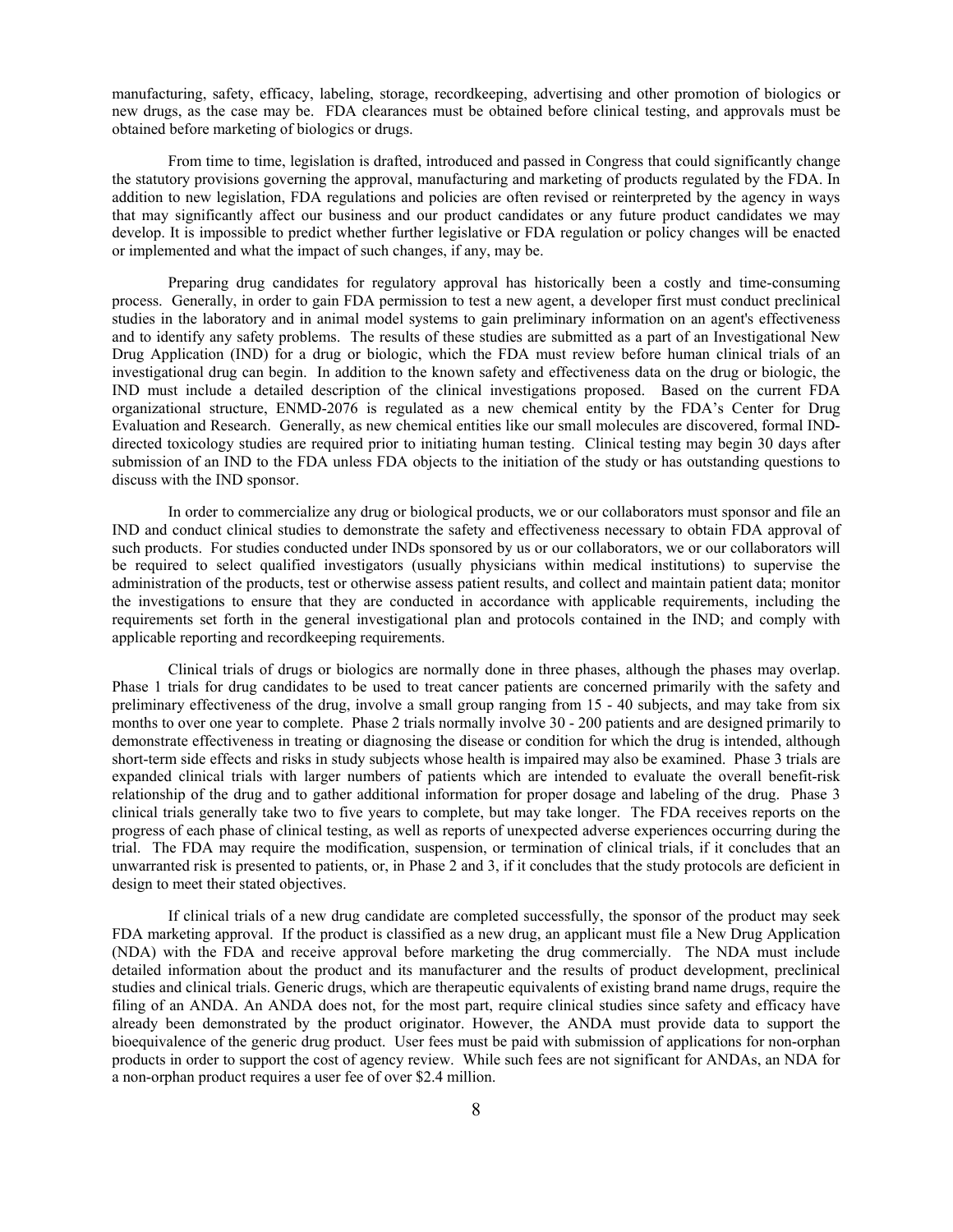The testing and approval processes require substantial time and effort, and there can be no assurance that any approval will be obtained on a timely basis, if at all. The time required by the FDA to review and approve NDAs and ANDAs is variable and, to a large extent, beyond our control. Notwithstanding the submission of relevant data, the FDA may ultimately decide that an NDA does not satisfy its regulatory criteria and deny the approval. Further, the FDA may require additional clinical studies before making a decision on approval. In addition, the FDA may condition marketing approval on the conduct of specific post-marketing studies to further evaluate safety and effectiveness. Even if FDA regulatory clearances are obtained, a marketed product is subject to continuing regulatory requirements and review relating to current Good Manufacturing Practices, or cGMP, adverse event reporting, promotion and advertising, and other matters. The FDA strictly regulates labeling, advertising, promotion and other types of information on products that are placed on the market. Products may be promoted only for the approved indications and in accordance with the provisions of the approved label. Discovery of previously unknown problems or failure to comply with the applicable regulatory requirements may result in restrictions on the marketing of a product or withdrawal of the product from the market, as well as possible civil or criminal sanctions.

The Generic Drug Enforcement Act of 1992 establishes penalties for wrongdoing in connection with the development or submission of an application. In general, the FDA is authorized to temporarily bar companies, or temporarily or permanently bar individuals, from submitting or assisting in the submission of applications to FDA, and to temporarily deny approval and suspend applications to market drugs under certain circumstances. In addition to debarment, the FDA has numerous discretionary disciplinary powers, including the authority to withdraw approval of an application or to approve an application under certain circumstances and to suspend the distribution of all drugs approved or developed in connection with certain wrongful conduct. The FDA may also withdraw product approval or take other corrective measures if ongoing regulatory requirements are not met or if safety or efficacy questions are raised after the product reaches the market.

Manufacturers and other entities involved in the manufacturing and distribution of approved products are required to register their establishments with the FDA and certain state agencies, and are subject to periodic unannounced inspections by the FDA and certain state agencies for compliance with cGMP and other laws. The cGMP requirements apply to all stages of the manufacturing process, including the production, processing, sterilization, packaging, labeling, storage and shipment of the product. Manufacturers must establish validated systems to ensure that products meet specifications and regulatory requirements, and test each product batch or lot prior to its release. We rely, and expect to continue to rely, on third parties for the production of clinical quantities of our product candidates and any future product candidates we may develop. Future FDA and state inspections may identify compliance issues at the facilities of our contract manufacturers that may disrupt production or distribution or may require substantial resources to correct.

#### *Healthcare Regulation*

Federal and state healthcare laws, including fraud and abuse and health information privacy and security laws, also apply to our business. If we fail to comply with those laws, we could face substantial penalties and our business, results of operations, financial condition and prospects could be adversely affected. The laws that may affect our ability to operate include, but are not limited to: the federal Anti-Kickback Statute, which prohibits. among other things, soliciting, receiving, offering or paying remuneration, directly or indirectly, to induce, or in return for, the purchase or recommendation of an item or service reimbursable under a federal healthcare program, such as the Medicare and Medicaid programs; and federal civil and criminal false claims laws and civil monetary penalty laws, which prohibit, among other things, individuals or entities from knowingly presenting, or causing to be presented, claims for payment from Medicare, Medicaid, or other third-party payers that are false or fraudulent. Additionally, we are subject to state law equivalents of each of the above federal laws, which may be broader in scope and apply regardless of whether the payer is a federal healthcare program, and many of which differ from each other in significant ways and may not have the same effect, further complicate compliance efforts.

Numerous federal and state laws, including state security breach notification laws, state health information privacy laws and federal and state consumer protection laws, govern the collection, use and disclosure of personal information. Other countries also have, or are developing, laws governing the collection, use and transmission of personal information. In addition, most healthcare providers who are expected to prescribe our products and from whom we obtain patient health information, are subject to privacy and security requirements under the Health Insurance Portability and Accountability Act of 1996, as amended by the Health Information Technology and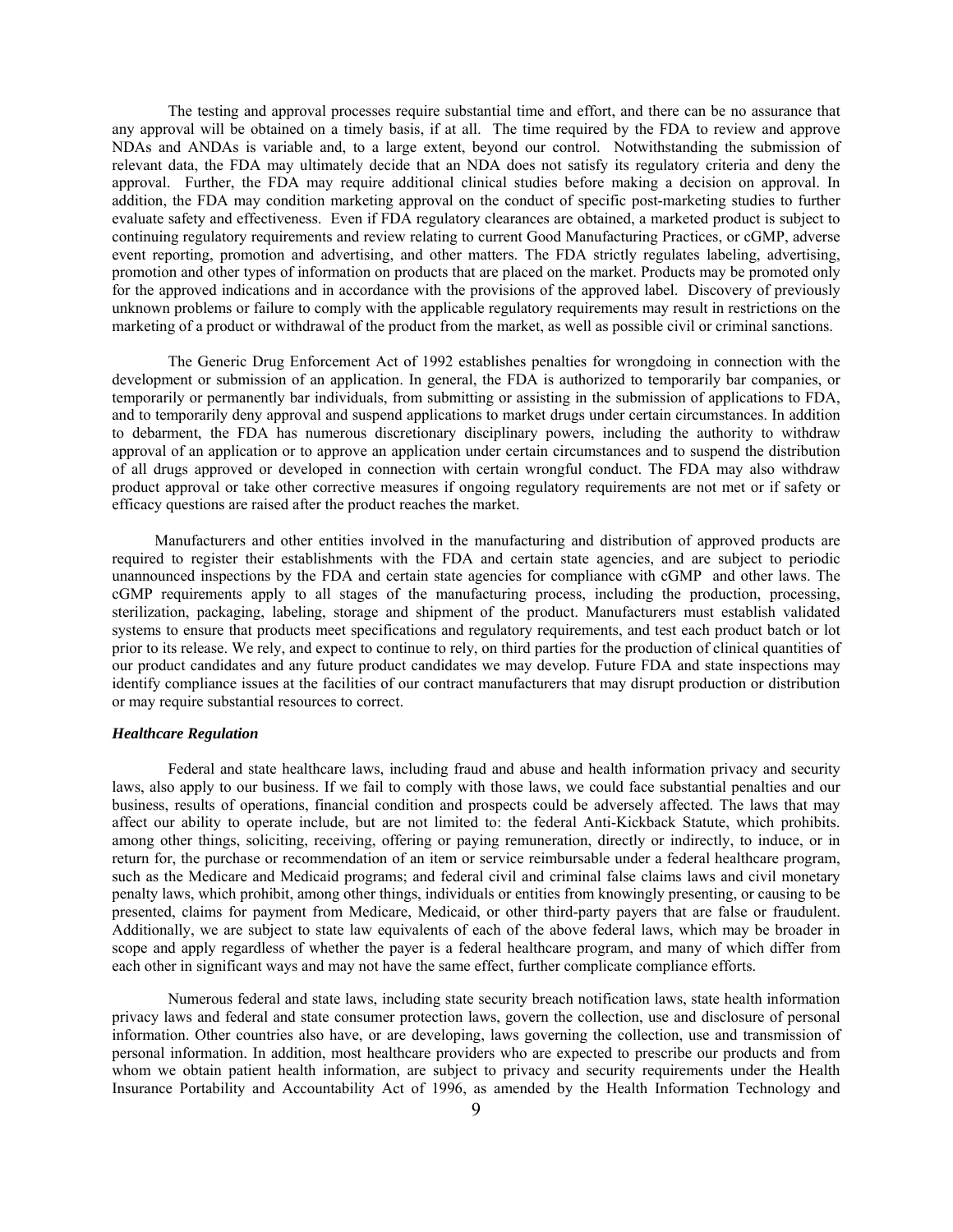Clinical Health Act, or HIPAA. Although we are not directly subject to HIPAA, we could be subject to criminal penalties if we obtain and/or disclose individually identifiable health information from a HIPAA-covered entity, including healthcare providers, in a manner that is not authorized or permitted by HIPAA. The legislative and regulatory landscape for privacy and data protection continues to evolve, and there has been an increasing amount of focus on privacy and data protection issues with the potential to affect our business, including recently enacted laws in a majority of states requiring security breach notification. These laws could create liability for us or increase our cost of doing business.

In addition, the Patient Protection and Affordable Care Act, as amended by the Health Care Education Reconciliation Act, or the PPACA, created a federal requirement under the federal Open Payments program, that requires certain manufacturers to track and report to the Centers for Medicare and Medicaid Services, or CMS, annually certain payments and other transfers of value provided to physicians and teaching hospitals made in the previous calendar year. In addition, there are also an increasing number of state laws that require manufacturers to make reports to states on pricing and marketing information. These laws may affect our sales, marketing, and other promotional activities by imposing administrative and compliance burdens on us. In addition, given the lack of clarity with respect to these laws and their implementation, our reporting actions could be subject to the penalty provisions of the pertinent state and federal authorities.

For those marketed products which are covered in the United States by the Medicaid programs, we have various obligations, including government price reporting and rebate requirements, which generally require products be offered at substantial rebates/discounts to Medicaid and certain purchasers (including "covered entities" purchasing under the 340B Drug Discount Program). We are also required to discount such products to authorized users of the Federal Supply Schedule of the General Services Administration, under which additional laws and requirements apply. These programs require submission of pricing data and calculation of discounts and rebates pursuant to complex statutory formulas, as well as the entry into government procurement contracts governed by the Federal Acquisition Regulations, and the guidance governing such calculations is not always clear. Compliance with such requirements can require significant investment in personnel, systems and resources, but failure to properly calculate prices, or offer required discounts or rebates could subject us to substantial penalties.

#### *China Food and Drug Administration (CFDA)*

We are also subject to regulation and oversight by different levels of the food and drug administration in China, in particular, the CFDA. For clinical-stage product candidates, our development activities in China can follow two purposes: (1) to obtain clinical data to support our global FDA-regulated trials as is the case for our proprietary ENMD-2076, and (2) to obtain clinical data to support local registration with the CFDA. For late-stage product candidates that we in-license for greater China rights, such as EVOMELA®, MARQIBO<sup>®</sup>, and ZEVALIN<sup>®</sup>, our development activities in China are to secure marketing approval from CFDA by conducting import drug registration. The "Law of the PRC on the Administration of Pharmaceuticals," as amended on February 28, 2001, provides the basic legal framework for the administration of the production and sale of pharmaceuticals in China and covers the manufacturing, distributing, packaging, pricing and advertising of pharmaceutical products in China. Its implementation regulations set out detailed implementation rules with respect to the administration of pharmaceuticals in China. We are also subject to other PRC laws and regulations that are applicable to manufacturers and distributors in general.

*Product Manufacturing.* For the registration of locally manufactured drugs, both drug substance and drug product need to be manufactured in China through either a self-owned facility or a contract manufacturing organization. The study drug to be used for clinical trials must be manufactured in compliance with CFDA Good Manufacturing Practice (GMP) guidelines. A domestic manufacturer of pharmaceutical products and active pharmaceutical ingredient (API) must obtain the drug manufacturing license and the GMP certification to produce pharmaceutical products and API for marketing in China. GMP certification criteria include institution and staff qualifications, production premises and facilities, equipment, raw materials, hygiene conditions, production management, quality controls, product distributions, maintenance of sales records and manner of handling customer complaints and adverse reaction reports. Both the drug manufacturing license and the GMP certificate is valid for five years, and must be renewed at least six months before its expiration date. A manufacturer is required to obtain GMP certificates to cover all of its production operations.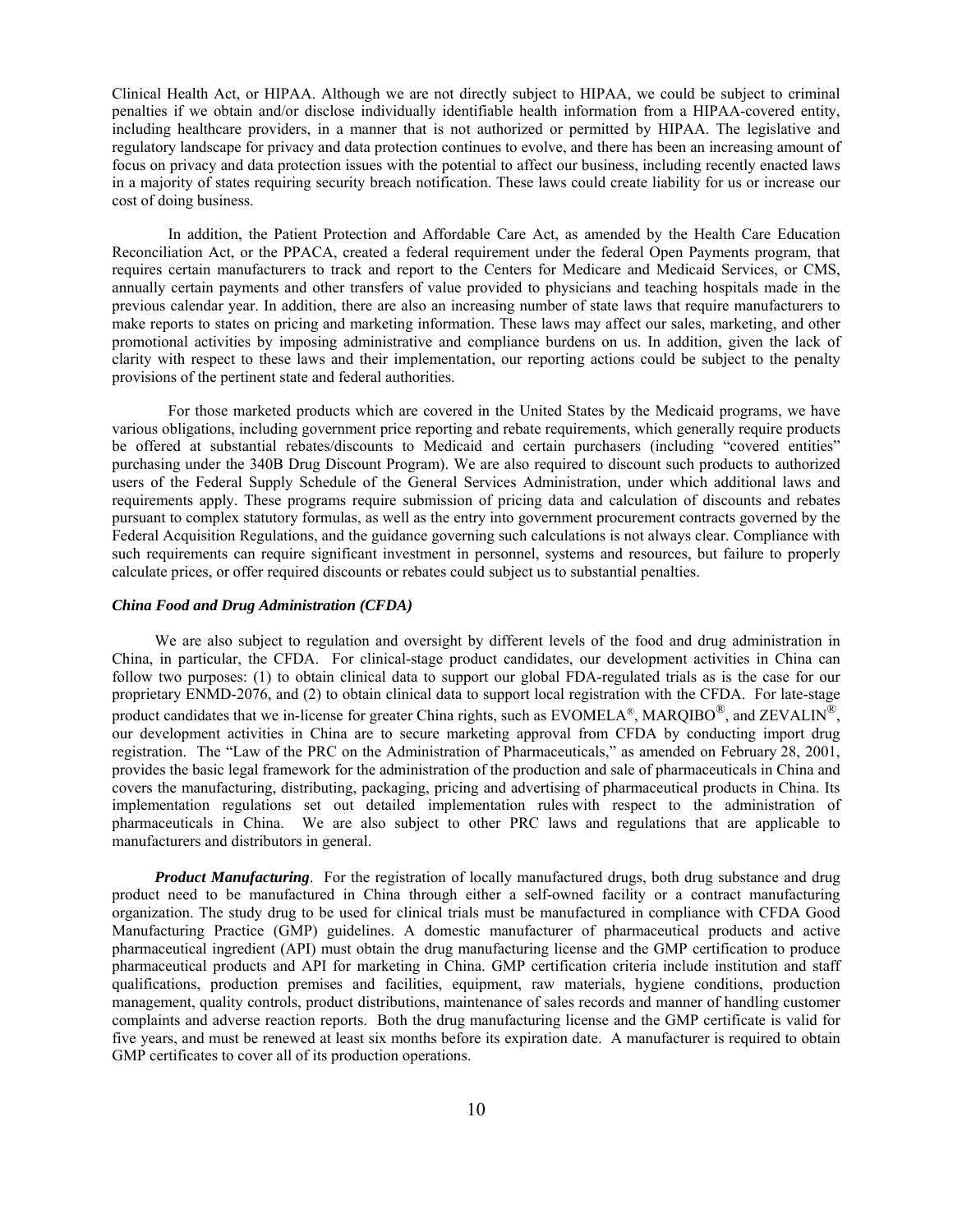In addition, before commencing business, a pharmaceutical manufacturer must also obtain a business license from the relevant administration for industry and commerce.

*Preclinical Research and Clinical Trials*. For an investigational new drug application, a clinical trial approval issued from the CFDA is required to conduct clinical trials. Chemical generics, on the other hand, only need to undergo bioequivalent studies upon a filing for record with the CFDA. In order to apply for a clinical trial application approval to support local registration in China, a pharmaceutical company is required to conduct a series of preclinical research including research on chemistry, pharmacology, toxicology and pharmacokinetics of pharmaceuticals. This preclinical research should be conducted in compliance with the relevant regulatory guidelines issued by the CFDA. In particular, safety evaluation research must be conducted in compliance with China's Good Laboratory Practice.

After completion of preclinical studies and obtaining the clinical trial approval from the CFDA, clinical trials are conducted in compliance with China's Good Clinical Practice and include:

*Phase 1* – preliminary trial of clinical pharmacology and human safety evaluation studies. The primary objective is to observe the pharmacokinetics and the tolerance level of the human body to the new medicine as a basis for ascertaining the appropriate methods of dosage.

*Phase 2* – preliminary exploration on the therapeutic efficacy. The purpose is to assess preliminarily the efficacy and safety of pharmaceutical products on patients with the target indication of the pharmaceutical products and to provide the basis for the design and dosage tests for Phase 3. The dosing and methodology of research in this phase generally adopts double-blind, random methods with limited sample sizes.

*Phase 3* – confirm the therapeutic efficacy. The objective is to further verify the efficacy and safety of pharmaceutical products on patients within the target indication, to evaluate the benefits and risks and finally to provide sufficient experimentally proven evidence to support the registration application of the pharmaceutical products. In general, the trial should adopt double-blind random methods with sufficient sample sizes.

*Import Drug Registration or Multi Regional Clinical Trials*. CFDA regulations allow foreign drug developers to conduct import drug registration or multi regional clinical trials in China for a new drug as part of a global drug development program. An International Multicenter Clinical Trial (IMCCT) Application needs to be filed with the CFDA and approval is required prior to conducting the trials.

In October, 2017, the CFDA released the Decision on Adjusting Items concerning the Administration of Imported Drug Registration, which includes the following key points:

- If the International Multicenter Clinical Trial, or IMCCT, of a drug is conducted in China, the IMCCT drug does not need to be approved or entered into either a Phase II or III clinical trial in a foreign country, except for preventive biological products. Phase I IMCCT is permissible in China.
- If the IMCCT is conducted in China, the application for drug marketing authorization can be submitted directly after the completion of the IMCCT.
- With respect to clinical trial and market authorization applications for imported innovative chemical drugs and therapeutic biological products, the marketing authorization in the country or region where the foreign drug manufacturer is located will not be required.
- With respect to drug applications that have been accepted before the release of this Decision, if relevant requirements are met, importation permission can be granted if such applications request exemption of clinical trials for the imported drugs based on the data generated from IMCCT.

The CFDA Decision on IMCCT and the application for imported new drugs is expected to streamline and accelerate the applications for imported new drugs.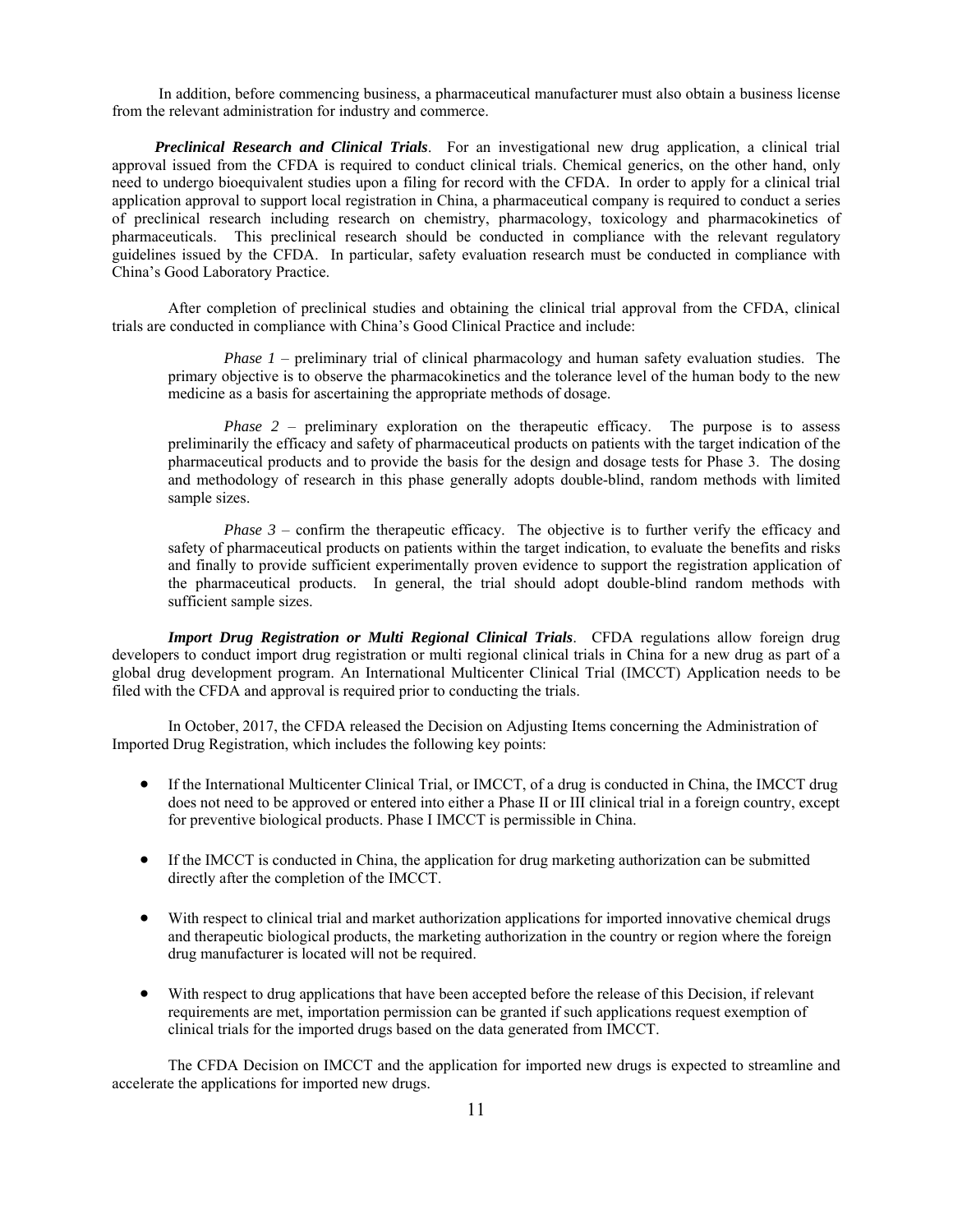In order to apply for an IMCCT Application in China, a biopharmaceutical company is required to submit a comprehensive investigation new drug application package filed with foreign regulatory agency, i.e. the FDA, in a format compliant with CFDA guidance.

After obtaining the IMCCT approval from the CFDA, clinical trials are conducted in compliance with the both FDA/ICH and CFDA Good Clinical Practice guidelines.

*New Drug Registration and Application*. After completion of the 3 phases of clinical trials demonstrating the safety and effectiveness of a pharmaceutical in its targeted indication, a New Drug Registration Application needs to be filled with the CFDA, which includes research data of chemistry, manufacturing and controls, preclinical studies and clinical trial report. For imported drugs, the New Drug Registration Application is also known as the Import Drug License Application.

Once a new drug registration approval or import drug license is received, the product can be sold nationwide in China.

*Generic Quality Consistency Evaluation.* The CFDA launched the generic quality consistency evaluation (GQCE) in August 2015, which requires generic drugs to conform to the quality standards of originator products. Except for immediate release oral solid dosage forms, manufacturers of generics need to conduct bioequivalent studies in order to establish equivalence to the originator products.

The first wave of GQCE focuses on 289 oral formulations of chemical drugs listed in China's Essential Drug List. The CFDA will revoke marketing authorizations of these generic drugs if their manufacturers fail to complete the GQCE by the end of 2018 (or the end of 2021 if bioequivalent studies are required). In addition, once one generic manufacturer successfully passes the GQCE, all of the other manufacturers producing the same generic drug must complete their GQCE within three years following the first successful GQCE. Otherwise, the CFDA will not renew their respective marketing authorizations.

The launch of GQCE will significantly enhance of the bar of entry of generic manufacturers. Generics that pass the GQCE will be on a preferred list at public hospital tenders and will be entitled to a more favorable reimbursement status. Public hospitals will only be allowed to purchase from the first three generic manufacturers who pass the GQCE.

# **COMPETITION**

Competition in the pharmaceutical, biotechnology and biopharmaceutical industries is intense and based significantly on scientific and technological factors, the availability of patent and other protection for technology and products, the ability and length of time required to obtain governmental approval for testing, manufacturing and marketing and the ability to commercialize products in a timely fashion. Moreover, the biopharmaceutical industry is characterized by rapidly evolving technology that could result in the technological obsolescence of any products that we develop.

We compete with many specialized biopharmaceutical firms, as well as a growing number of large pharmaceutical companies that are applying biotechnology to their operations. It is probable that the number of companies seeking to develop products and therapies for the treatment of unmet needs in oncology will increase. Many biopharmaceutical companies have focused their development efforts in the human therapeutics area, including oncology and inflammation, and many major pharmaceutical companies have developed or acquired internal biotechnology capabilities or made commercial arrangements with other biopharmaceutical companies. These companies, as well as academic institutions, governmental agencies and private research organizations, also compete with us in recruiting and retaining highly qualified scientific personnel and consultants.

The biopharmaceutical industry has undergone, and is expected to continue to undergo, rapid and significant technological change. Consolidation and competition are expected to intensify as technical advances in each field are achieved and become more widely known. In order to compete effectively, we will be required to continually expand our scientific expertise and technology, identify and retain capable personnel and pursue scientifically feasible and commercially viable opportunities.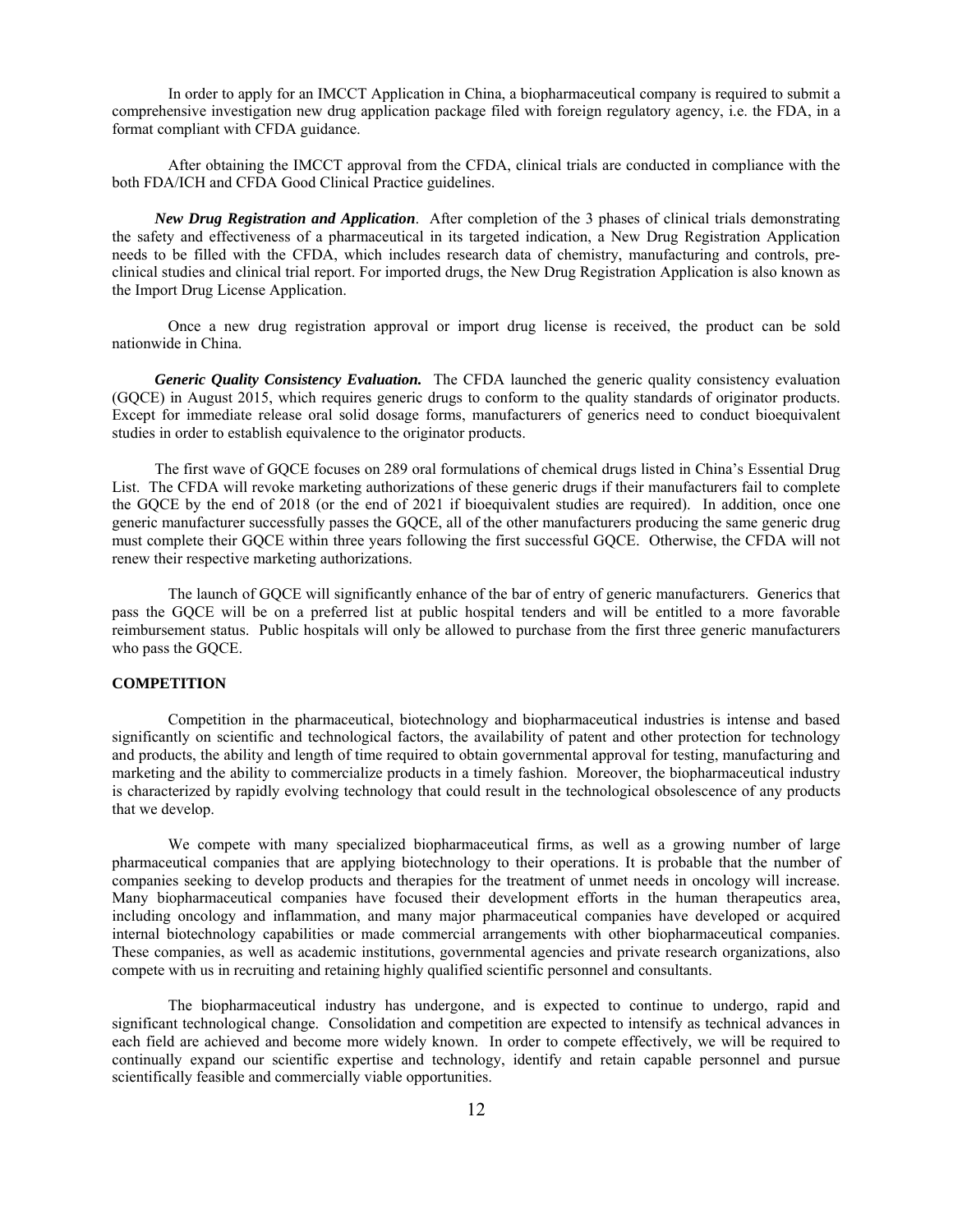Our competition will be determined in part by the potential indications for which our product candidates may be developed and ultimately approved by regulatory authorities. The relative speed with which we develop new products, complete clinical trials, obtain regulatory approvals, and complete the other requirements to get a pharmaceutical product on the market are critical factors in gaining a competitive advantage. We may rely on third parties to commercialize our products, and accordingly, the success of these products will depend in significant part on these third parties' efforts and ability to compete in these markets. The success of any collaboration will depend in part upon our collaborative partners' own competitive, marketing and strategic considerations, including the relative advantages of alternative products being developed and marketed by our collaborative partners and our competitors.

Many of our existing or potential competitors have substantially greater financial, technical and human resources than we do and may be better equipped to develop, manufacture and market products. In addition, many of these competitors have extensive experience in preclinical testing and human clinical trials and in obtaining regulatory approvals. The existence of competitive products, including products or treatments of which we are not aware, or products or treatments that may be developed in the future, may adversely affect the marketability of products that we may develop. Our competitors' drugs may be more effective than any drug we may commercialize and may render our product candidates obsolete or non-competitive before we can recover the expenses of developing our product candidates.

# **EMPLOYEES**

Our work force, based in Rockville, Maryland and Beijing, China, currently consists of 49 full-time employees and 2 part-time employees. Certain of our activities, such as manufacturing and clinical trial operations, are outsourced at the present time. We may hire additional personnel, in addition to utilizing part-time or temporary consultants, on an as-needed basis. None of our employees are represented by a labor union, and we believe our relations with our employees are satisfactory.

### **CORPORATE HEADQUARTERS**

We were incorporated under Delaware law in 1991. The Company was restructured in 2012 and implemented a name change in 2014 to "CASI Pharmaceuticals, Inc." Our principal executive offices are located at 9620 Medical Center Drive, Suite 300, Rockville, Maryland 20850, and our telephone number is (240) 864-2600. We also lease office space in Beijing, China, where our China operations are based, and also lease laboratory space in Beijing, China which serves as our R&D Center.

## **CHINA OPERATIONS**

In August 2012, we established a wholly-owned China-based subsidiary and an office in Beijing, and in 2014, established a R&D Center in Beijing. The Company also established a wholly-owned domestic China based subsidiary under which our preclinical activities are operated. Our staff in Beijing currently consists of 43 full-time employees and 1 part-time employee. Among its activities, our Beijing operations help to oversee the Company's local preclinical and clinical operation activities, as well as its CFDA regulatory activities. In addition, the Beijing operations provide support to our business development activities.

#### **AVAILABLE INFORMATION**

 Through our website at *www.casipharmaceuticals.com*, we make available, free of charge, our filings with the SEC, including our annual proxy statements, annual reports on Form 10-K, quarterly reports on Form 10-Q and current reports on Form 8-K, and all amendments thereto, as soon as reasonably practicable after such reports are filed with or furnished to the SEC. Additionally, our board committee charters and code of ethics are available on our website. We intend to post to this website all amendments to the charters and code of ethics. Our filings are also available through the SEC via their website, *http://www.sec.gov*. You may also read and copy any materials we file with the SEC at the SEC's Public Reference Room at 100 F Street, N.E., Washington, D.C. 20549. You may obtain information on the operation of the Public Reference Room by calling the SEC at 1-800-SEC-0330. The information contained on our website is not incorporated by reference in this Annual Report on Form 10-K (this "Annual Report") and should not be considered a part of this report.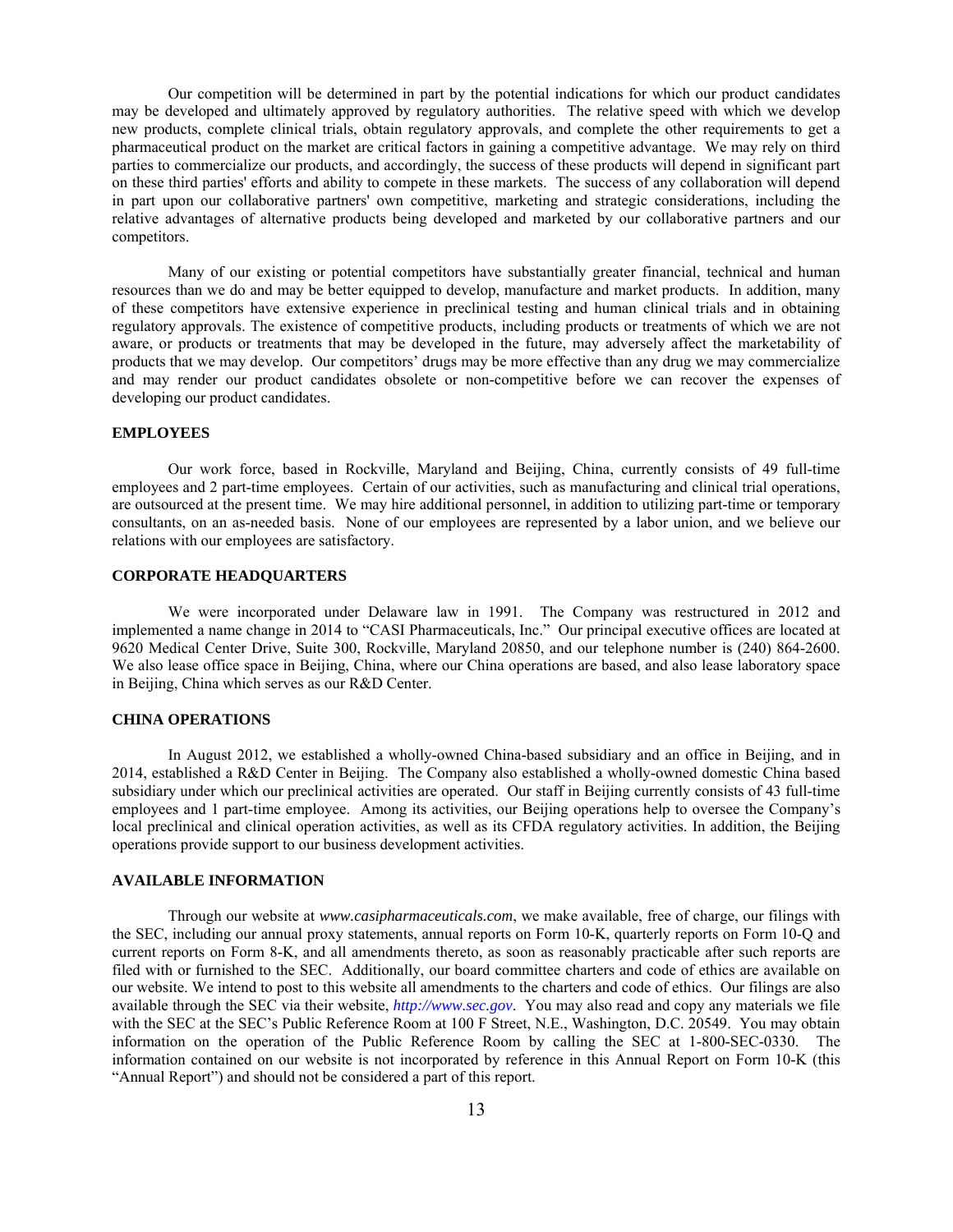### **ITEM 1A. RISK FACTORS.**

### **Risks Relating to our Financial Position and Need for Additional Capital**

# *We Have a History of Losses and Anticipate Future Losses and May Never Become Profitable on a Sustained Basis*

To date, we have been engaged primarily in research and development activities. Although in the past we have received limited revenues on royalties from the sales of pharmaceuticals, license fees and research and development funding from a former collaborator and limited revenues from certain research grants, we have not derived significant revenues from operations.

We have experienced losses in each year since inception. Through December 31, 2017, we had an accumulated deficit of approximately \$452.7 million. We will seek to raise capital to continue our operations and although we have been successfully funded to date through the sales of our equity securities and through limited royalty payments, there is no assurance that our capital-raising efforts will be able to attract the funding needed to sustain our operations. If we are unable to obtain additional funding for operations, we may not be able to continue operations as proposed, requiring us to modify our business plan, curtail various aspects of our operations or cease operations. In any such event, investors may lose a portion or all of their investment.

We expect that our ongoing clinical and corporate activities will result in operating losses for the foreseeable future before we commercialize any products, if ever. In addition, to the extent we rely on others to develop and commercialize our products, our ability to achieve profitability will depend upon the success of these other parties. To support our research and development of certain product candidates, we may seek and rely on cooperative agreements from governmental and other organizations as a source of support. If a cooperative agreement were to be reduced to any substantial extent, it may impair our ability to continue our research and development efforts. Even if we do achieve profitability, we may be unable to sustain or increase it.

# *Our Common Stock Could Be Delisted From The NASDAQ Capital Market, Which Could Affect Our Common Stock's Market Price and Liquidity.*

Our listing on the NASDAQ Capital Market is contingent upon meeting all the continued listing requirements of the NASDAQ Capital Market. In the past, we have received written notices from NASDAQ for failing to maintain a minimum bid price of not less than \$1.00 per share and a minimum of \$2.5 million in stockholders' equity. Although we have regained compliance with NASDAQ'S continued listing standards, there can be no assurance that we will remain in compliance in the future.

If our common stock is delisted from the NASDAQ Capital Market, our ability to raise capital in the future may be limited. Delisting could also result in less liquidity for our stockholders and a lower stock price.

## *We May Engage in Strategic and Other Corporate Transactions, Which Could Negatively Affect Our Financial Condition and Prospects*

We may consider strategic and other corporate transactions as opportunities present themselves. There are risks associated with such activities. These risks include, among others, incorrectly assessing the quality of a prospective strategic partner, encountering greater than anticipated costs in integration, being unable to profitably deploy assets acquired in the transaction, such as drug candidates, possible dilution to our stockholders, and the loss of key employees due to changes in management. Further, strategic transactions may place additional constraints on our resources by diverting the attention of our management from our business operations. To the extent we issue securities in connection with additional transactions, these transactions and related issuances may have a dilutive effect on earnings per share and our ownership. Our financial condition and prospects after an acquisition depend in part on our ability to successfully integrate the operations of the acquired business or technologies. We may be unable to integrate operations successfully or to achieve expected cost savings. Any cost savings which are realized may be offset by losses in revenues or other charges to earnings.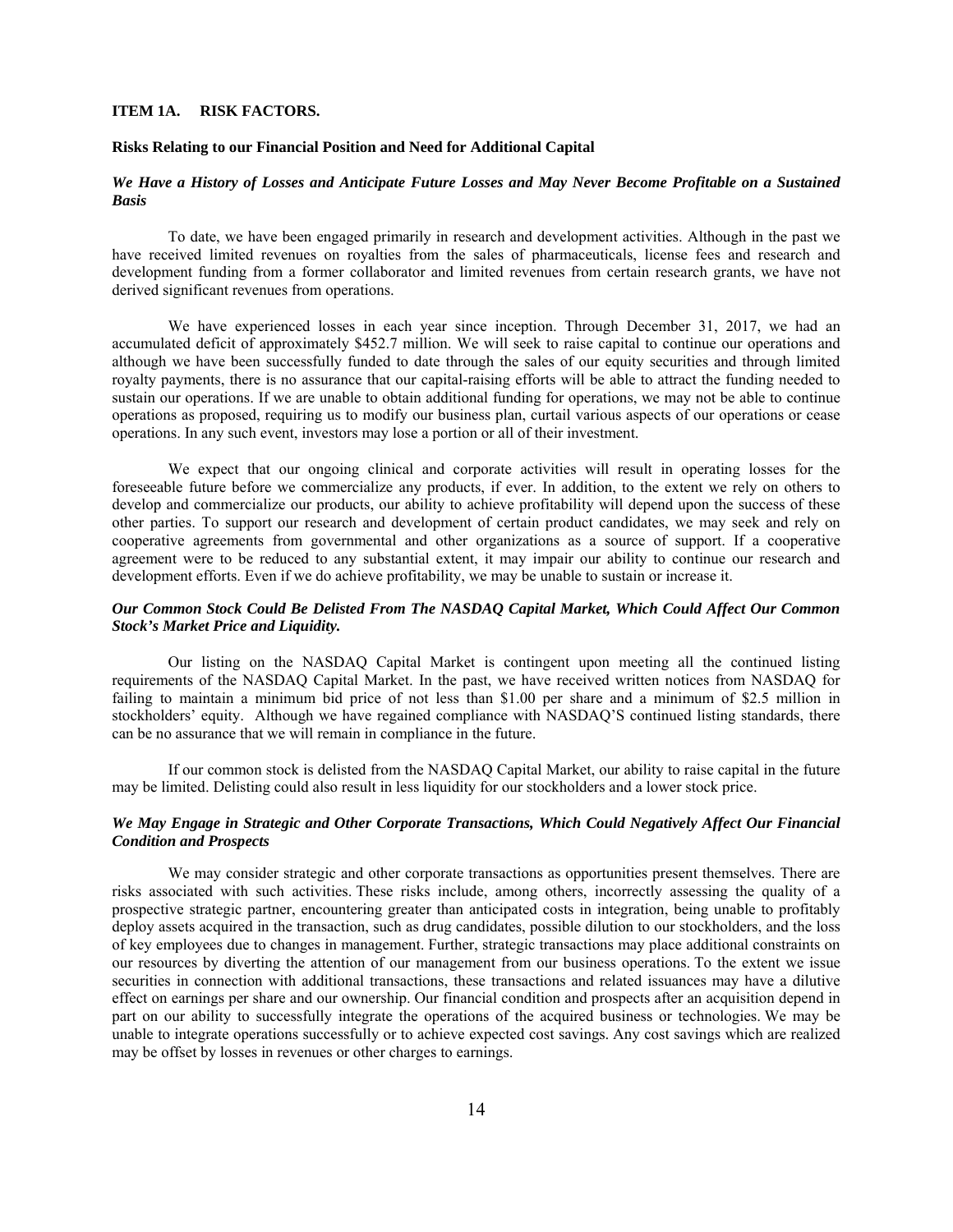# *The Current Capital and Credit Market Conditions May Adversely Affect the Company's Access to Capital, Cost of Capital, and Ability to Execute its Business Plan as Scheduled*

Access to capital markets is critical to our ability to operate. Traditionally, biopharmaceutical companies (such as we) have funded their research and development expenditures through raising capital in the equity markets. Declines and uncertainties in these markets over the past few years have severely restricted raising new capital in amounts sufficient to conduct our current operations and have affected our ability to continue to expand or fund research and development efforts with our product candidates. We require significant capital for research and development for our product candidates and clinical trials. In recent years, the general economic and capital market conditions in the United States have deteriorated significantly and have adversely affected our access to capital and increased the cost of capital, and there is no certainty that a recovery in the capital and credit markets, enabling us to raise capital in an amount to sufficiently fund our short-term and long-term plans, will occur in 2018. If these economic conditions continue or become worse, our future cost of equity or debt capital and access to the capital markets could be adversely affected. In addition, our inability to access the capital markets on favorable terms because of our low stock price, or upon our delisting from the NASDAQ Capital Market if we fail to satisfy a listing requirement, could affect our ability to execute our business plan as scheduled. Moreover, we rely and intend to rely on third parties, including our clinical research organizations, third party manufacturers, and certain other important vendors and consultants. As a result of the current volatile and unpredictable global economic situation, there may be a disruption or delay in the performance of our third-party contractors and suppliers. If such third parties are unable to adequately satisfy their contractual commitments to us in a timely manner, our business could be adversely affected.

### *We Do Not Have Any Active Revenue Streams and We Are Uncertain Whether Additional Funding Will Be Available For Our Future Capital Needs and Commitments. If We Cannot Raise Additional Funding, or Access the Capital Markets, We May Be Unable to Complete Development of Our Product Candidates*

We will require substantial funds in addition to our existing working capital to develop our product candidates and otherwise to meet our business objectives. We have never generated sufficient revenue during any period since our inception to cover our expenses and have spent, and expect to continue to spend, substantial funds to continue our clinical development programs. Any one of the following factors, among others, could cause us to require additional funds or otherwise cause our cash requirements in the future to increase materially:

- progress of our clinical trials or correlative studies;
- results of clinical trials;
- changes in or terminations of our relationships with strategic partners;
- changes in the focus, direction, or costs of our research and development programs;
- competitive and technological advances;
- establishment of marketing and sales capabilities;
- manufacturing;
- the regulatory approval process; or
- product launch.

At December 31, 2017, we had cash and cash equivalents of approximately \$43.5 million. We may continue to seek additional capital through public or private financing or collaborative agreements in 2018 and beyond. Our operations require significant amounts of cash. We may be required to seek additional capital for the future growth and development of our business. We can give no assurance as to the availability of such additional capital or, if available, whether it would be on terms acceptable to us. In addition, we may continue to seek capital through the public or private sale of securities, if market conditions are favorable for doing so. If we are successful in raising additional funds through the issuance of equity securities, stockholders will likely experience substantial dilution. If we are not successful in obtaining sufficient capital because we are unable to access the capital markets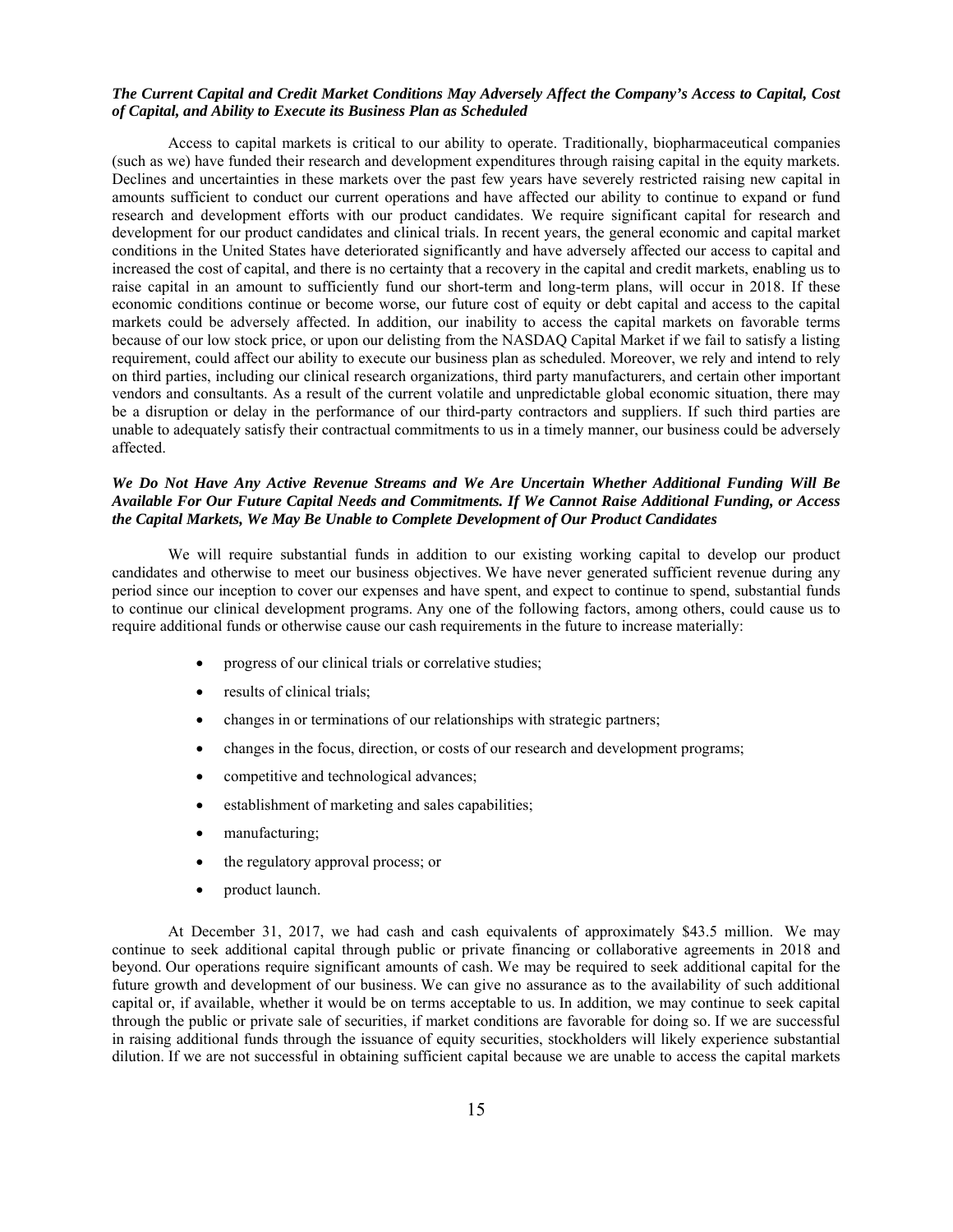on favorable terms, it could reduce our research and development efforts and materially adversely affect our future growth, results of operations and financial results.

# *Governmental control of currency conversion and payments of RMB out of mainland China may limit our ability to utilize our cash balances effectively and affect the value of your investment.*

Our China subsidiary has assets that include approximately 79.4 million China Renminbi ("RMB"), valued at approximately \$12.2 million in U.S. dollars. On a consolidated basis this balance accounts for approximately 28% of our total cash and cash equivalents. The Chinese government imposes controls on the convertibility of RMB into foreign currencies and, in certain cases, the remittance of RMB out of mainland China. Control on payments out of mainland China may restrict the ability of our China subsidiary to remit RMB to us. Approval from China's State Administration of Foreign Exchange ("SAFE") and the People's Bank of China ("PBOC") may be required where RMB are to be converted into foreign currencies, including U.S. dollars, and approval from SAFE and the PBOC or their branches may be required where RMB are to be remitted out of mainland China. Specifically, under the existing restrictions, without a prior approval from SAFE and the PBOC, the cash balance of our China subsidiary is not available to us for activities outside of China including support of our in-licensing efforts. Furthermore, because repatriation of funds requires the prior approval of SAFE and PBOC, such repatriation could be delayed, restricted or limited.

#### **Risks Relating to Our Business**

### *We Plan To Conduct Development And Operations In China, Which Exposes Us To Risks Inherent In Doing Business In China*

We expect to continue to conduct clinical development related activities in China in 2018. To be successful in China we will need to: establish clinical trials; attract and retain qualified personnel to operate our China-based subsidiary; and attract and retain research and development employees. We cannot assure you that we will be able to do any of these. Employee turnover in China is high due to the intensely competitive and fluid market for skilled labor. Operations in China are subject to greater political, legal and economic risks than our operations in other countries. In particular, the political, legal and economic climate in China, both nationally and regionally, is fluid and unpredictable. Our ability to operate in China may be adversely affected by changes in Chinese laws and regulations such as those related to, among other things, taxation, import and export tariffs, environmental regulations, land use rights, intellectual property, employee benefits and other matters. In addition, we may not obtain or retain the requisite legal permits to operate in China, and costs or operational limitations may be imposed in connection with obtaining and complying with such permits. Any one of the factors cited above, or a combination of them, could result in unanticipated costs, which could materially and adversely affect our business and planned operations and development in China.

#### *We May Not Be Able To Successfully Identify And Acquire New Product Candidates*

Our growth strategy relies on our in-license of new product candidates from third parties. Our pipeline will be dependent upon the availability of suitable acquisition candidates at favorable prices and upon advantageous terms and conditions. Even if such opportunities are present, we may not be able to successfully identify appropriate acquisition candidates. Moreover, other companies, many of which may have substantially greater financial resources are competing with us for the right to acquire such product candidates.

If a product candidate is identified, the third parties with whom we seek to cooperate may not select us as a potential partner or we may not be able to enter into arrangements on commercially reasonable terms or at all. Furthermore, the negotiation and completion of collaborative and license arrangements could cause significant diversion of management's time and resources and potential disruption of our ongoing business**.** 

#### *Development of Our Products is Uncertain*

Our product candidates are in the early stage of clinical development and require significant, timeconsuming and costly research and development, testing and regulatory clearances. In developing our products, we are subject to risks of failure that are inherent in the development of these product candidates. For example, it is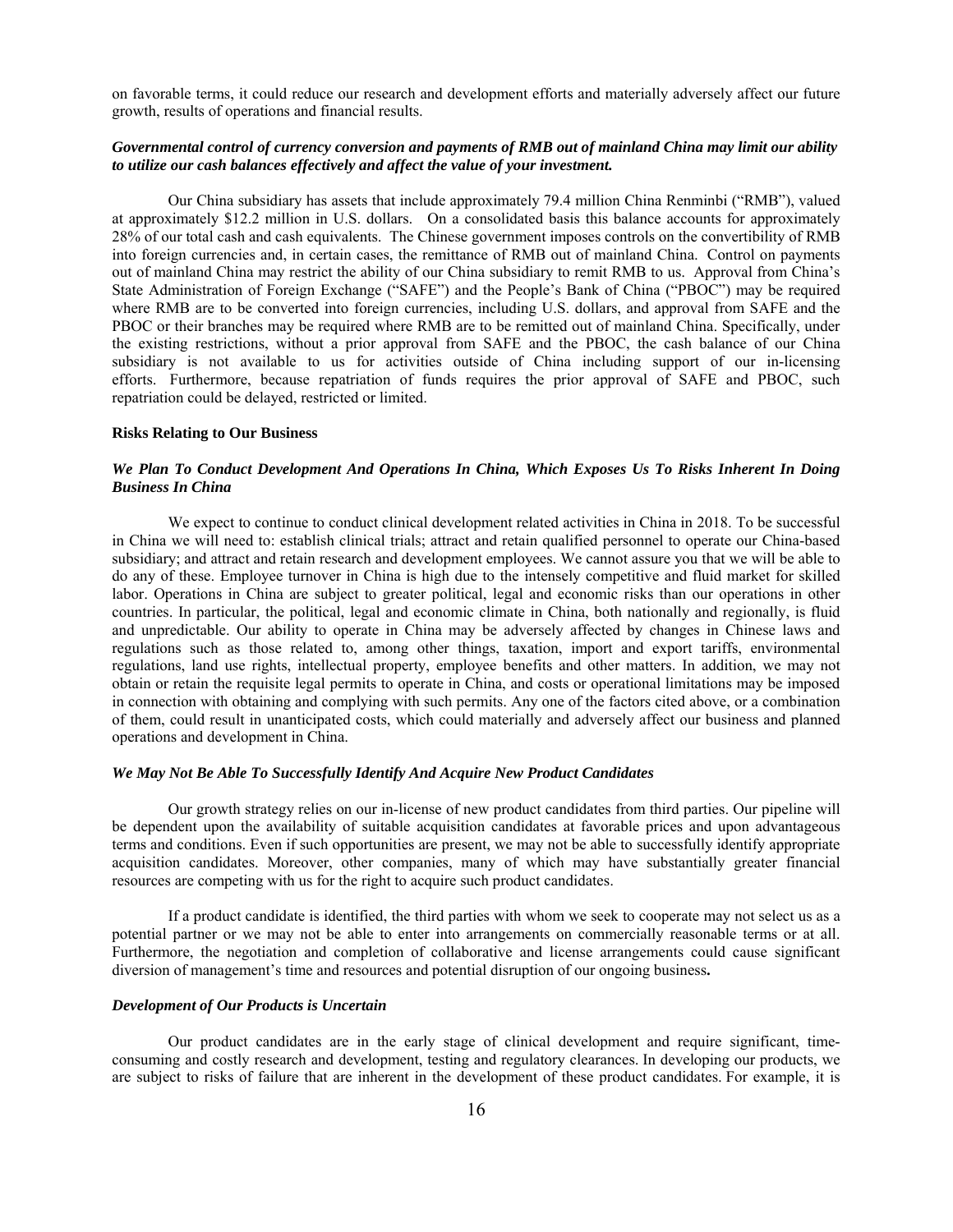possible that any or all of our proposed products will be ineffective or toxic, or otherwise will fail to receive necessary FDA and CFDA clearances. There is a risk that the proposed products will be uneconomical to manufacture or market or will not achieve market acceptance. There is also a risk that third parties may hold proprietary rights that preclude us from marketing our proposed products or that others will market a superior or equivalent product. Further, our research and development activities might never result in commercially viable products.

A number of companies in the pharmaceutical and biotechnology industries have suffered significant setbacks in advanced clinical trials even after promising results in earlier trials. Any significant clinical setback or an unfavorable outcome in our clinical trials may require us to delay, reduce the scope of, or eliminate programs and could have a material adverse effect on our company and the value of our common stock.

Once a clinical trial has begun, it may be delayed, suspended or terminated due to a number of factors, including:

- ongoing discussions with regulatory authorities regarding the scope or design of our clinical trials or requests by them for supplemental information with respect to our clinical trial results;
- failure to conduct clinical trials in accordance with regulatory requirements;
- lower than anticipated retention rate of patients in clinical trials;
- serious adverse events or side effects experienced by participants; and
- insufficient supply or deficient quality of product candidates or other materials necessary for the conduct of our clinical trials.

Many of these factors may also ultimately lead to denial of regulatory approval of a product candidate. If we experience delays, suspensions or terminations in a clinical trial, the commercial prospects for the related product candidate will be harmed, and our ability to generate product revenues will be delayed.

Although product candidates may demonstrate promising results in early clinical (human) trials and preclinical (animal) studies, they may not prove to be effective in subsequent clinical trials. For example, testing on animals may occur under different conditions than testing in humans and therefore the results of animal studies may not accurately predict human experience. Likewise, early clinical studies may not be predictive of eventual safety or effectiveness results in larger-scale pivotal clinical trials.

There are many regulatory steps that must be taken before any of these product candidates will be eligible for regulatory approval and subsequent sale, including the completion of preclinical and clinical trials. We do not expect that our product candidates will be commercially available for several years, if ever.

# *We May Not Be Able to Commercialize Our Drugs or Drug Candidates in China*

We have exclusive licenses to develop and commercialize EVOMELA<sup>®</sup> (melphalan hydrochloride) for injection MARQIBO® (vinCRIStine sulfate LIPOSOME injection) and ZEVALIN® (ibritumomab tiuxetan) in Greater China. In addition, on January 26, 2018 we acquired a portfolio of 25 U.S. FDA-approved ANDAs, one ANDA that FDA tentatively approved, and three ANDAs that are pending FDA approval. An ANDA contains data that is submitted to FDA for the review and potential approval of a generic drug product. Once approved, the applicant may manufacture and market the generic drug product to provide a safe, effective, lower cost alternative to the brand-name drug it references. We intend to select and commercialize certain products from our ANDA portfolio that offer unique market and cost-effective manufacturing opportunities in China and/or in the U.S.

Our success in commercializing these drugs may be inhibited by a number of factors, including:

- our inability to obtain regulatory approvals;
- our inability to recruit, train and retain adequate numbers of effective sales and marketing personnel;
- the inability of sales personnel to obtain access to or educate physicians on the benefits of our products;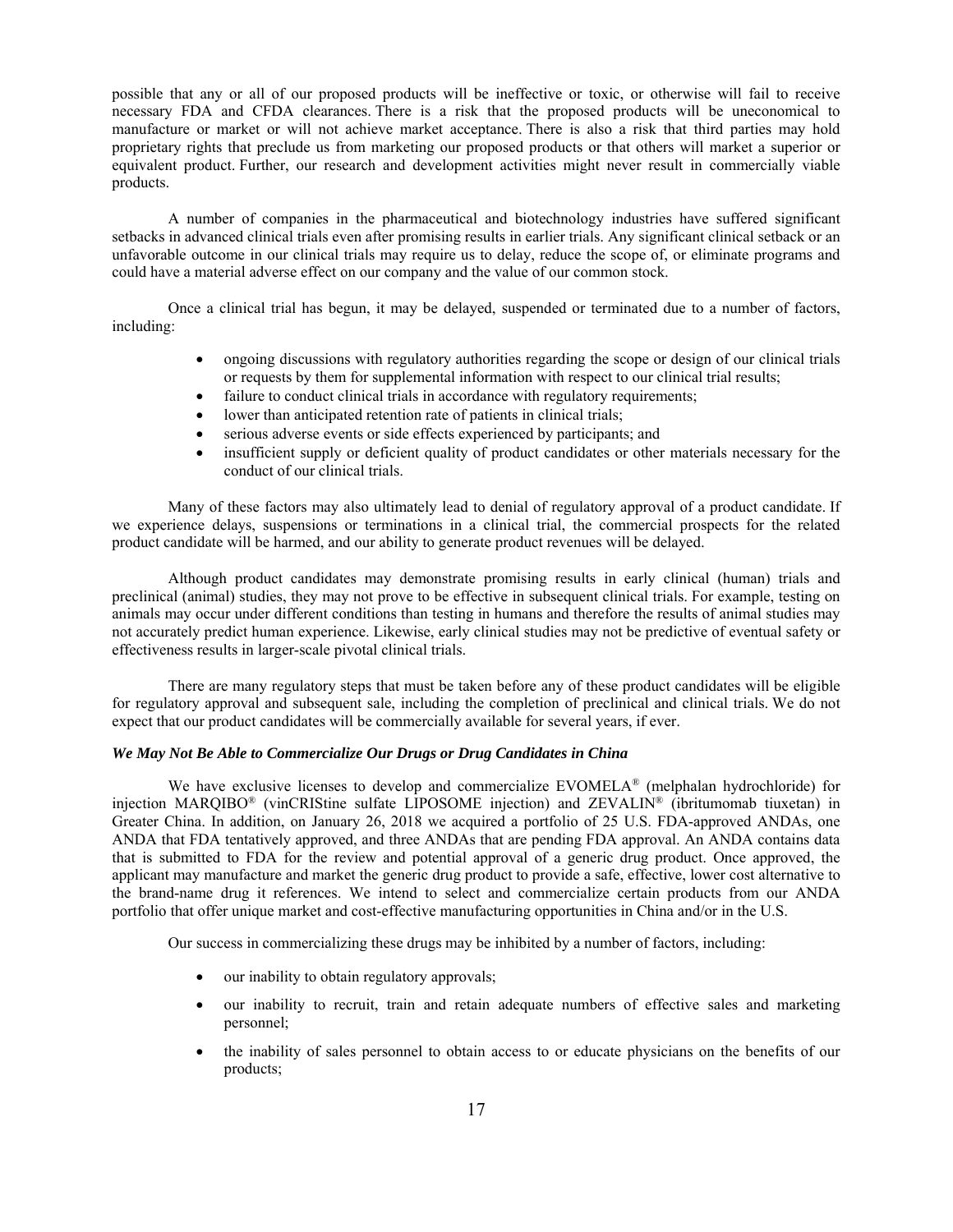- our lack of experience in manufacturing drugs for commercial sales;
- the lack of complementary products to be offered by sales personnel, which may put us at a competitive disadvantage relative to companies with more extensive product lines; and
- unforeseen costs and expenses associated with creating an independent sales and marketing organization.

If we decide to rely on third parties to manufacture, sell, market and distribute our products and product candidates, we may not be successful in entering into arrangements with such third parties or may be unable to do so on terms that are favorable to us. In addition, our product revenues and our profitability, if any, may be lower if we rely on third parties for these functions than if we were to market, sell and distribute any products that we develop ourselves. We likely will have little control over such third parties, and any of them may fail to devote the necessary resources and attention to sell and market our products effectively. If we do not establish sales, marketing and distribution capabilities successfully, either on our own or in collaboration with third parties, we will not be successful in commercializing our product candidates, which would adversely affect our business and financial condition.

#### *Developments By Competitors May Render Our Products Obsolete*

If competitors were to develop superior drug candidates, our products could be rendered noncompetitive or obsolete, resulting in a material adverse effect to our business. Developments in the biotechnology and pharmaceutical industries are expected to continue at a rapid pace. Success depends upon achieving and maintaining a competitive position in the development of products and technologies. Competition from other biotechnology and pharmaceutical companies can be intense. Many competitors have substantially greater research and development capabilities, marketing, financial and managerial resources and experience in the industry. Even if a competitor creates a product that is not superior, we may not be able to compete.

In the generic products market, we face competition from other generic pharmaceutical companies, which may impact our selling price and revenues from such products. The FDA approval process often results in the FDA granting final approval to a number of ANDAs for a given product at the time a patent for a corresponding brand product or other market exclusivity expires. This may force us to face immediate competition when we seek to introduce a generic product into the market. If competition from other generic pharmaceutical companies intensifies, revenues may decline.

# *We Must Show the Safety and Efficacy of Our Product Candidates Through Clinical Trials, the Results of Which are Uncertain*

Before obtaining regulatory approvals for the commercial sale of our products, we must demonstrate, through preclinical studies (animal testing) and clinical trials (human testing), that our proposed products are safe and effective for use in each target indication. Testing of our product candidates will be required, and failure can occur at any stage of testing. Clinical trials may not demonstrate sufficient safety and efficacy to obtain the required regulatory approvals or result in marketable products. The failure to adequately demonstrate the safety and efficacy of a product under development could delay or prevent regulatory approval of the potential product.

Clinical trials for the product candidates we are developing may be delayed by many factors, including that potential patients for testing are limited in number. The failure of any clinical trials to meet applicable regulatory standards could cause such trials to be delayed or terminated, which could further delay the commercialization of any of our product candidates. Newly emerging safety risks observed in animal or human studies also can result in delays of ongoing or proposed clinical trials. Any such delays will increase our product development costs. If such delays are significant, they could negatively affect our financial results and the commercial prospects for our products.

## *Compliance with Ongoing Post-marketing Obligations for Our Approved ANDAs and NDAs May Uncover New Safety Information that Could Give Rise to a Product Recall, Updated Warnings, or Other Regulatory Actions that Could Have an Adverse Impact on Our Business.*

After the FDA approves a drug for marketing under an NDA or ANDA, the product's sponsor must comply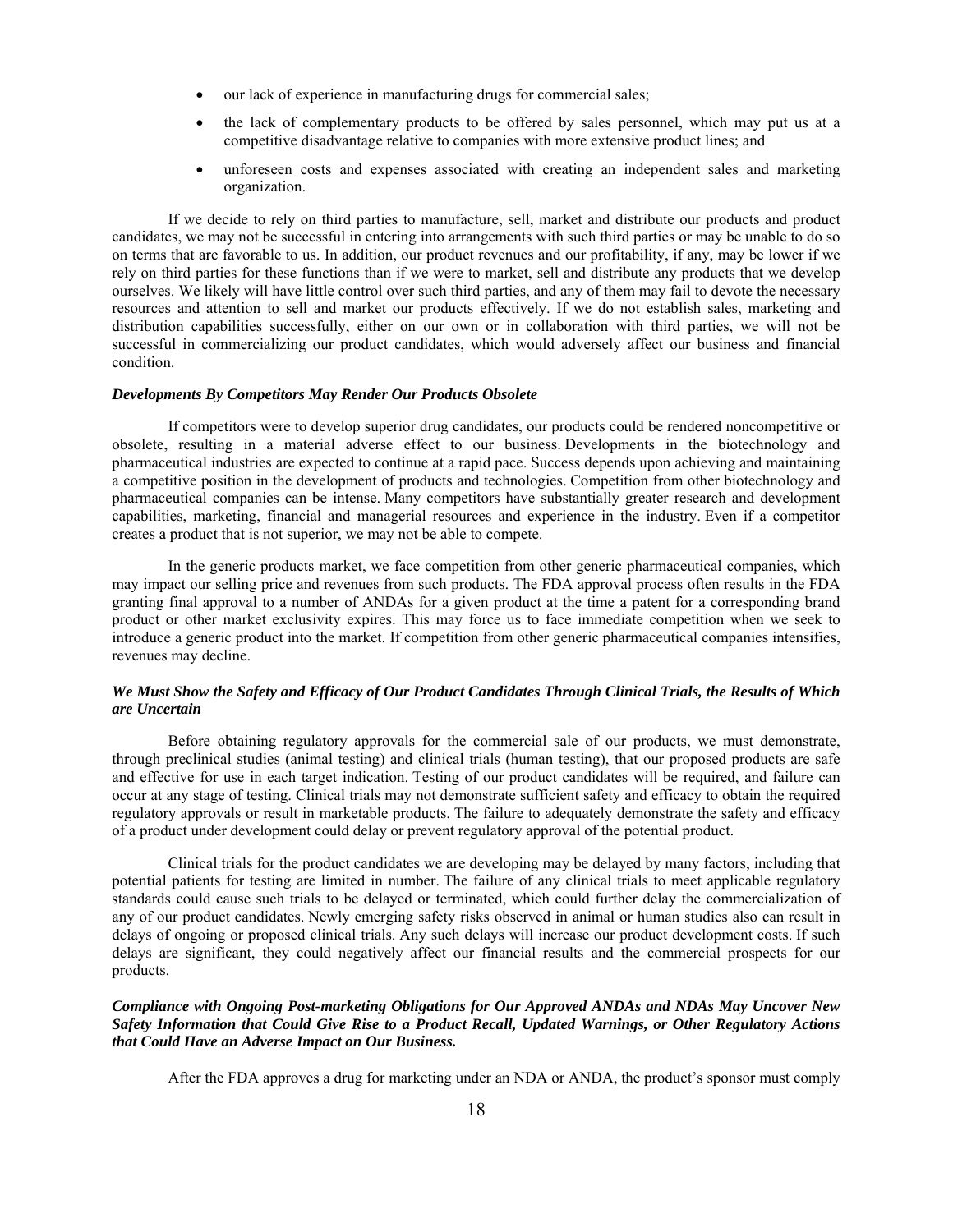with several post-marketing obligations that continue until the product is discontinued. These post-marking obligations include the prompt reporting of serious adverse events to the agency, the submission of product-specific annual reports that include changes in the distribution, manufacturing, and labeling information, and notification when a drug product is found to have significant deviations from its approved manufacturing specifications (among others). Our ongoing compliance with these types of mandatory reporting requirements could result in additional requests for information from the FDA and, depending on the scope of a potential product issue that the FDA may decide to pursue, potentially also result in a request from the agency to conduct a product recall or to strengthen warnings and/or revise other label information about the product. Any of these post-marketing regulatory actions could materially affect our sales and, therefore, they have the potential to adversely affect our business, financial condition, results of operations and cash flows.

# *The Success of Our Business Depends Upon the Members of Our Senior Management Team, Our Clinical Development Expertise in Both U.S. and China, and Our Ability to Continue to Attract and Retain Qualified Clinical, Technical and Business Personnel*

We are dependent on the principal members of our senior management team and clinical development team for our business success. The loss of any of these people could impede the achievement of our development and business objectives. We do not carry key man life insurance on the lives of any of our key personnel. There is intense competition for human resources, including management, in the scientific fields in which we operate and there can be no assurance that we will be able to attract and retain qualified personnel necessary for the successful commercialization of our newly-acquired ANDA portfolio, development of our product candidates, and any expansion into areas and activities requiring additional expertise. In addition, there can be no assurance that such personnel or resources will be available when needed. In addition, we rely on a significant number of consultants to assist us in formulating our clinical strategy and other business activities. All of our consultants may have commitments to, or advisory or consulting agreements with, other entities that may limit their availability to us.

# *We May Need New Collaborative Partners to Further Develop and Commercialize Products, and if We Enter Into Such Arrangements, We May Give Up Control Over the Development and Approval Process and Decrease our Potential Revenue*

We plan to develop and commercialize our product candidates both with and without corporate alliances and partners. Nonetheless, we intend to explore opportunities for new corporate alliances and partners to help us develop, commercialize and market our product candidates. We expect to grant to our partners certain rights to commercialize any products developed under these agreements, and we may rely on our partners to conduct research and development efforts and clinical trials on, obtain regulatory approvals for, and manufacture and market any products licensed to them. Each individual partner will seek to control the amount and timing of resources devoted to these activities generally. We anticipate obtaining revenues from our strategic partners under such relationships in the form of research and development payments and payments upon achievement of certain milestones. Since we generally expect to obtain a royalty for sales or a percentage of profits of products licensed to third parties, our revenues may be less than if we retained all commercialization rights and marketed products directly. In addition, there is a risk that our corporate partners will pursue alternative technologies or develop competitive products as a means for developing treatments for the diseases targeted by our programs.

We may not be successful in establishing any collaborative arrangements. Even if we do establish such collaborations, we may not successfully commercialize any products under or derive any revenues from these arrangements. There is a risk that we will be unable to manage simultaneous collaborations, if any, successfully. With respect to existing and potential future strategic alliances and collaborative arrangements, we will depend on the expertise and dedication of sufficient resources by these outside parties to develop, manufacture, or market products. If a strategic alliance or collaborative partner fails to develop or commercialize a product to which it has rights, we may not recognize any revenues on that particular product.

#### *We Depend on Patents and Other Proprietary Rights, Some of Which are Uncertain*

Our success will depend in part on our ability to obtain and maintain patents for our products in the United States, China and elsewhere. The patent position of biotechnology and pharmaceutical companies in general is highly uncertain and involves complex legal and factual questions. Risks that relate to patenting our products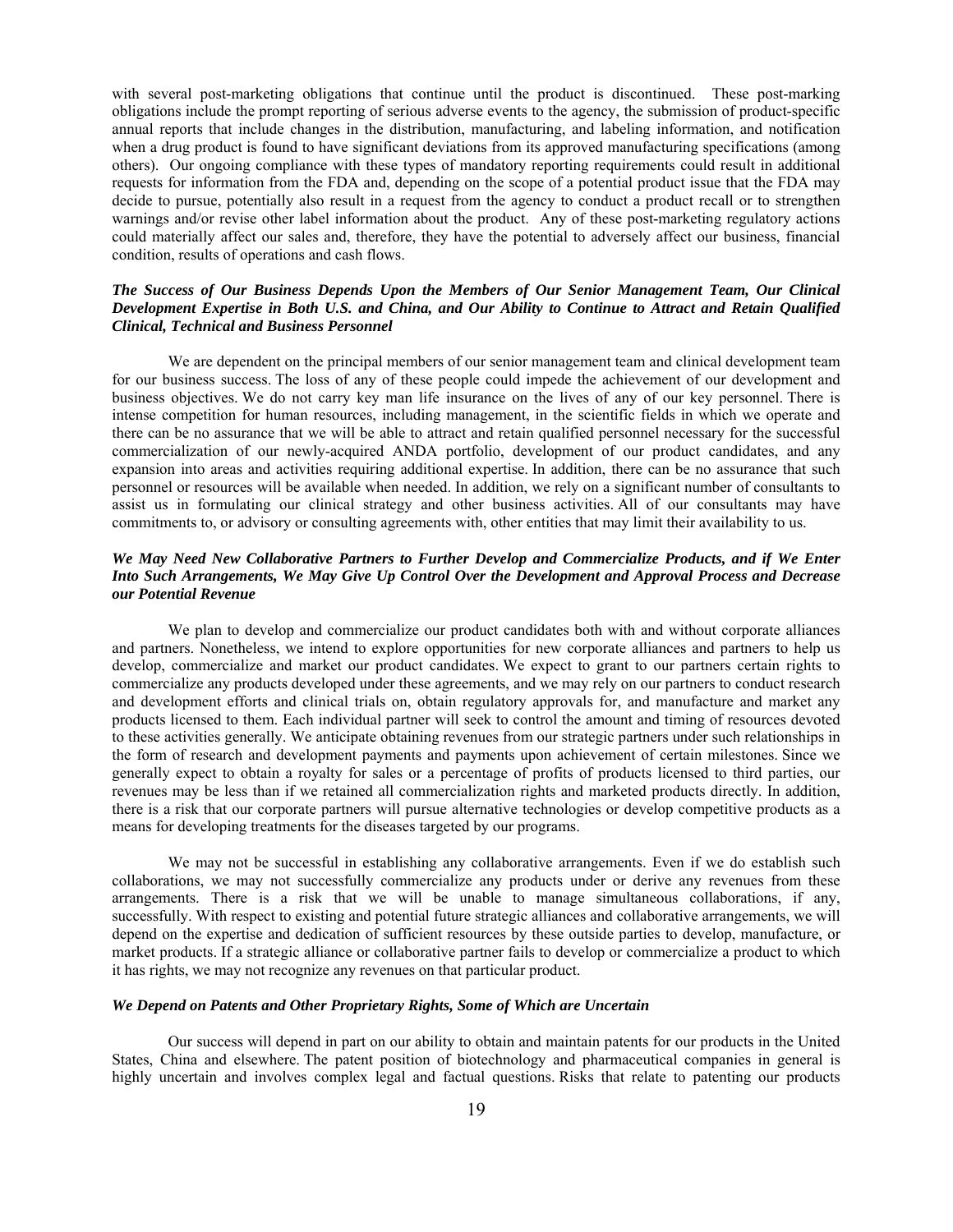include the following:

- our failure to obtain additional patents;
- challenge, invalidation, or circumvention of patents already issued to us;
- failure of the rights granted under our patents to provide sufficient protection;
- independent development of similar products by third parties; or
- ability of third parties to design around patents issued to our collaborators or us.

Our potential products may conflict with composition, method, and use of patents that have been or may be granted to competitors, universities or others. As the biotechnology industry expands and more patents are issued, the risk increases that our potential products may give rise to claims that may infringe the patents of others. Such other persons could bring legal actions against us claiming damages and seeking to enjoin clinical testing, manufacturing and marketing of the affected products. Any such litigation could result in substantial cost to us and diversion of effort by our management and technical personnel. If any of these actions are successful, in addition to any potential liability for damages, we could be required to obtain a license in order to continue to manufacture or market the affected products. We may not prevail in any action and any license required under any needed patent might not be made available on acceptable terms, if at all.

We also rely on trade secret protection for our confidential and proprietary information. However, trade secrets are difficult to protect and others may independently develop substantially equivalent proprietary information and techniques and gain access to our trade secrets and disclose our technology. We may be unable to meaningfully protect our rights to unpatented trade secrets. We require our employees to complete confidentiality training that specifically addresses trade secrets. All employees, consultants, and advisors are required to execute a confidentiality agreement when beginning an employment or a consulting relationship with us. The agreements generally provide that all trade secrets and inventions conceived by the individual and all confidential information developed or made known to the individual during the term of the relationship automatically become our exclusive property. Employees and consultants must keep such information confidential and may not disclose such information to third parties except in specified circumstances. However, these agreements may not provide meaningful protection for our proprietary information in the event of unauthorized use or disclosure of such information.

To the extent that consultants, key employees, or other third parties apply technological information independently developed by them or by others to our proposed projects, disputes may arise as to the proprietary rights to such information. Any such disputes may not be resolved in our favor. Certain of our consultants are employed by or have consulting agreements with other companies and any inventions discovered by them generally will not become our property.

# *Our Potential Products Are Subject to Government Regulatory Requirements and an Extensive Approval Process*

Our research, development, preclinical and clinical trials, manufacturing, and marketing of our product candidates are subject to an extensive regulatory approval process by the FDA, the CFDA in China and other regulatory agencies. The process of obtaining FDA, CFDA and other required regulatory approvals for drug and biologic products, including required preclinical and clinical testing, is time consuming and expensive. Even after spending time and money, we may not receive regulatory approvals for clinical testing or for the manufacturing or marketing of any products. Our collaborators or we may encounter significant delays or costs in the effort to secure necessary approvals or licenses. Even if we obtain regulatory clearance for a product, that product will be subject to continuing review. Later discovery of previously unknown defects or failure to comply with the applicable regulatory requirements may result in restrictions on a product's marketing or withdrawal of the product from the market, as well as possible civil or criminal penalties.

## *Potential Products May Subject Us to Product Liability for Which Insurance May Not Be Available*

The use of our potential products in clinical trials and the marketing of any pharmaceutical products may expose us to product liability claims. We have obtained a level of liability insurance coverage that we believe is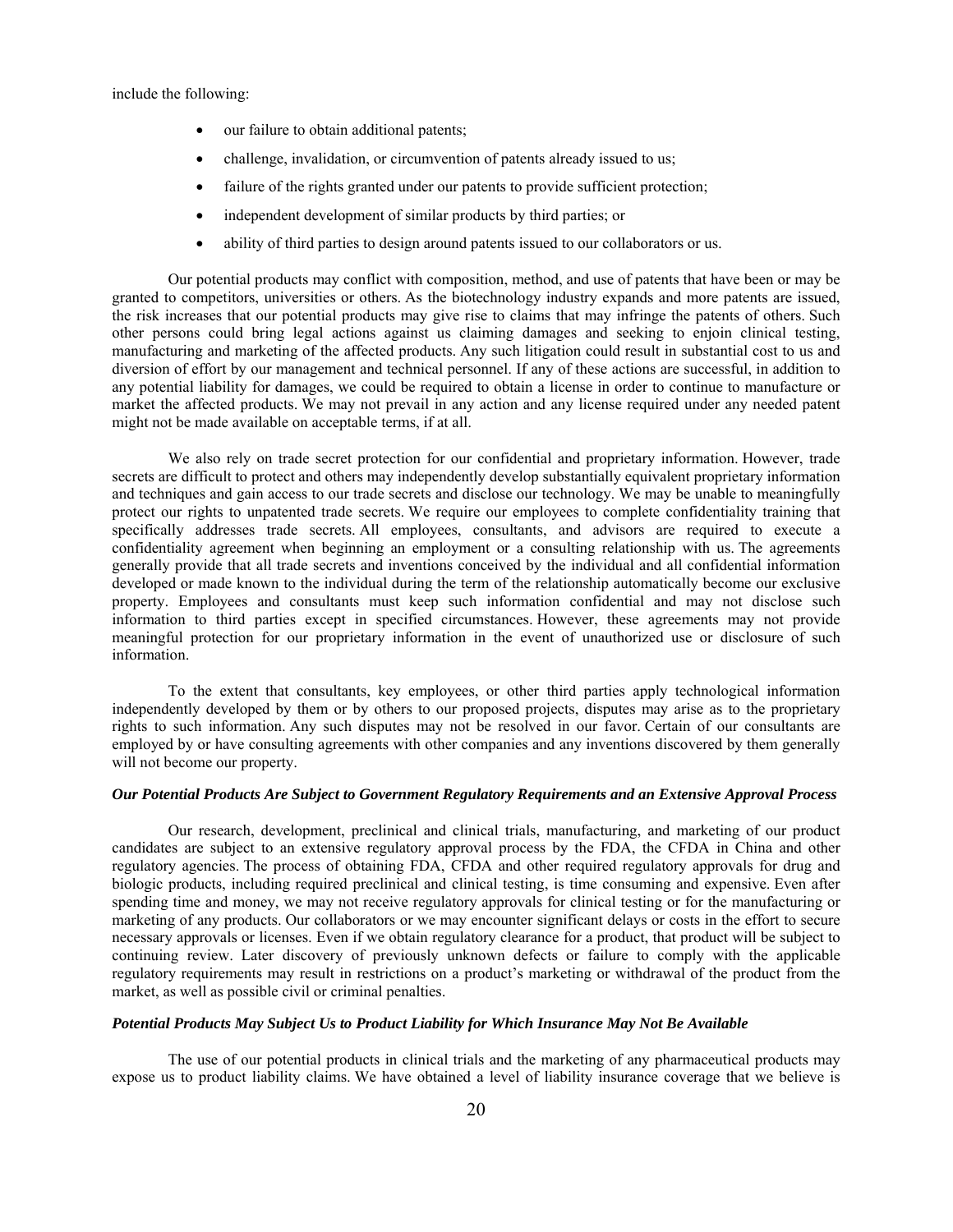adequate in scope and coverage for our current stage of development. However, our present insurance coverage may not be adequate to protect us from liabilities we might incur. In addition, our existing coverage will not be adequate as we further develop products and, in the future, adequate insurance coverage and indemnification by collaborative partners may not be available in sufficient amounts or at a reasonable cost. If a product liability claim or series of claims are brought against us for uninsured liabilities, or in excess of our insurance coverage, the payment of such liabilities could have a negative effect on our business and financial condition.

# *We are subject to certain U.S. healthcare laws, regulation and enforcement; our failure to comply with those laws could have a material adverse effect on our results of operations and financial condition.*

We are subject to certain U.S. healthcare laws and regulations and enforcement by the federal government and the states in which we conduct our business. The laws that may affect our ability to operate include, without limitation:

- the federal Anti-Kickback Statute (AKS), which governs our business activities, including our marketing practices, educational programs, pricing policies, and relationships with healthcare providers or other entities. The AKS prohibits, among other things, persons and entities from knowingly and willfully soliciting, receiving, offering or paying remuneration, directly or indirectly, in exchange for or to induce either the referral of an individual for, or the purchase, order or recommendation of, any good or service for which payment may be made under federal healthcare programs such as the Medicare and Medicaid programs. Remuneration is not defined in the AKS and has been broadly interpreted to include anything of value, including for example, gifts, discounts, coupons, the furnishing of supplies or equipment, credit arrangements, payments of cash, waivers of payments, ownership interests and providing anything at less than its fair market value. This statute has been broadly interpreted to apply to manufacturer arrangements with prescribers, purchasers and formulary managers, among others;
- the federal Food, Drug, and Cosmetic Act, or FDCA, and its regulations which prohibit, among other things, the introduction or delivery for introduction into interstate commerce of any food, drug, device, or cosmetic that is adulterated or misbranded;
- federal civil and criminal false claims laws and civil monetary penalty laws, which prohibit, among other things, individuals or entities from knowingly presenting, or causing to be presented, claims for payment from Medicare, Medicaid, or other third-party payers that are false or fraudulent, or making a false statement to avoid, decrease or conceal an obligation to pay money to the federal government;
- federal criminal laws that prohibit executing a scheme to defraud any healthcare benefit program or making false statements relating to healthcare matters;
- the Health Insurance Portability and Accountability Act of 1996, or HIPAA, as amended by the Health Information Technology for Economic and Clinical Health Act, and their implementing regulations, which impose certain requirements relating to the privacy, security and transmission of individually identifiable health information;
- state law equivalents of each of the above federal laws, such as anti-kickback and false claims laws, which may apply to items or services reimbursed by any third-party payer, including commercial insurers, and state laws governing the privacy and security of health information in certain circumstances, many of which differ from each other in significant ways and may not have the same effect, thus complicating compliance efforts;
- the Foreign Corrupt Practices Act, a U.S. law which regulates certain financial relationships with foreign government officials (which could include, for example, certain medical professionals);
- federal and state consumer protection and unfair competition laws, which broadly regulate marketplace activities and activities that potentially harm consumers;
- federal and state government price reporting laws that require us to calculate and report complex pricing metrics to government programs, where such reported prices may be used in the calculation of reimbursement and/or discounts on our marketed drugs (participation in these programs and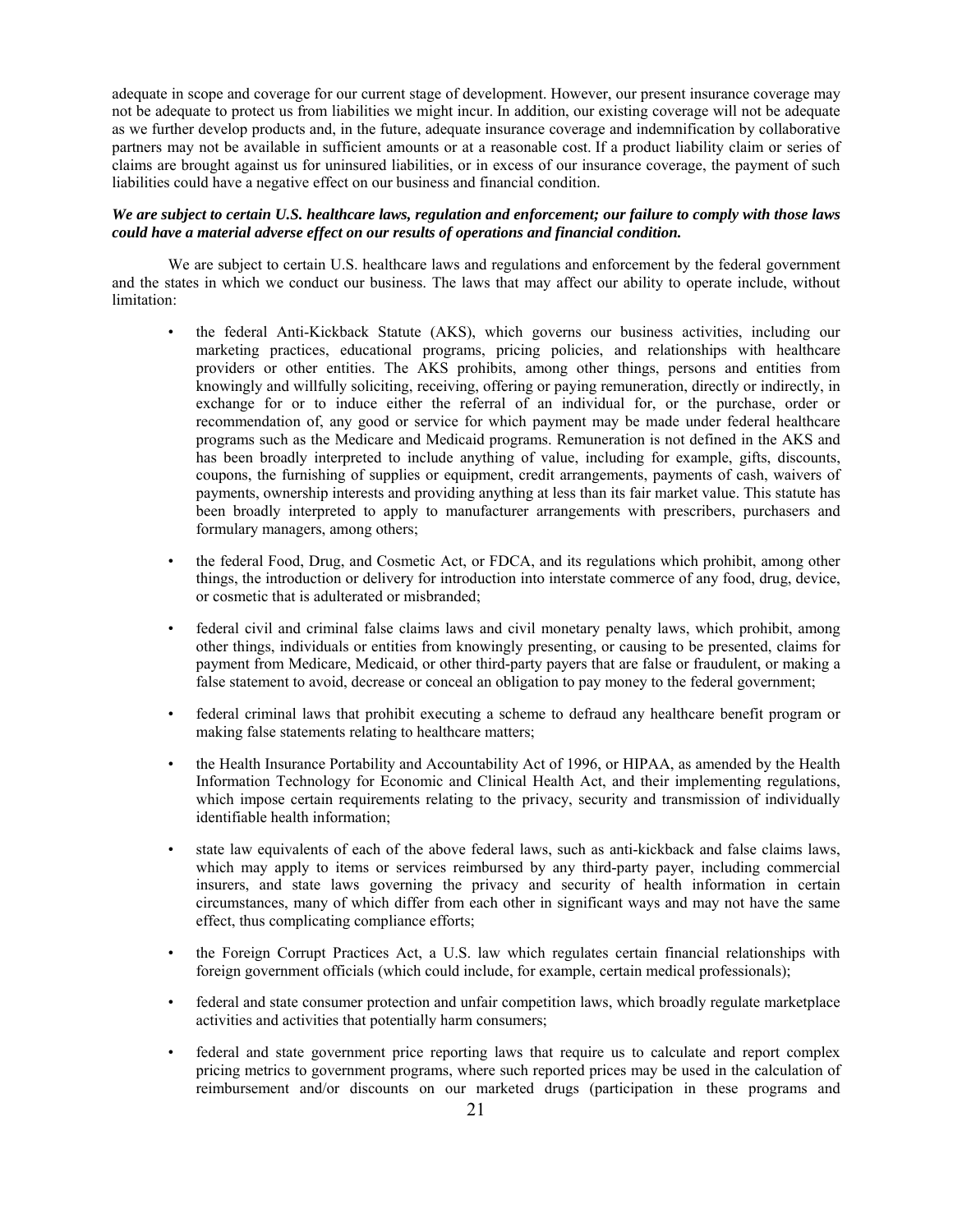compliance with the applicable requirements may subject us to potentially significant discounts on our products, increased infrastructure costs, and could potentially affect our ability to offer certain marketplace discounts); and

• federal and state financial transparency laws, which generally require certain types of expenditures in the United States to be tracked and reported (compliance with such requirements may require investment in infrastructure to ensure that tracking is performed properly, and some of these laws result in the public disclosure of various types of payments and relationships with healthcare providers and healthcare entities, which could potentially have a negative effect on our business and/or increase enforcement scrutiny of our activities).

In addition, certain marketing practices, including off-label promotion, may also violate certain federal and state healthcare fraud and abuse laws, FDA rule and regulations, as well as false claims laws. If our operations are found to be in violation of any of the laws described above or any other governmental regulations that apply to us, we, or our officers or employees, may be subject to penalties, including administrative civil and criminal penalties, damages, fines, withdrawal of regulatory approval, the curtailment or restructuring of our operations, the exclusion from participation in federal and state healthcare programs and imprisonment, any of which could adversely affect our ability to sell our products or operate our business and also adversely affect our financial results.

## *If we are unable to obtain both adequate coverage and adequate reimbursement from third-party payers for our products, our revenues and prospects for profitability will suffer.*

Our ability to successfully commercialize our products is highly dependent on the extent to which coverage and reimbursement is, and will be, available from third-party payers, including governmental payers, such as Medicare and Medicaid, and private health insurers. Patients may not be capable of paying for our products themselves and may rely on third-party payers to pay for, or subsidize, the costs of their medications, among other medical costs. If third-party payers do not provide coverage or reimbursement for our products, our revenues and prospects for profitability will suffer. In addition, even if third-party payers provide some coverage or reimbursement for our products, the availability of such coverage or reimbursement for prescription drugs under private health insurance and managed care plans often varies based on the type of contract or plan purchased.

# *Current healthcare laws and regulations and future legislative or regulatory reforms to the healthcare system may affect our ability to sell our products profitably.*

The United States and some foreign jurisdictions are considering or have enacted a number of legislative and regulatory proposals to change the healthcare system in ways that could affect our ability to sell our products profitably. Among policy makers and payers in the United States and elsewhere, there is significant interest in promoting changes in healthcare systems with the stated goals of containing healthcare costs, improving quality and/or expanding access. In the United States, the pharmaceutical industry has been a particular focus of these efforts and has been significantly affected by major legislative initiatives.

We expect that healthcare reform measures, including the potential repeal and replacement of PPACA, that may be adopted in the future, may have a significant impact on our business. Most recently, the Tax Cuts and Jobs Acts was enacted, which, among other things, removed penalties for not complying with the individual mandate to carry health insurance. Additionally, all or a portion of PPACA and related subsequent legislation may be modified, repealed or otherwise invalidated through judicial challenge, which could result in lower numbers of insured individuals, reduced coverage for insured individuals and adversely affect our business. If PPACA is repealed and replaced then it is unclear how the replacement statute may impact our business. If PPACA is not repealed or replaced then it will continue to impose requirements on our business.

Moreover, certain politicians, including the President, have announced intentions to propose initiatives to regulate the prices of pharmaceutical products. We cannot know what form any such legislation may take or the market's perception of how such legislation would affect us. Any reduction in reimbursement from government programs may result in a similar reduction in payments from private payors. The implementation of cost containment measures or other healthcare reforms may prevent us from being able to generate revenue, attain profitability, or commercialize our current products and/or those for which we may receive regulatory approval in the future.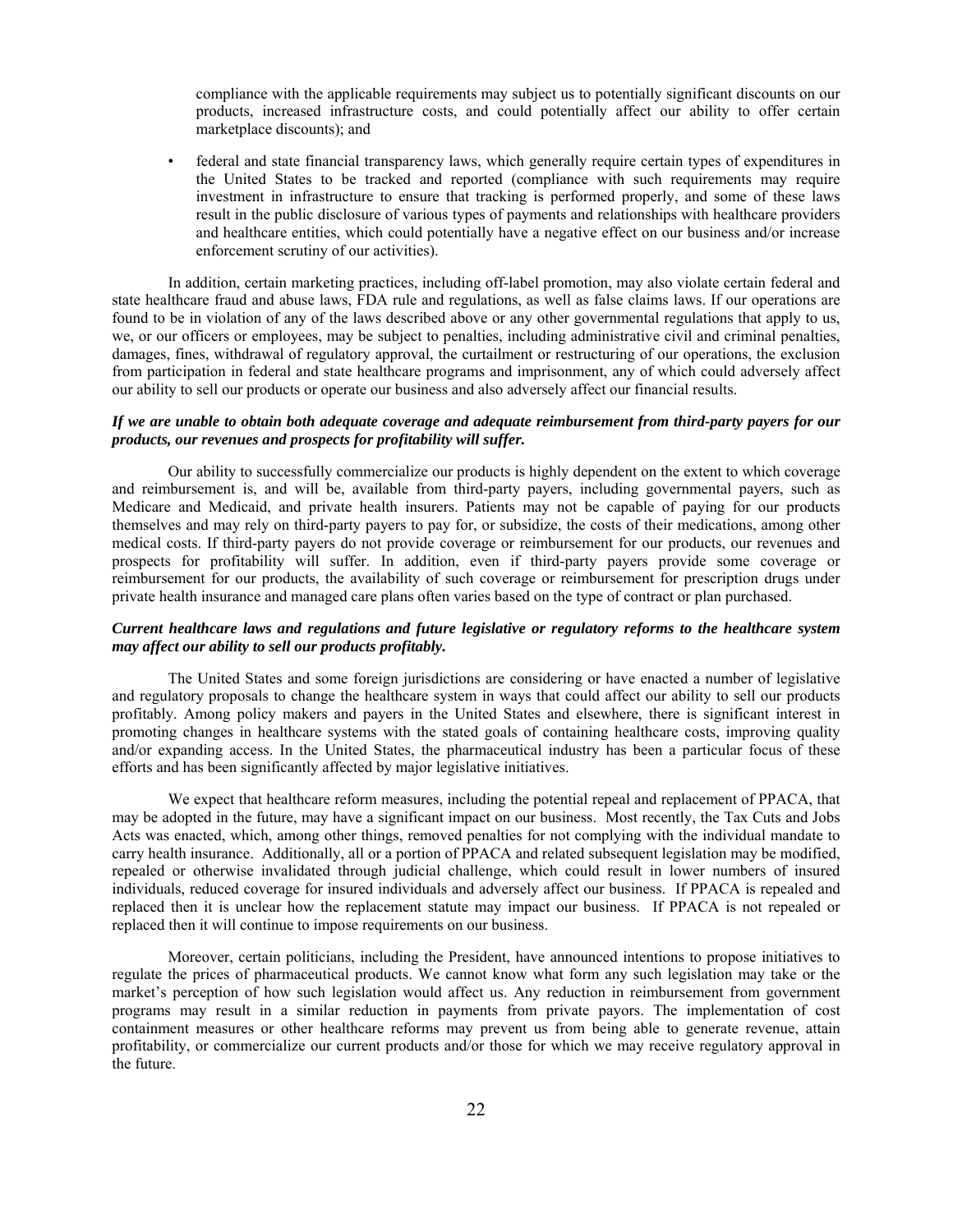#### **Risks Relating to Our Reliance on Third Parties**

# *The Independent Clinical Investigators and Contract Research Organizations That We Rely Upon to Assist in the Conduct of Our Clinical Trials May Not Be Diligent, Careful or Timely, and May Make Mistakes, in the Conduct of Our Trials*

We depend on independent clinical investigators and contract research organizations, or CROs, to assist in the conduct of our clinical trials under their agreements with us. The investigators are not our employees, and we cannot control the amount or timing of resources that they devote to our programs. If independent investigators fail to devote sufficient time and resources to our drug development programs, or if their performance is substandard, it could delay the approval of our FDA applications and our introduction of new drugs. The CROs we contract with to assist with the execution of our clinical trials play a significant role in the conduct of the trials and the subsequent collection and analysis of data. Failure of the CROs to meet their obligations could adversely affect clinical development of our products.

# *We Have No Current Manufacturing or Marketing Capacity and Rely on Only One Supplier For Some of Our Products*

We do not expect to manufacture or market products in the near term, but we may try to do so in certain cases. We do not currently have the capacity to manufacture or market products and we have limited experience in these activities. The manufacturing processes for all of the small molecules we are developing have not yet been tested at commercial levels, and it may not be possible to manufacture these materials in a cost-effective manner. If we elect to perform these functions, we will be required to either develop these capacities, or contract with others to perform some or all of these tasks. We may be dependent to a significant extent on corporate partners, licensees, or other entities for manufacturing and marketing of products. If we engage directly in manufacturing or marketing, we will require substantial additional funds and personnel and will be required to comply with extensive regulations. We may be unable to develop or contract for these capacities when required to do so in connection with our business.

We depend on our third-party manufacturers to perform their obligations effectively and on a timely basis. These third parties may not meet their obligations and any such non-performance may delay clinical development or submission of products for regulatory approval, or otherwise impair our competitive position. Any significant problem experienced by one of our suppliers could result in a delay or interruption in the supply of materials to us until such supplier resolves the problem or an alternative source of supply is located. Any delay or interruption would likely lead to a delay or interruption of manufacturing operations, which could negatively affect our operations. Although we have identified alternative suppliers for our product candidates, we have not entered into contractual or other arrangements with them. If we needed to use an alternate supplier for any product, we would experience delays while we negotiated an agreement with them for the manufacture of such product. In addition, we may be unable to negotiate manufacturing terms with a new supplier as favorable as the terms we have with our current suppliers.

Problems with any manufacturing processes could result in product defects, which could require us to delay shipment of products or recall products previously shipped. In addition, any prolonged interruption in the operations of the manufacturing facilities of one of our sole-source suppliers could result in the cancellation of shipments. A number of factors could cause interruptions, including equipment malfunctions or failures, or damage to a facility due to natural disasters or otherwise. Because our manufacturing processes are or are expected to be highly complex and subject to a lengthy regulatory approval process, alternative qualified production capacity may not be available on a timely basis or at all. Difficulties or delays in our manufacturing could increase our costs and damage our reputation.

The manufacture of pharmaceutical products can be an expensive, time consuming, and complex process. Manufacturers often encounter difficulties in scaling-up production of new products, including quality control and assurance and shortages of personnel. Delays in formulation and scale-up to commercial quantities could result in additional expense and delays in our clinical trials, regulatory submissions, and commercialization.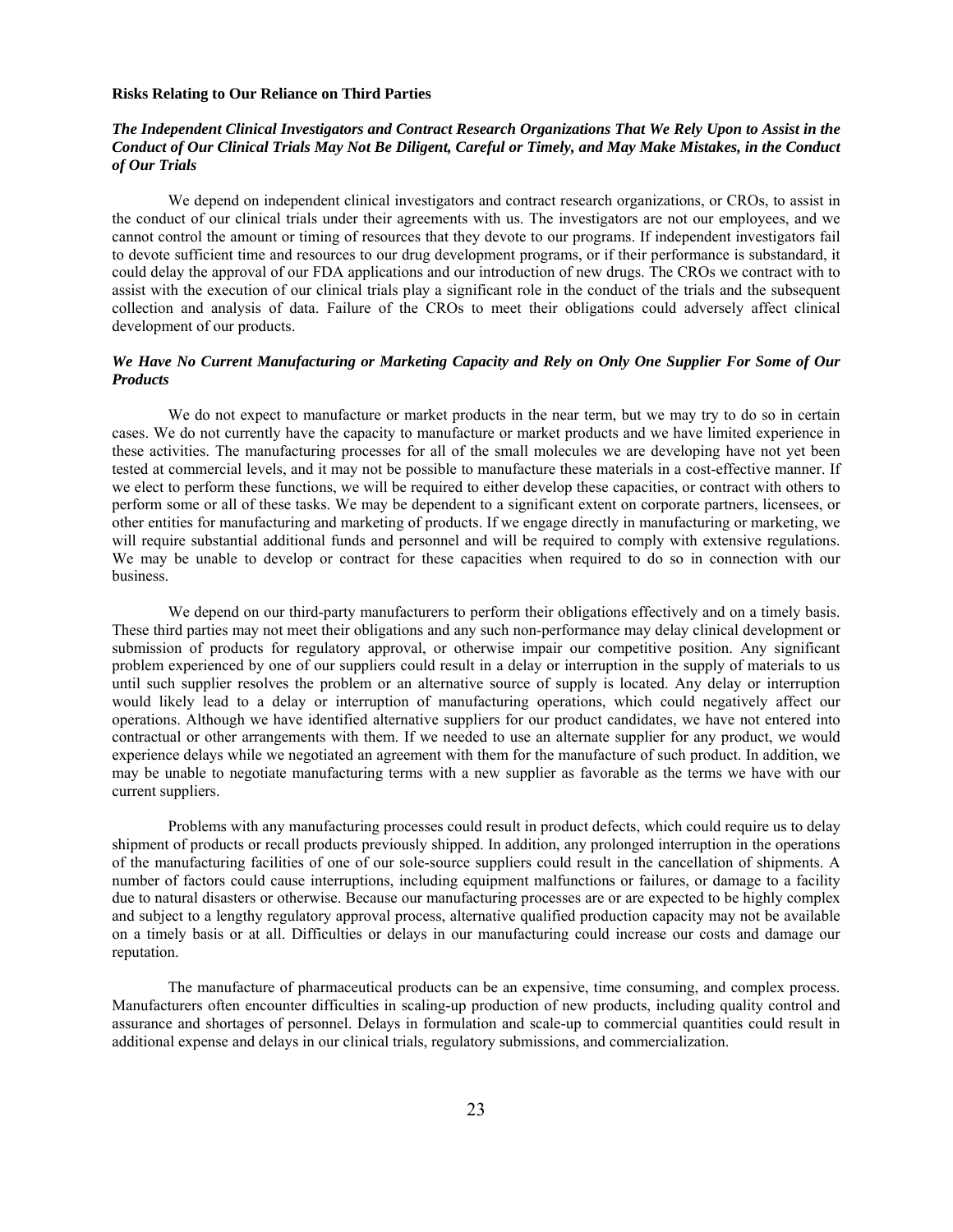# *Failure of Manufacturing Facilities Producing Our Product Candidates to Maintain Regulatory Approval Could Delay or Otherwise Hinder Our Ability to Market Our Product Candidates*

Any manufacturer of our product candidates will be subject to applicable Good Manufacturing Practices (GMP) prescribed by the FDA or other rules and regulations prescribed by the CFDA and other foreign regulatory authorities. We and any of our collaborators may be unable to enter into or maintain relationships either domestically or abroad with manufacturers whose facilities and procedures comply or will continue to comply with GMP and who are able to produce our small molecules in accordance with applicable regulatory standards. Failure by a manufacturer of our products to comply with GMP could result in significant time delays or our inability to obtain marketing approval or, should we have market approval, for such approval to continue. Changes in our manufacturers could require new product testing and facility compliance inspections. In the United States, failure to comply with GMP or other applicable legal requirements can lead to federal seizure of violated products, injunctive actions brought by the federal government, inability to export product, and potential criminal and civil liability on the part of a company and its officers and employees.

#### **Risks Relating to Our Common Stock**

# *The Market Price of Our Common Stock May Be Highly Volatile or May Decline Regardless of Our Operating Performance*

Our common stock price has fluctuated from year-to-year and quarter-to-quarter and will likely continue to be volatile. During 2017, our stock price has ranged from \$0.91 to \$4.00. We expect that the trading price of our common stock is likely to be highly volatile in response to factors that are beyond our control. The valuations of many biotechnology companies without consistent product revenues and earnings are extraordinarily high based on conventional valuation standards, such as price to earnings and price to sales ratios. These trading prices and valuations may not be sustained. In the future, our operating results in a particular period may not meet the expectations of any securities analysts whose attention we may attract, or those of our investors, which may result in a decline in the market price of our common stock. Any negative change in the public's perception of the prospects of biotechnology companies could depress our stock price regardless of our results of operations. These factors may materially and adversely affect the market price of our common stock.

## *Our Largest Holders Of Common Stock May Have Different Interests Than Our Other Stockholders*

A small number of our stockholders hold a significant amount of our outstanding common stock. These stockholders may have interests that are different from the interests of our other stockholders. We cannot assure that our largest stockholders will not seek to influence our business in a manner that is contrary to our goals or strategies or the interests of our other stockholders. In addition, the significant concentration of ownership in our common stock may adversely affect the trading price for our common stock because investors often perceive disadvantages in owning stock in companies with significant stockholders. Our largest stockholders, if they acted together, could significantly influence all matters requiring approval by our stockholders, including the election of directors and the approval of mergers or other business combination transactions. Our largest stockholders together may be able to determine all matters requiring stockholder approval.

# *Subsequent Resales Of Shares Of Our Common Stock In The Public Market May Cause The Market Price Of Our Common Stock To Fall*

The market value of our common stock could decline as a result of sales by investors from time to time, or perceptions that such sales may occur, of a substantial amount of the shares of common stock held by them.

## *Issuances of Additional Shares of Our Common Stock May Cause Substantial Dilution of Existing Stockholders*

We may issue additional shares of common stock or other securities that are convertible into or exercisable for common stock in connection with future acquisitions, future sales of our securities for capital raising purposes, future strategic relationships, or for other business purposes. The future issuance of any additional shares of our common stock may create downward pressure on the trading price of our common stock. There can be no assurance that we will not be required to issue additional shares, warrants or other convertible securities in the future in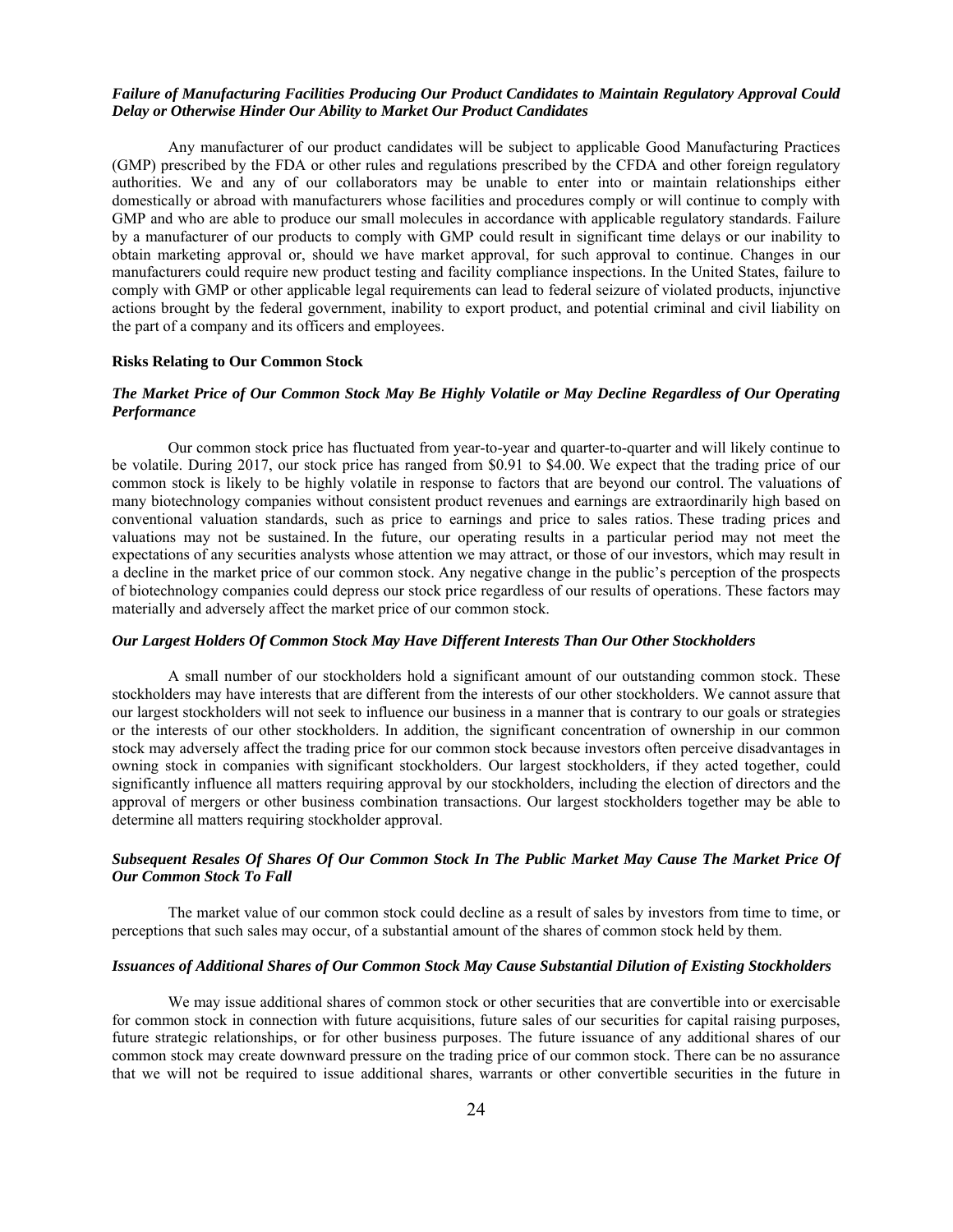conjunction with any capital raising efforts, including at a price (or exercise prices) below the price at which shares of our common stock are then traded.

## **ITEM 1B. UNRESOLVED STAFF COMMENTS.**

We are a smaller reporting company as defined by Rule 12b-2 of the Securities Exchange Act of 1934 and are not required to provide the information under this item.

### **ITEM 2. PROPERTIES.**

As of December 31, 2017, we leased approximately 4,200 square feet of office space in Rockville, Maryland where our headquarters are located. In addition, as of December 31, 2017, we leased approximately 4,100 square feet of office space in Beijing, China where our China operations are based and approximately 11,000 square feet of laboratory space in Beijing, China. We believe that our facilities are adequate for current needs; however, the Company is in the process of expanding operations in China and, accordingly, intends to increase facilities to meet our foreseeable and long-term needs. We do not own any real property.

### **ITEM 3. LEGAL PROCEEDINGS.**

CASI is subject in the normal course of business to various legal proceedings in which claims for monetary or other damages may be asserted. Management does not believe such legal proceedings, unless otherwise disclosed herein, are material.

#### **ITEM 4. MINE SAFETY DISCLOSURES.**

Not applicable.

### **PART II**

### **ITEM 5. MARKET FOR REGISTRANT'S COMMON EQUITY, RELATED STOCKHOLDER MATTERS AND ISSUER PURCHASES OF EQUITY SECURITIES.**

#### **Market for Common Equity**

The following table sets forth the high and low closing price for our common stock by quarter, as reported by the NASDAQ Capital Market, for the periods indicated:

| <b>Closing Prices</b> |
|-----------------------|
|-----------------------|

|       |   | HIGH LOW |    |      |  |
|-------|---|----------|----|------|--|
| 2017: |   |          |    |      |  |
|       | S | 1.50     |    | 1.20 |  |
|       |   | 1.35     |    | 0.91 |  |
|       |   | 191      |    | 0.95 |  |
|       |   | 4.00     |    | 1.71 |  |
| 2016: |   |          |    |      |  |
|       | S | 145      | S. | 0.68 |  |
|       |   | 1.50     |    | 1.05 |  |
|       |   | 122      |    | 0.84 |  |
|       |   | 1.72     |    | 1.11 |  |
|       |   |          |    |      |  |

On March 26, 2018, the closing price of our common stock, as reported by The NASDAQ Capital Market, was \$4.00 per share. As of March 26, 2018 there were approximately 315 holders of record of our common stock.

#### **Dividend Policy**

Since our initial public offering in 1996, we have not paid cash dividends on our common stock. We currently anticipate that any earnings will be retained for the continued development of our business and we do not anticipate paying any cash dividends on our common stock in the foreseeable future.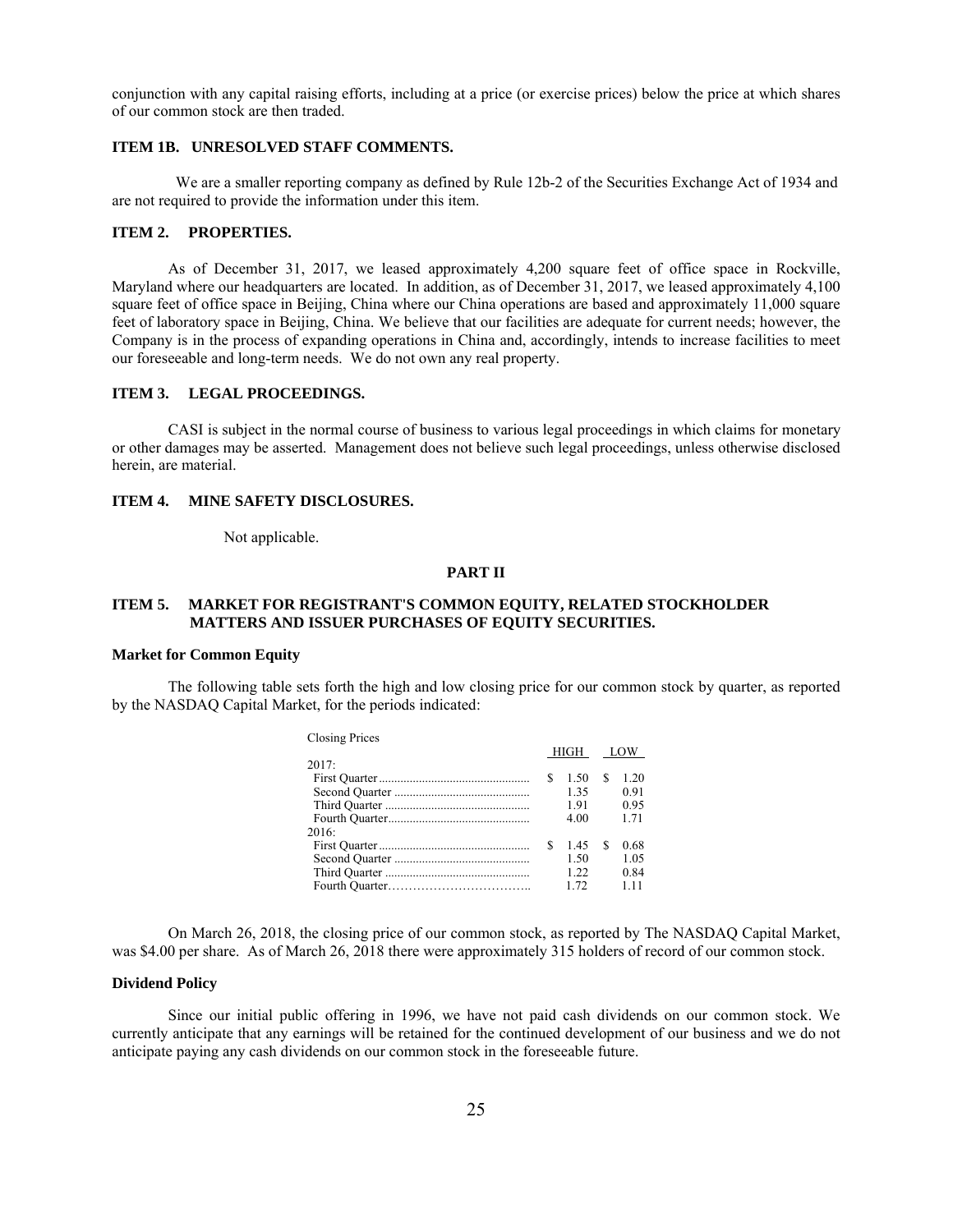#### **ITEM 6. SELECTED FINANCIAL DATA.**

We are a smaller reporting company as defined by Rule 12b-2 of the Securities Exchange Act of 1934 and are not required to provide the information under this item.

## **ITEM 7. MANAGEMENT'S DISCUSSION AND ANALYSIS OF FINANCIAL CONDITION AND RESULTS OF OPERATIONS.**

The following discussion should be read in conjunction with the Consolidated Financial Statements and Notes thereto appearing elsewhere in this report. See also "Risk Factors" in Item 1A of this Annual Report.

#### **OVERVIEW**

We are a U.S. based biopharmaceutical company dedicated to bringing high quality, cost-effective pharmaceutical products and innovative oncology therapeutics to patients. We intend to execute our plan to become a leading pharmaceutical company with a substantial market share in China. We are headquartered in Rockville, Maryland with established China operations that are expanding as we continue to further in-license or acquire products for our pipeline.

Our product pipeline features (1) EVOMELA<sup>®</sup>, MARQIBO<sup>®</sup>, and ZEVALIN<sup>®</sup>, all U.S. FDA approved drugs in-licensed from Spectrum Pharmaceuticals, Inc. for China regional rights, and currently in various stages in the regulatory process for market approval in China, (2) an acquired portfolio of 25 FDA-approved abbreviated new drug applications ("ANDAs"), one ANDA that FDA tentatively approved, and three ANDAs that are pending FDA approval, from which we will prioritize a select subset of product registration and commercialization in China, (3) our proprietary drug candidate, ENMD-2076, currently in Phase 2 clinical development, and (4) CASI-001 and CASI-002, proprietary early-stage candidates in immuno-oncology in preclinical development. We believe our pipeline reflects a risk-balanced approach between products in various stages of development, and between products that we develop ourselves and those that we develop with our partners for the China regional market. We intend to continue building a significant product pipeline of high quality, cost-effective pharmaceuticals, as well as innovative drug candidates that we will commercialize alone in China and with partners for the rest of the world. For inlicensed products, the Company uses a market-oriented approach to identify pharmaceutical candidates that it believes have the potential for gaining widespread market acceptance, either globally or in China, and for which development can be accelerated under the Company's drug development strategy. For our FDA-approved ANDAs, we intend to select and commercialize certain products from the portfolio that offer unique market and cost-effective manufacturing opportunities in China and/or in the U.S. For ENMD-2076, our current development is focused on niche and orphan indications.

Our focus is to bring high quality, cost-effective pharmaceutical products and innovative oncology therapeutics to patients. The implementation of our plans will include leveraging our resources in both the United States and China. In order to capitalize on the drug development and capital resources available in China, we are doing business in China through our wholly-owned China-based subsidiary that will execute the China portion of our drug development strategy, including conducting clinical trials in China, pursuing local funding opportunities and strategic collaborations, and implementing our transition to a commercial enterprise.

Our primary focus is to acquire high quality, cost-effective medicines, as well as to in-license clinical-stage and late-stage drug candidates so that we can immediately employ our U.S. and China drug development model to accelerate commercialization, and clinical and regulatory progress. In addition to our high quality, cost-effective medicines, and our clinical-and late-stage approach for innovative products, we have other potential drug candidates in preclinical development which it will continue to evaluate in 2018.

 Since inception, the Company has incurred significant losses from operations and has incurred an accumulated deficit of \$452.7 million. The Company restructured its business in 2012 in connection with an investment led by one of the Company's largest stockholders, followed by implementation of a name change to reflect its core mission and business strategy. The Company expects to continue to incur operating losses for the foreseeable future due to, among other factors, its continuing clinical activities. In March 2018, the Company entered into securities purchase agreements pursuant to which the Company is issuing 15,432,091 shares of its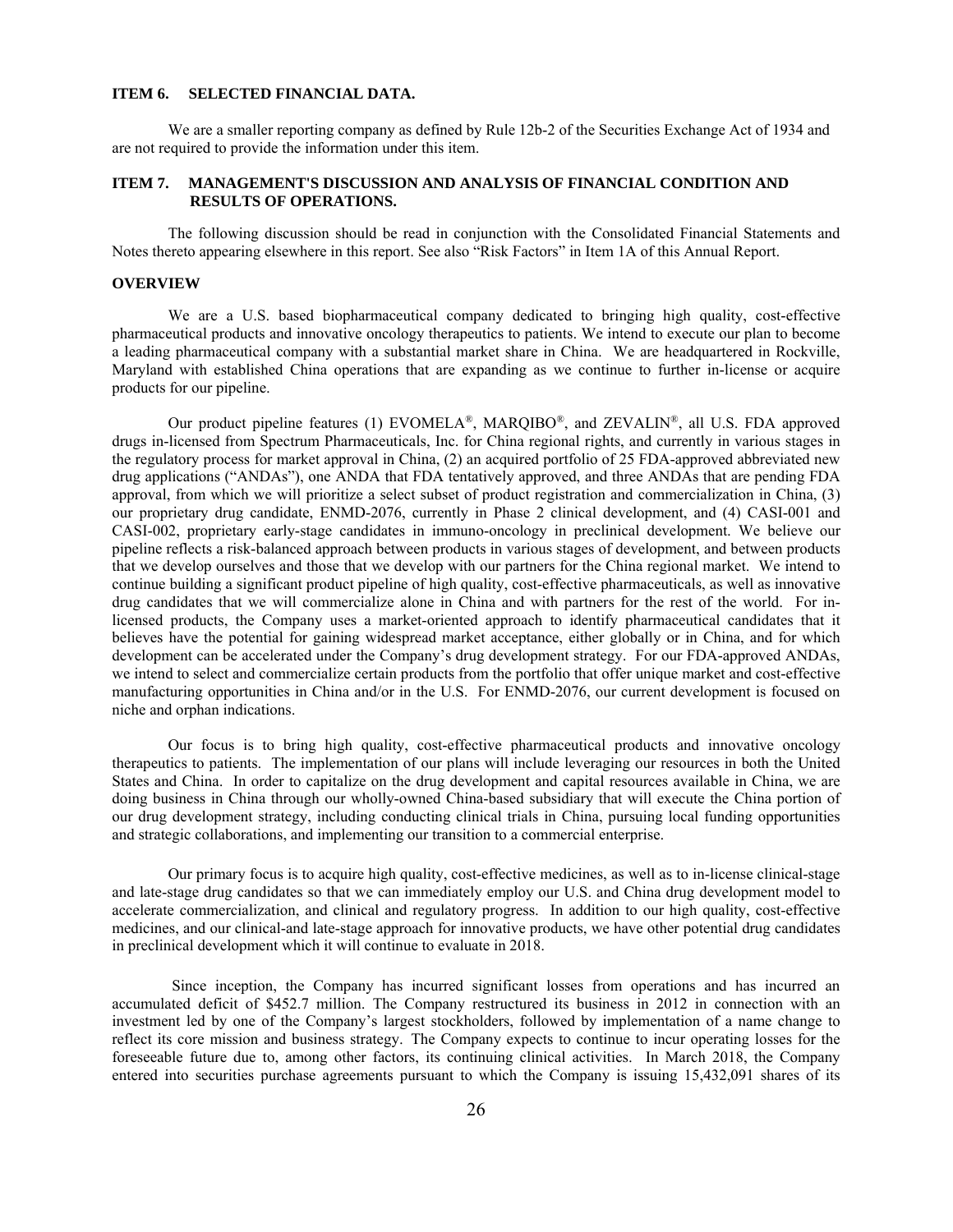common stock with accompanying warrants to purchase 6,172,832 shares of its common stock in a \$50 million private placement (the "2018 Strategic Financing"). To date, the Company has received gross proceeds of \$29.3 million and expects to receive additional gross proceeds of \$20.7 million in the near future. The 2018 Strategic Financing Closing included an investment from ETP Global Fund, L.P., a healthcare investment fund. The managing member of Emerging Technology Partners, LLC, which is the general partner of ETP Global Fund, L.P., is also the Executive Chairman of the Company. The 2018 Strategic Financing also included an investment from IDG-Accel China Growth Fund III L.P. ("IDG-Accel Growth") and IDG-Accel China III Investors L.P. ("IDG-Accel Investors"). A director and shareholder of IDG-Accel China Growth Fund GP III Associates Ltd., which is the ultimate general partner of IDG-Accel Growth and IDG-Accel Investors, is also a board member of the Company. In October 2017, the Company entered into securities purchase agreements for an approximately \$23.8 million strategic financing. The Company held its initial closing on October 17, 2017, a second closing on October 23, 2017 and a final closing on November 20, 2017 and received approximately \$23.4 million in net proceeds, (collectively, the "2017 Closings"). Net proceeds from the 2018 Strategic Financing and the 2017 Closings are being used to prepare for the anticipated launch of the Company's first commercial product in China, to support the Company's business development activities, to advance the development of the Company's pipeline, support its marketing and commercial planning activities, and for other general corporate purposes.

As a result of the 2018 Strategic Financing and the 2017 Closings, the Company believes that it has sufficient resources to fund its operations at least through March 29, 2019. As of December 31, 2017, approximately \$12.2 million of the Company's cash balance was held by CASI China. We intend to continue to exercise tight controls over operating expenditures. In developing drug candidates, we intend to use and leverage resources available to us in both the United States and China. We intend to pursue additional financing opportunities as well as opportunities to raise capital through forms of non- or less- dilutive arrangements, such as partnerships and collaborations with organizations that have capabilities and/or products that are complementary to our capabilities and products in order to continue the development of our product candidates that we intend to pursue to commercialization.

Additional funds raised by issuing equity securities may result in dilution to existing stockholders.

# **CRITICAL ACCOUNTING POLICIES AND THE USE OF ESTIMATES**

The preparation of our financial statements in conformity with accounting principles generally accepted in the United States requires management to make estimates and assumptions that affect the amounts reported in our consolidated financial statements and accompanying notes. Actual results could differ materially from those estimates. Our critical accounting policies, including the items in our financial statements requiring significant estimates and judgments, are as follows:

- *Revenue Recognition* We recognize revenue in accordance with the provisions of authoritative guidance issued, whereby revenue is not recognized until it is realized or realizable and earned. Revenue is recognized when all of the following criteria are met: persuasive evidence of an arrangement exists, delivery has occurred or services have been rendered, the price to the buyer is fixed and determinable and collectibility is reasonably assured.
- *Research and Development* Research and development expenses consist primarily of compensation and other expenses related to research and development personnel, research collaborations, costs associated with preclinical testing and clinical trials of our product candidates, including the costs of manufacturing drug substance and drug product, regulatory maintenance costs, and facilities expenses. Research and development costs are expensed as incurred.
- *Expenses for Clinical Trials* Expenses for clinical trials are incurred from planning through patient enrollment to reporting of the data. We estimate expenses incurred for clinical trials that are in process based on patient enrollment and based on clinical data collection and management. Costs that are associated with patient enrollment are recognized as each patient in the clinical trial completes the enrollment process. Estimated clinical trial costs related to enrollment can vary based on numerous factors, including expected number of patients in trials, the number of patients that do not complete participation in a trial, and when a patient drops out of a trial. Costs that are based on clinical data collection and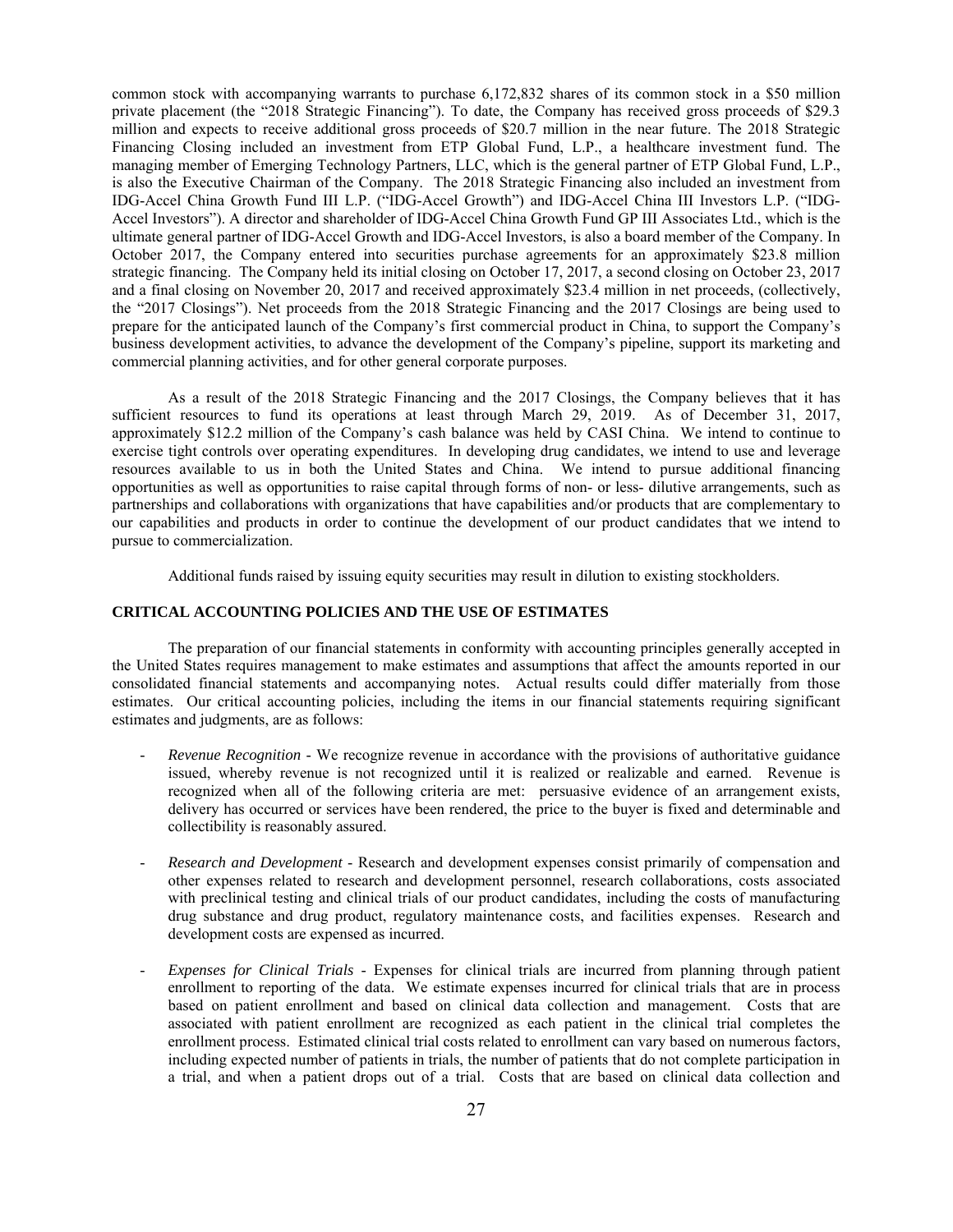management are recognized in the reporting period in which services are provided. In the event of early termination of a clinical trial, we accrue an amount based on estimates of the remaining non-cancelable obligations associated with winding down the clinical trial.

- *Stock-Based Compensation* - All share-based payment transactions are recognized in the consolidated financial statements at their fair values. Compensation expense associated with service and performance condition-based stock options and other equity-based compensation is recorded in accordance with provisions of authoritative guidance. The fair value of awards whose fair values are calculated using the Black-Scholes option pricing model is generally being amortized on a straight-line basis over the requisite service period and is recognized based on the proportionate amount of the requisite service period that has been rendered during each reporting period. Share-based awards granted to employees with a performance condition are measured based on the probable outcome of that performance condition during the requisite service period. Such an award with a performance condition will be expensed if it is probable that a performance condition will be achieved. For the years ended December 31, 2017 and 2016, \$30,500 and \$10,100, respectively, was expensed for share awards with performance conditions that became probable during that period. Using the straight-line expense attribution method over the requisite service period, which is generally the option vesting term ranging from immediately to one to three years, share-based compensation expense recognized for the years ended December 31, 2017 and 2016 totaled approximately \$650,000 and \$2,995,000, respectively.

The determination of fair value of stock-based payment awards on the date of grant using the Black-Scholes valuation model is affected by our stock price, as well as the input of other subjective assumptions. These assumptions include, but are not limited to, the expected forfeiture rate and expected term of stock options and our expected stock price volatility over the term of the awards. Changes in the assumptions can materially affect the fair value estimates.

Any future changes to our share-based compensation strategy or programs would likely affect the amount of compensation expense recognized.

- *Fair Value Measurements* - At each reporting period, we perform a detailed analysis of our assets and liabilities that are measured at fair value. All assets and liabilities for which the fair value measurement is based on significant unobservable inputs or instruments which trade infrequently and therefore have little or no price transparency are classified as Level 3 in accordance with the hierarchy established by U.S. GAAP. As of December 31, 2017, the Contingent Rights had been fully settled resulting a zero balance at the end of 2017. In measuring the fair value of financial instruments at every balance sheet date, we used Level 3 unobservable inputs, including such inputs as our estimated borrowing rate and our future capital requirements, and the timing, probability, size and characteristics of those capital raises, among other inputs.

# **RESULTS OF OPERATIONS**

Years Ended December 31, 2017 and 2016.

*Revenues and Cost of Product Sales*. There were no revenues recorded for the years ended December 31, 2017 and 2016.

*Research and Development Expenses.* Our 2017 research and development expenses totaled \$7,595,000 as compared to \$4,646,000 in 2016, a 63% increase. In 2017, our research and development expenses reflect direct project costs of \$856,000 for ENMD-2076, \$3,603,000 for drugs in-licensed from Spectrum, and \$1,301,000 for preclinical development activities primarily in China. The 2016 amount reflects direct project costs for ENMD-2076 of \$1,696,000, \$547,000 for drugs in-licensed from Spectrum, and \$862,000 for preclinical development activities primarily in China. The increase in 2017 research and development spending primarily reflects higher costs associated with the quality testing phase of the CFDA regulatory review of ZEVALIN® and EVOMELA® in 2017.

 At December 31, 2017, and, since acquired, accumulated direct project expenses for ENMD-2076 totaled \$28,511,000, \$4,536,000 for drugs in-licensed from Spectrum, and for preclinical development activities primarily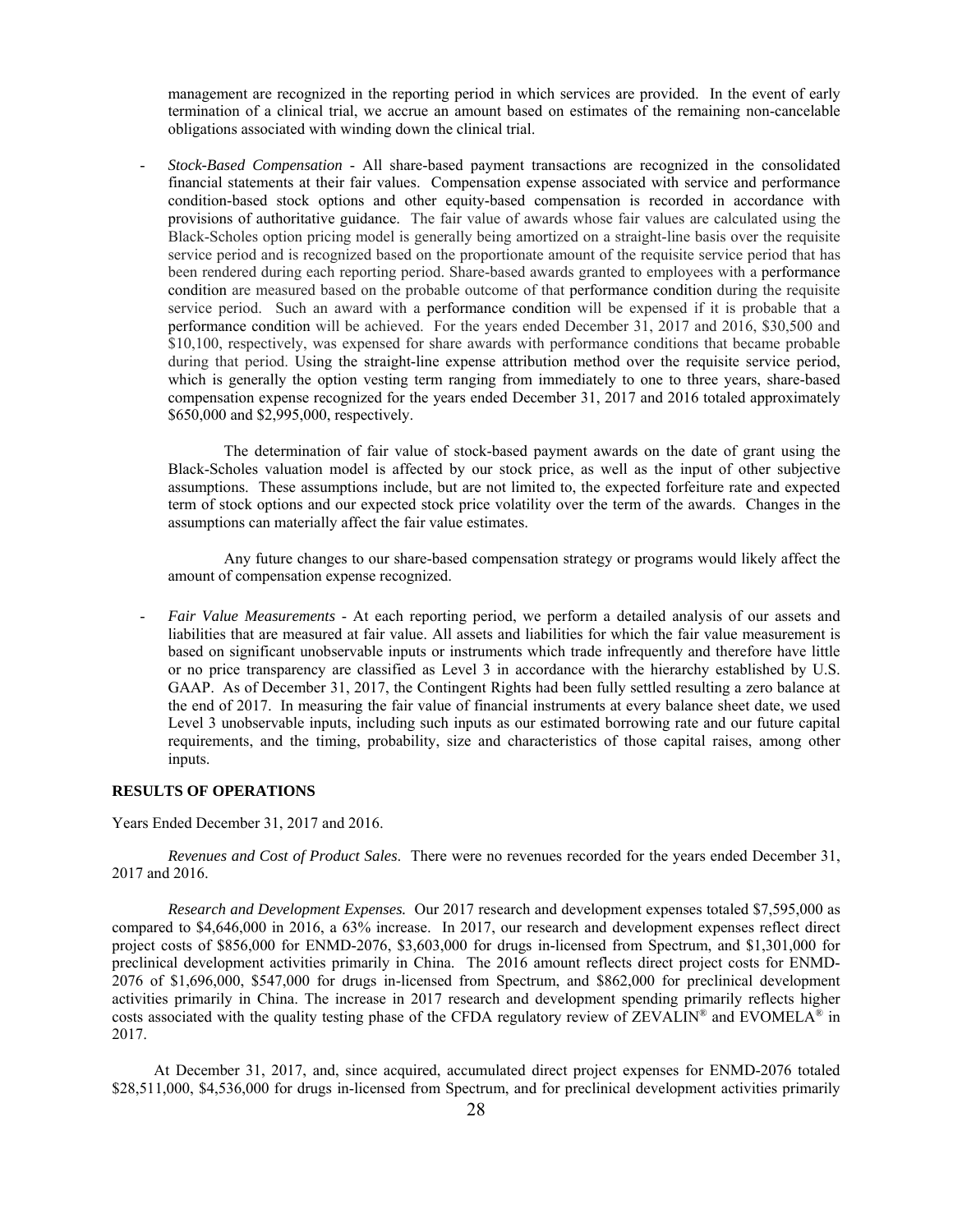in China, accumulated project expenses totaled \$3,356,000. Our research and development expenses also include non-cash stock-based compensation totaling \$272,000 and \$746,000, respectively, for 2017 and 2016. The balance of our research and development expenditures includes facility costs and other departmental overhead, and expenditures related to the non-clinical support of our programs.

We expect the majority of our research and development expenses in 2018 to be devoted to advancing our inlicensed products towards market approval in China, the technology transfer activities and regulatory support associated with our ANDA portfolio, and our early-stage candidates in preclinical development. We expect our expenses in 2018 to increase based on our commercial and clinical development plan. Completion of clinical development may take several years or more, but the length of time generally varies substantially according to the type, complexity, novelty and intended use of a product candidate.

 We estimate that clinical trials of the type we generally conduct are typically completed over the following timelines:

Global FDA Trial:

|                       | <i><b>ESTIMATED</b></i><br><b>COMPLETION</b> |
|-----------------------|----------------------------------------------|
| <b>CLINICAL PHASE</b> | <b>PERIOD</b>                                |
| Phase 1               | 1-2 Years                                    |
| Phase 2               | 2-3 Years                                    |
| Phase 3               | 2-4 Years                                    |

Local CFDA Trial:

| <b>CLINICAL PHASE</b> | <b>ESTIMATED</b><br><b>COMPLETION</b><br><b>PERIOD</b> |
|-----------------------|--------------------------------------------------------|
| Phase 1               | 1 Year                                                 |
| Phase 2               | 2 Years                                                |
| Phase 3               | 2-3 Years                                              |

 The duration and the cost of clinical trials may vary significantly over the life of a project as a result of differences arising during the clinical trial protocol, including, among others, the following:

- the number of patients that ultimately participate in the trial;
- the duration of patient follow-up that seems appropriate in view of the results;
- the number of clinical sites included in the trials; and
- the length of time required to enroll suitable patient subjects.

We test our potential product candidates in numerous preclinical studies to identify indications for which they may be product candidates. We may conduct multiple clinical trials to cover a variety of indications for each product candidate. As we obtain results from trials, we may elect to discontinue clinical trials for certain indications in order to focus our resources on more promising indications.

 Our proprietary product candidates have also not yet achieved regulatory approval, which is required before we can market them as therapeutic products. In order to proceed to subsequent clinical trial stages and to ultimately achieve regulatory approval, regulatory agencies must conclude that our clinical data establish safety and efficacy. Historically, the results from preclinical testing and early clinical trials have often not been predictive of results obtained in later clinical trials. A number of new drugs and biologics have shown promising results in clinical trials, but subsequently failed to establish sufficient safety and efficacy data to obtain necessary regulatory approvals.

Our business strategy includes being opportunistic with collaborative arrangements with third parties to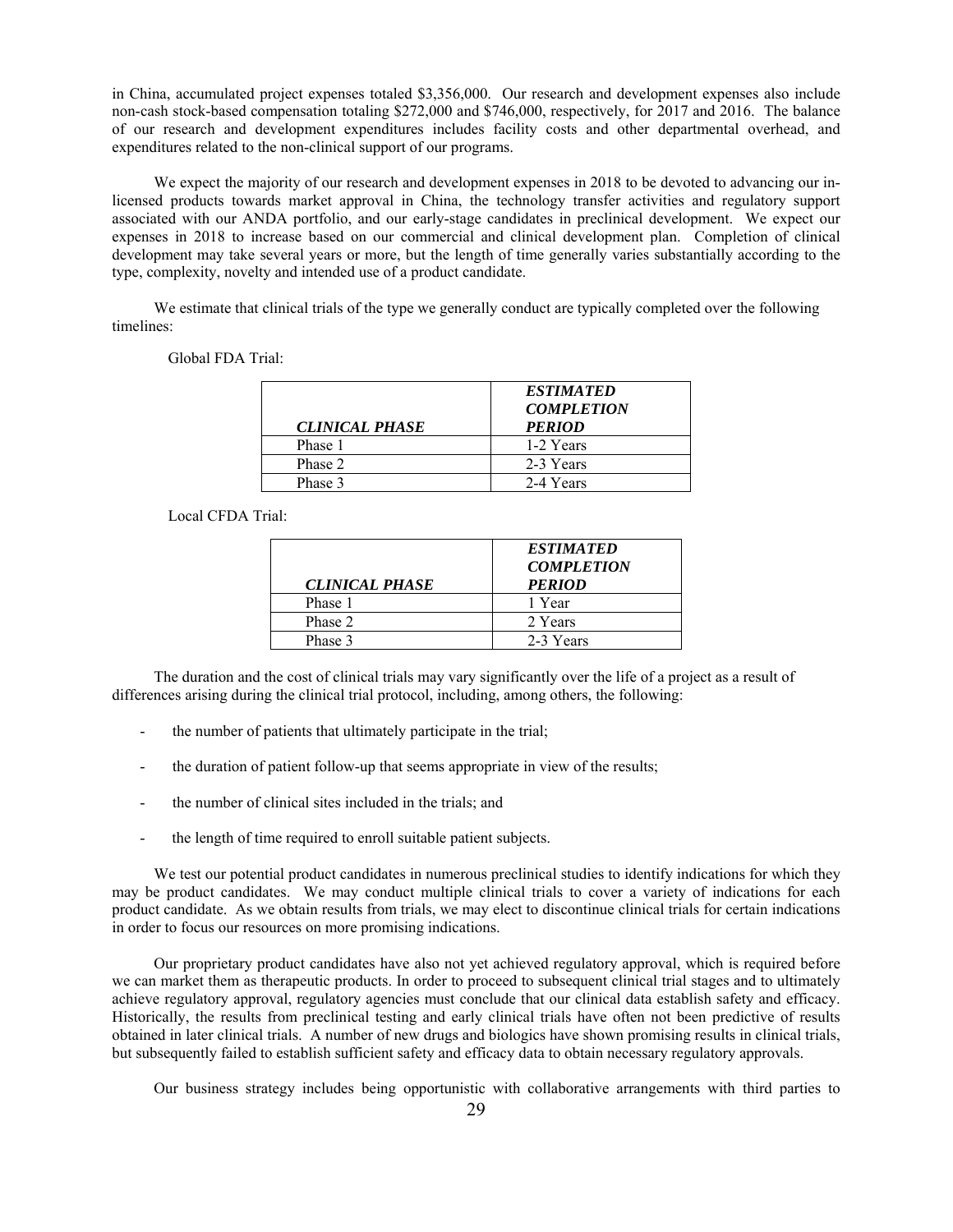complete the development and commercialization of our product candidates. In the event that third parties take over the clinical trial process for one of our product candidates, the estimated completion date would largely be under the control of that third party rather than us. We cannot forecast with any degree of certainty which proprietary products or indications, if any, will be subject to future collaborative arrangements, in whole or in part, and how such arrangements would affect our capital requirements.

 As a result of the uncertainties discussed above, among others, we are unable to estimate the duration and completion costs of our research and development projects. Our inability to complete our research and development projects in a timely manner or our failure to enter into collaborative agreements, when appropriate, could significantly increase our capital requirements and could adversely impact our liquidity. These uncertainties could force us to seek additional, external sources of financing from time to time in order to continue with our business strategy. There can be no assurance that we will be able to successfully access external sources of financing in the future. Our inability to raise additional capital, or to do so on terms reasonably acceptable to us, would jeopardize the future success of our business.

 Research and development expenses consist primarily of compensation and other expenses related to research and development personnel, research collaborations, costs associated with internal and contract preclinical testing and clinical trials of our product candidates, including the costs of manufacturing drug substance and drug product, regulatory maintenance costs, and facilities expenses. Overall research and development expenses increased to \$7,595,000 in 2017 from \$4,646,000 in 2016.

The fluctuations in research and development expenses were specifically impacted by the following:

- *Outside Services* We utilize outsourcing to conduct our product development activities. We spent \$333,000 in 2017 and \$302,000 in 2016. The increase in 2017 is primarily associated with higher costs associated with our pre-clinical activities.
- *Clinical Trial Costs* Clinical trial costs, which include clinical site fees, monitoring costs and data management costs, decreased to \$417,000 in 2017 from \$1,219,000 in 2016. This decrease primarily relates to higher enrollment patient costs and clinical trial management costs associated with our Phase 2 clinical trial in advanced fibrolamellar carcinoma (FLC) during the 2016 period.
- *Lab Supplies* Laboratory supplies associated with our pre-clinical activities increased to \$294,000 in 2017 from \$177,000 in 2016 due to the expansion of activities in our China research and development lab in 2017.
- *Contract Manufacturing Costs* The costs of manufacturing or acquiring the material used in clinical trials for our product candidates is reflected in contract manufacturing. These costs include bulk manufacturing, encapsulation and fill and finish services, and product release costs. Contract manufacturing costs increased in 2017 to \$2,987,000 from \$229,000 in 2016. The increase in 2017 primarily reflects costs associated with the purchase of  $ZEVALIN^{\circledast}$  and  $EVOMELA^{\circledast}$  in 2017 from our partner Spectrum for CFDA quality testing purposes to support CASI's application for import drug registration during 2017.
- *Personnel Costs* Personnel costs increased to \$2,644,000 in 2017 from \$1,960,000 in 2016. This variance is primarily attributed to increased salary and benefit costs associated with new employees in China and our new Chief Medical Officer in the U.S. in 2017, offset by a decrease in non-cash stock-based compensation expense totaling \$474,000 in 2017 compared to 2016.
- Also reflected in our 2017 research and development expenses are outsourced consultant costs of \$213,000 and facility and related expenses of \$485,000. In 2016, these expenses totaled \$300,000 and \$328,000, respectively. The decrease in outsourced consultant costs reflects lower costs associated with clinical trial management and evaluation and regulatory activities in the U.S. The increase in facilities and related expenses is due to new leased lab space in China in 2017.

 *General and Administrative Expenses.* General and administrative expenses include compensation and other expenses related to finance, business development and administrative personnel, professional services and facilities.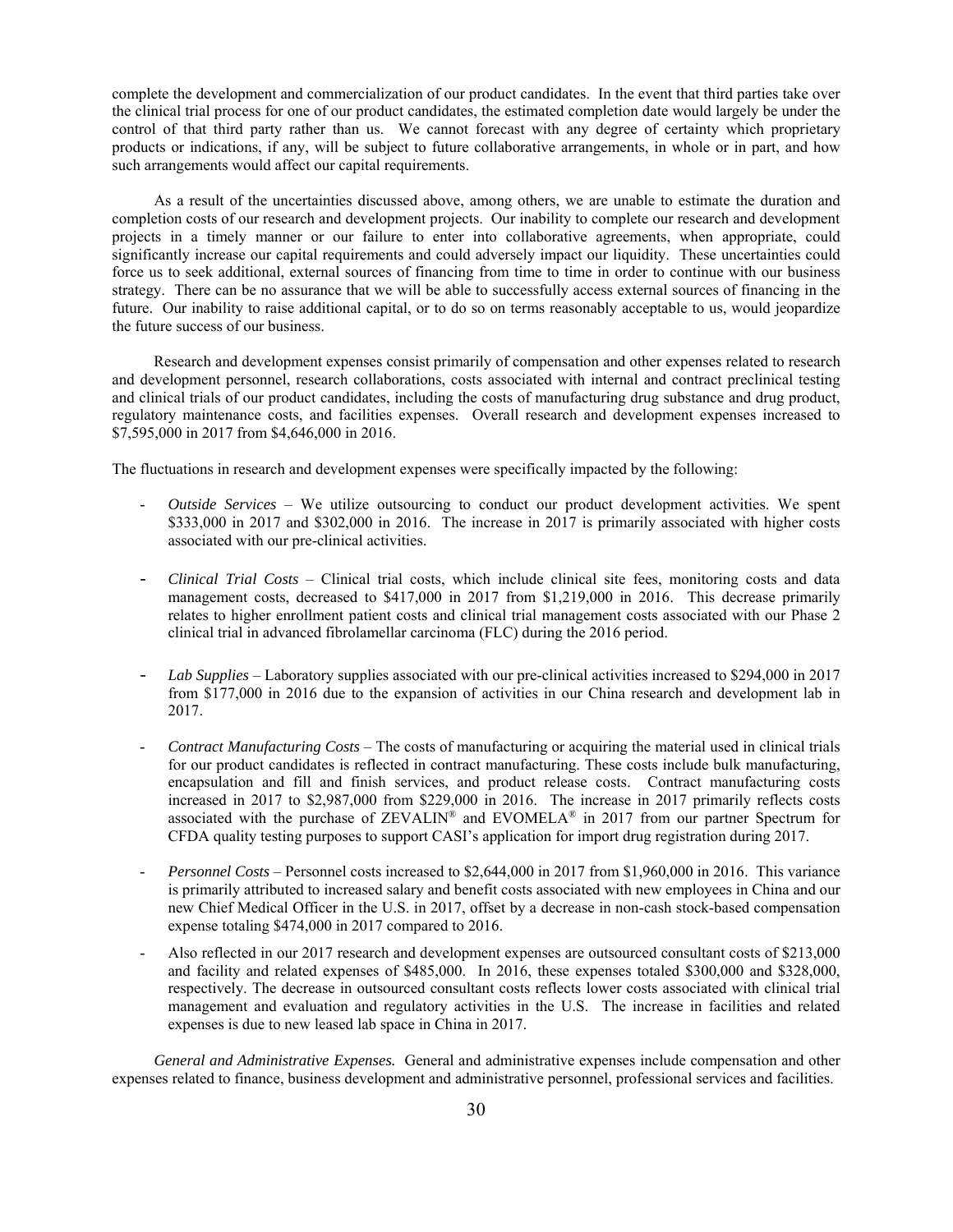General and administrative expenses decreased to \$3,156,000 in 2017 from \$4,775,000 in 2016. This decrease is primarily related to a decrease of \$1,871,000 in stock-based compensation expense, primarily related to stock options awarded in connection with the closings of the Company's strategic financing in 2016, offset by an increase in salary and benefits associated with U.S. employees, including new business development employees in 2017.

*Interest (income) expense, net*. Interest expense, net for the years ended December 31, 2017 and 2016 was \$(1,009) and \$26,090, respectively. This includes interest expense on our note payable of \$7,500 for both years; non-cash interest expense of \$7,476 and \$26,308, respectively, representing the amortization of the debt discount; offset by interest income of \$15,985 and \$7,718, respectively.

 *Change in fair value of contingent rights*. The Contingent Rights issued to Spectrum in connection with the license arrangements are considered derivative liabilities and were recorded initially at their estimated fair value, and are marked to market each reporting period until settlement. The change in fair value of the Contingent Rights for the years ended December 31, 2017 and 2016 was \$19,891 and \$6,788, respectively.

## **LIQUIDITY AND CAPITAL RESOURCES**

 To date, we have been engaged primarily in research and development activities. As a result, we have incurred and expect to continue to incur operating losses in 2018 and the foreseeable future before we commercialize any products and penetrate significant markets such as China. Based on our current plans, we expect our current available cash and cash equivalents to meet our cash requirements for at least through March 29, 2019.

We will require significant additional funding to fund operations until such time, if ever, we become profitable. We intend to augment our cash balances by pursuing other forms of capital infusion, including strategic alliances or collaborative development opportunities with organizations that have capabilities and/or products that are complementary to our capabilities and products in order to continue the development of our potential product candidates that we intend to pursue to commercialization. If we seek strategic alliances, licenses, or other alternative arrangements, such as arrangements with collaborative partners or others, to raise further financing, we may need to relinquish rights to certain of our existing product candidates, or products we would otherwise seek to develop or commercialize on our own, or to license the rights to our product candidates on terms that are not favorable to us.

We will continue to seek to raise additional capital to fund our commercialization efforts, research and development, and the clinical development of ENMD-2076 and new product candidates, if any. We intend to explore one or more of the following alternatives to raise additional capital:

- selling additional equity securities;
- $\bullet$  out-licensing product candidates to one or more corporate partners;
- completing an outright sale of non-priority assets; and/or
- engaging in one or more strategic transactions.

We also will continue to manage our cash resources prudently and cost-effectively.

There can be no assurance that adequate additional financing under such arrangements will be available to us on terms that we deem acceptable, if at all. If additional funds are raised by issuing equity securities, dilution to existing shareholders may result, or the equity securities may have rights, preferences, or privileges senior to those of the holders of our common stock. If we fail to obtain additional capital when needed, we may be required to delay or scale back our commercialization efforts, our advancement of the Spectrum products, and our Phase 2 plans for ENMD-2076 or plans for other product candidates, if any.

At December 31, 2017, we had cash and cash equivalents of approximately \$43.5 million, with working capital of approximately \$38.8 million. As of December 31, 2017, approximately \$12.2 million of the Company's cash balance was held by the Company's wholly-owned subsidiary in China. As previously disclosed, on January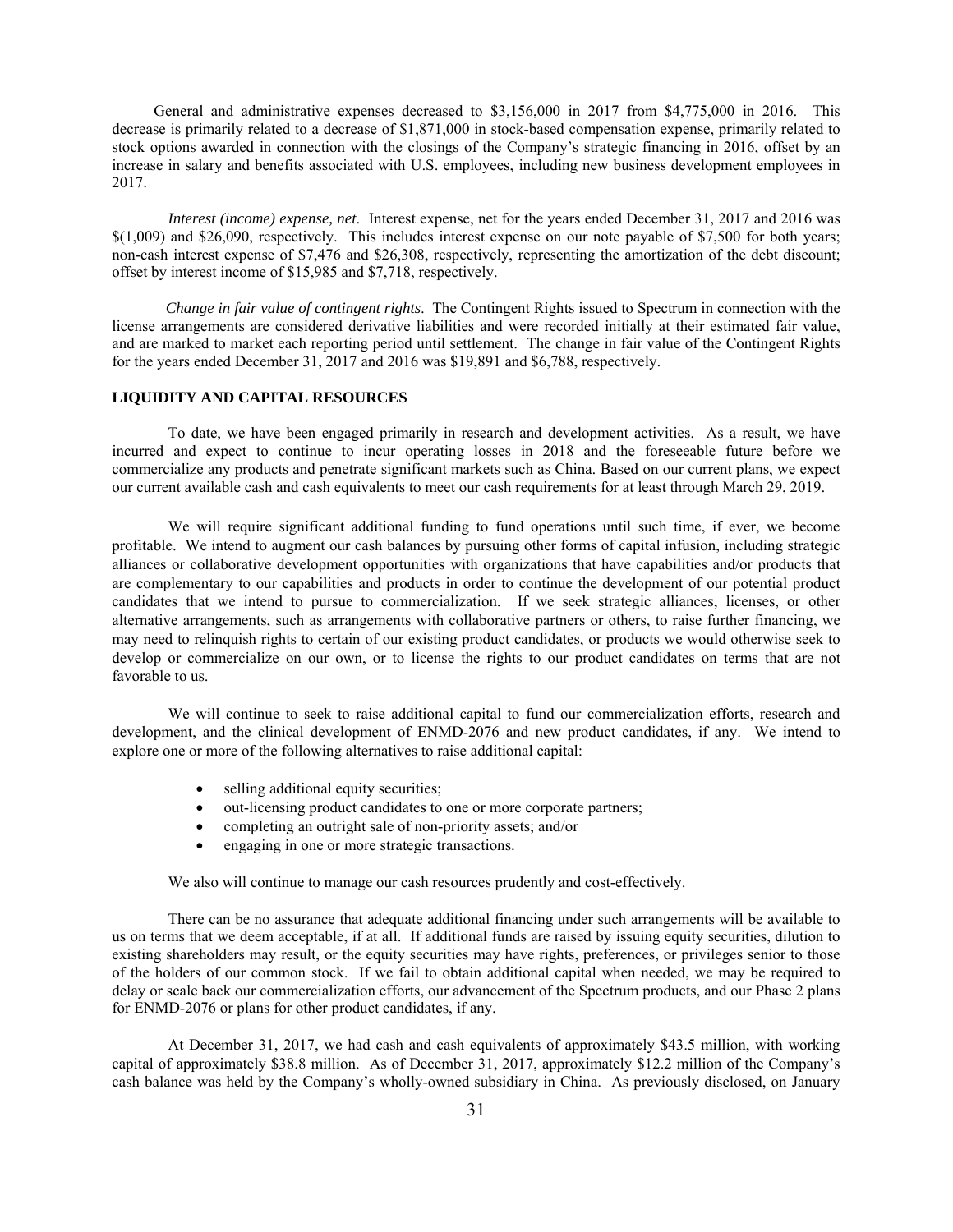26, 2018 the Company paid \$18 million for a portfolio of 25 U.S. FDA-approved ANDAs, one ANDA that FDA tentatively approved, and three ANDAs that are pending FDA approval.

As a result of the Company's acquisition of a portfolio of ANDAs, we believe that this transaction provides significant and permanent changes to our operations in China, allowing our subsidiary in China to generate operating revenues from the China marketplace in the future and potentially to sustain their own operations without the necessity of parent support. Accordingly, effective January 1, 2018, the functional currency of the Company's subsidiary based in China has been changed to the local currency of the China RMB. The Company does not expect this change in functional currency will have a material impact on the consolidated financial statements.

#### **FINANCING ACTIVITIES**

#### *"Shelf" Registration Statement*

On December 13, 2017, we filed a Form S-3 registration statement with the SEC utilizing a "shelf" registration process. On December 22, 2017, the Form S-3 registration statement was declared effective by the SEC. Pursuant to this shelf registration statement, we may sell debt or equity securities in one or more offerings up to a total public offering price of \$100 million. We believe that this shelf registration statement currently provides us additional flexibility with regard to potential financings that we may undertake when market conditions permit or our financial condition may require.

#### *Securities Purchase Agreements*

As discussed above, on March 19, 2018, the Company entered into securities purchase agreements (the "Securities Purchase Agreements") with certain institutional investors, accredited investors and current stockholders, pursuant to which the Company is issuing 15,432,091 shares of its common stock with accompanying warrants to purchase 6,172,832 shares of its common stock in a \$50 million private placement. To date, the Company has received gross proceeds of \$29.3 million and expects to receive additional gross proceeds of \$20.7 million in the near future. The purchase price for each share of common stock and warrant was \$3.24. The warrants will become exercisable 180 days after issuance at a \$3.69 per share exercise price, and will expire five years from the date of issuance. The Securities Purchase Agreements and warrants each include additional customary representations, warranties and covenants. The Company also agreed to file a resale registration within 120 days following the closing covering the shares of common stock issued and the shares of common stock underlying the warrants.

Additionally, as discussed above, on October 13, 2017, the Company entered into securities purchase agreements with certain institutional investors, accredited investors and current stockholders pursuant to which the Company agreed to sell 7,951,865 shares of its common stock and warrants exercisable for up to 1,590,373 shares of its common stock (exclusive of the Agent Warrants described below) in a registered direct offering (the "2017 Offering") for gross proceeds of \$23,855,595. As a result of the 2017 Closings related to the 2017 Offering, the Company received approximately \$23.4 million after offering expenses and issued 7,951,865 shares of common stock. The shares and warrants were sold together, consisting of one share of common stock and a warrant to purchase 0.20 shares of common stock for each share of common stock purchased, at a combined offering price of \$3.00. The warrants are exercisable beginning on April 17, 2018 and expire on April 17, 2020. The warrants have an exercise price of \$3.75 per share. The fair value of the warrants issued is \$1,558,566, calculated using the Black-Scholes-Merton valuation model value of \$0.98 with a contractual life of 2.5 years, an assumed volatility of 85.4%, and a risk-free interest rate of 1.54%.

In connection with the 2017 Offering, the Company issued to its placement agent or its designees warrants to purchase 48,133 shares of common stock at an exercise price of \$3.75 per share of common stock (the "Agent Warrants"), representing the number of warrants equal to an aggregate of 4% of the number of shares sold to investors placed by the placement agent in the 2017 Offering, excluding investments made by certain China-focused investors that were placed by the Company. The Agent Warrants are exercisable beginning on April 17, 2018 and expire on April 17, 2019. The fair value of the warrants issued is \$28,880, calculated using the Black-Scholes-Merton valuation model value of \$0.60 with a contractual life of 1.5 years, an assumed volatility of 77.8%, and a risk-free interest rate of 1.54%.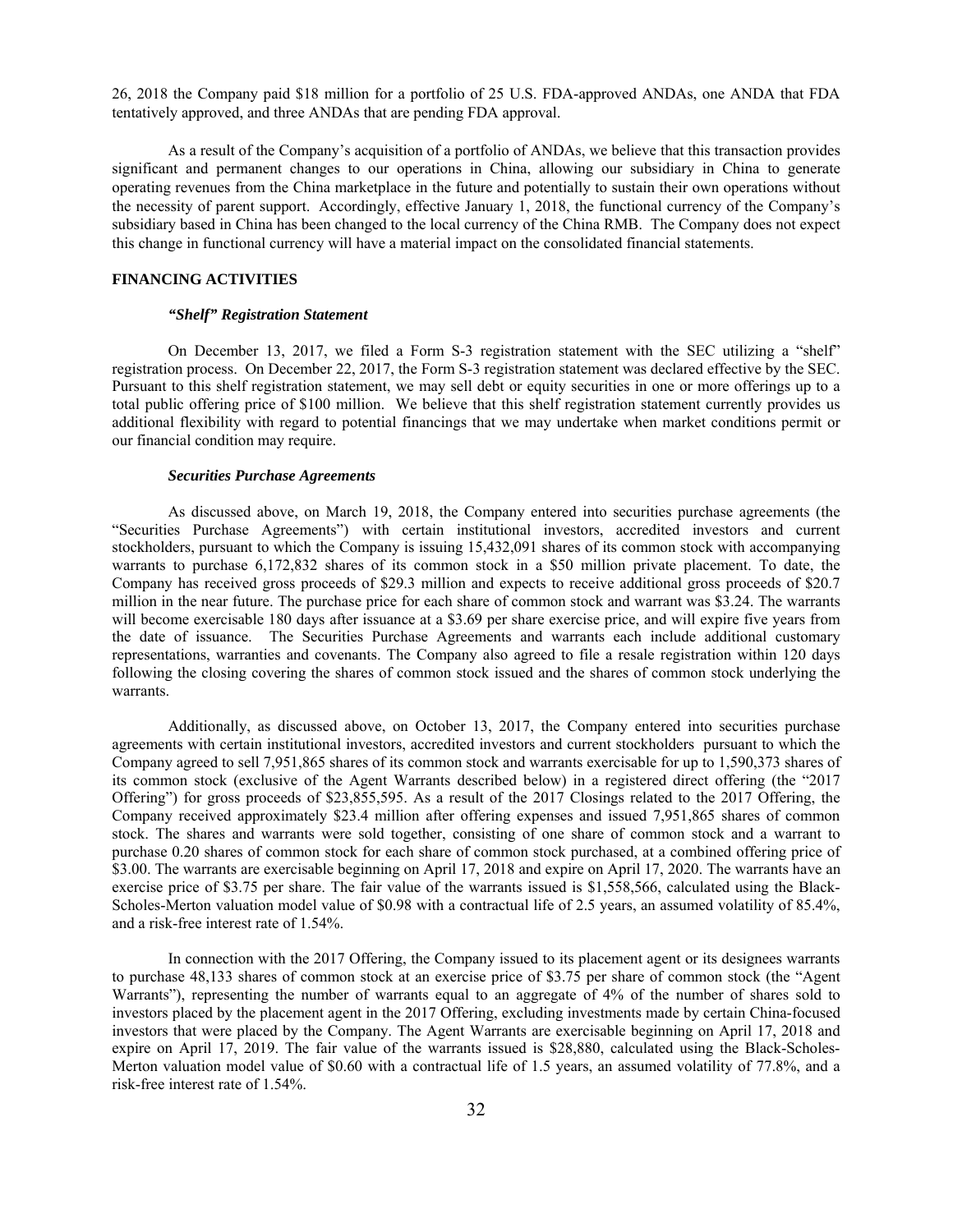### *Common Stock Sales Agreement*

On February 23, 2018, the Company entered into a Common Stock Sales Agreement (the "Sales Agreement") with H.C. Wainwright & Co., LLC ("HCW"). Pursuant to the terms of the Sales Agreement, the Company may sell from time to time, at its option, shares of the Company's common stock, through HCW, as sales agent, with an aggregate sales price of up to \$25 million (the "Shares").

Any sales of Shares pursuant to the Sales Agreement will be made under the Company's effective "shelf" registration statement (the "Registration Statement") on Form S-3 (File No. 333-222046) which became effective on December 22, 2017 and the related prospectus supplement and the accompanying prospectus, as filed with the Securities and Exchange Commission (the "SEC") on February 23, 2018.

Under the terms of the Sales Agreement, the Company may sell shares of its common stock through HCW by any method permitted that is deemed an "at the market offering" as defined in Rule 415 under the Securities Act of 1933, as amended (the "Securities Act"). HCW will use its commercially reasonable efforts consistent with its normal trading and sales practices to sell the Company's common stock from time to time, based upon the Company's instructions (including any price, time or size limits or other customary parameters or conditions the Company may impose). Actual sales will depend on a variety of factors to be determined by the Company from time to time, including (among others) market conditions, the trading price of the Company's common stock, capital needs and determinations by the Company of the appropriate sources of funding for the Company. The Company is not obligated to make any sales of common stock under the Sales Agreement and the Company cannot provide any assurances that it will issue any shares pursuant to the Sales Agreement. The Company will pay a commission rate of up to 3.0% of the gross sales price per share sold and agreed to reimburse HCW for certain specified expenses. The Company has also agreed pursuant to the Sales Agreement to provide HCW with customary indemnification and contribution rights.

The Company or HCW upon notice to the other, may suspend the offering of the Shares under the Sales Agreement at any time. The offering of the Shares pursuant to the Sales Agreement will terminate upon the sale of Shares in an aggregate offering amount equal to \$25 million, or sooner if either the Company or HCW terminate the Sales Agreement pursuant to its terms.

Through March 2018, the Company issued 143,248 Shares under the Sales Agreement resulting in net proceeds to the Company of approximately \$475,000.

## **INFLATION AND INTEREST RATE CHANGES**

Management does not believe that our working capital needs are sensitive to inflation and changes in interest rates.

#### **TABLE OF CONTRACTUAL OBLIGATIONS**

We are a smaller reporting company as defined by Rule 12b-2 of the Securities Exchange Act of 1934 and are not required to provide the information under this item.

#### **OFF-BALANCE-SHEET ARRANGEMENTS**

We had no off-balance sheet arrangements during fiscal year 2017.

## **ITEM 7A. QUANTITATIVE AND QUALITATIVE DISCLOSURES ABOUT MARKET RISK.**

We are a smaller reporting company as defined by Rule 12b-2 of the Securities Exchange Act of 1934 and are not required to provide the information under this item.

### **ITEM 8. FINANCIAL STATEMENTS AND SUPPLEMENTARY DATA.**

The response to this item is submitted in a separate section of this report. See Index to Consolidated Financial Statements on page F-1.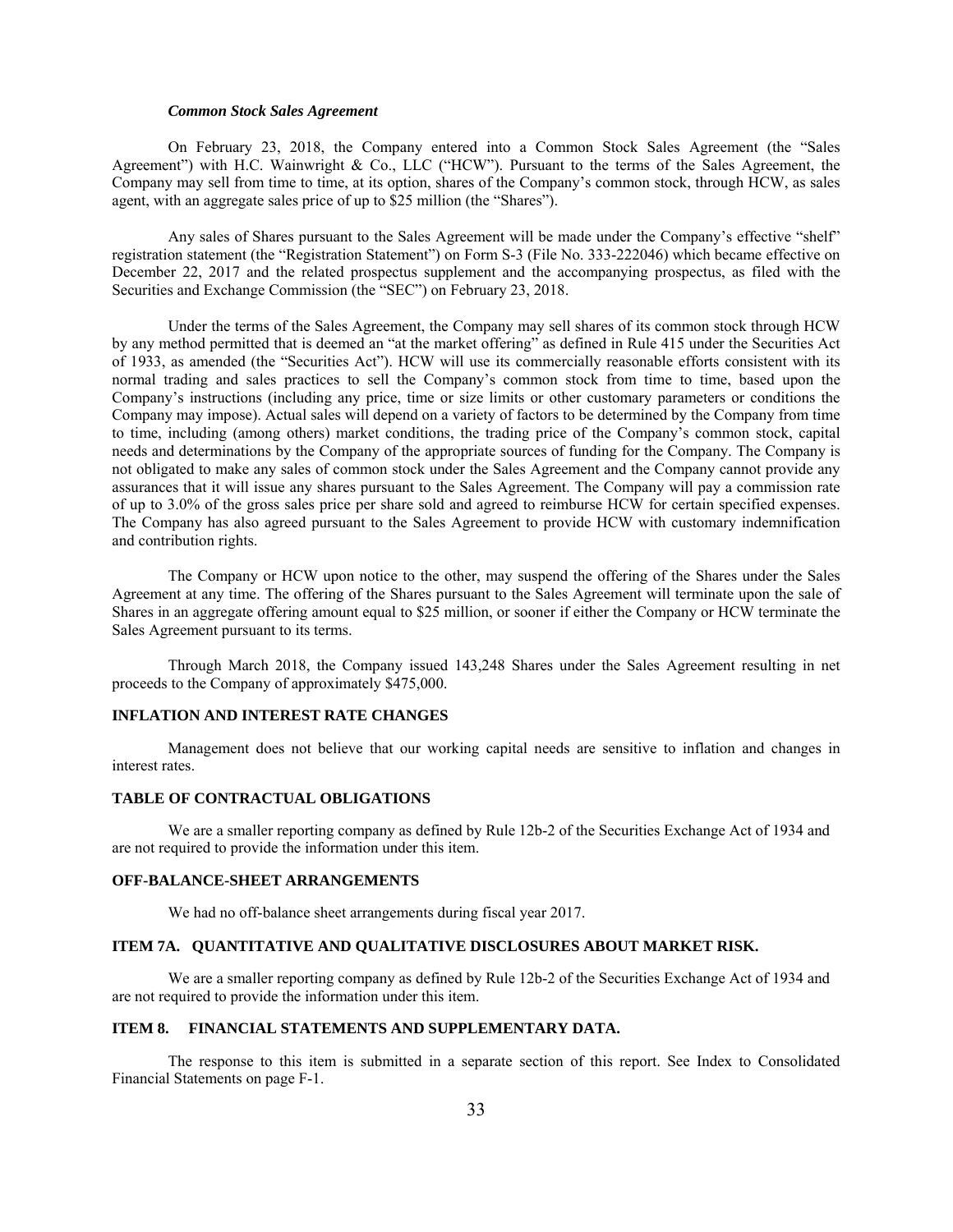## **ITEM 9. CHANGES IN AND DISAGREEMENTS WITH ACCOUNTANTS ON ACCOUNTING AND FINANCIAL DISCLOSURE.**

None.

### **ITEM 9A. CONTROLS AND PROCEDURES.**

#### **Disclosure Controls and Procedures**

As of December 31, 2017, we carried out an evaluation, under the supervision and with the participation of our management, including our Chief Executive Officer and Principal Accounting Officer (our principal executive officer and principal financial officer, respectively) and our Chief Operating Officer & General Counsel, of the effectiveness of the design and operation of our disclosure controls and procedures (as defined in the Securities Exchange Act of 1934 Rules 13a-15(e) and 15d-15(e)). Our Chief Executive Officer, Principal Accounting Officer and Chief Operating Officer & General Counsel have concluded that our disclosure controls and procedures are effective to ensure that information required to be disclosed by us in the reports that we file or submit under the Exchange Act is recorded, processed, summarized and reported within the time periods specified in the rules and forms of the Securities and Exchange Commission and that such information is accumulated and communicated to our management (including our Chief Executive Officer, Principal Accounting Officer, and Chief Operating Officer & General Counsel) to allow timely decisions regarding required disclosures. Based on such evaluation, our Chief Executive Officer, Principal Accounting Officer, and Chief Operating Officer & General Counsel have concluded these disclosure controls are effective as of December 31, 2017.

#### **Changes in Internal Control Over Financial Reporting**

There have not been any changes in our internal control over financial reporting during the fiscal quarter ended December 31, 2017 that have materially affected, or are reasonably likely to materially affect, our internal control over financial reporting.

#### **Management's Report on Internal Control Over Financial Reporting**

Our management is responsible for establishing and maintaining adequate internal control over financial reporting, as such term is defined in Securities Exchange Act Rules 13a-15(f) and 15d-15(f). Our internal control over financial reporting is designed to provide reasonable assurance to our management and board of directors regarding the reliability of financial reporting and the preparation and fair presentation of financial statements for external purposes in accordance with generally accepted accounting principles. Any internal control over financial reporting, no matter how well designed, has inherent limitations. As a result of these inherent limitations, internal control over financial reporting may not prevent or detect misstatements. Therefore, even those internal controls determined to be effective can provide only reasonable assurance with respect to reliability of financial reporting and the preparation of financial statements for external purposes in accordance with generally accepted accounting principles.

Under the supervision and with the participation of our management, including our Chief Executive Officer, Chief Operating Officer & General Counsel and Principal Accounting Officer, we conducted an assessment of the effectiveness of our internal control over financial reporting using the criteria set forth by the Committee of Sponsoring Organizations of the Treadway Commission (COSO) in *Internal Control — Integrated Framework 2013*. Based on our assessment, we concluded that our internal control over financial reporting was effective as of December 31, 2017.

### **ITEM 9B. OTHER INFORMATION.**

 Our 2018 Annual Meeting of Stockholders will be held on June 11, 2018. Further information will be provided in our proxy statement that will be filed with the SEC and mailed to stockholders of record as soon as practicable.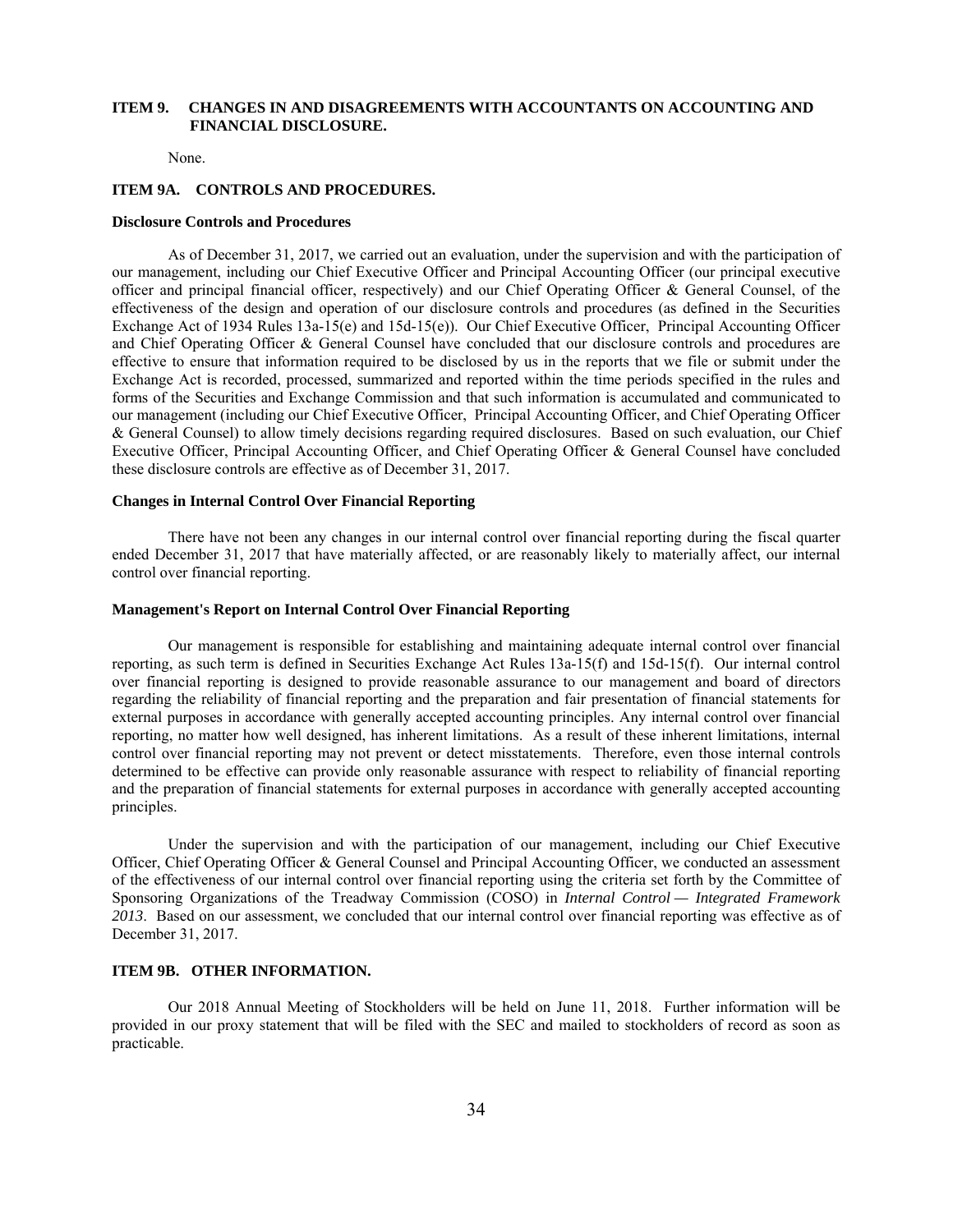### **PART III**

### **ITEM 10. DIRECTORS, EXECUTIVE OFFICERS AND CORPORATE GOVERNANCE.**

 The information required under this item is incorporated herein by reference to the Company's definitive proxy statement pursuant to Regulation 14A, which proxy statement will be filed with the SEC not later than 120 days after the close of the Company's fiscal year ended December 31, 2017.

 We have adopted a Code of Ethics, as defined in applicable SEC rules, that applies to directors, officers and employees, including our principal executive officer and principal accounting officer. The Code of Ethics is available on the Company's website at *www.casipharmaceuticals.com*.

# **ITEM 11. EXECUTIVE COMPENSATION.**

 The information required under this item is incorporated herein by reference to the Company's definitive proxy statement pursuant to Regulation 14A, which proxy statement will be filed with the SEC not later than 120 days after the close of the Company's fiscal year ended December 31, 2017.

## **ITEM 12. SECURITY OWNERSHIP OF CERTAIN BENEFICIAL OWNERS AND MANAGEMENT AND RELATED STOCKHOLDER MATTERS.**

The information required under this item, with the exception of information relating to compensation plans under which equity securities of the Company are authorized for issue, which appears below, is incorporated herein by reference to the Company's definitive proxy statement pursuant to Regulation 14A, which proxy statement will be filed with the SEC not later than 120 days after the close of the Company's fiscal year ended December 31, 2017.

**Options under Employee Benefit Plans** The following table discloses certain information about the options issued and available for issuance under all outstanding Company option plans, as of December 31, 2017.

|                                                                  | (a)                                                                                                         | (b)                                                                                  | $\mathcal{C}$ )                                                                                                                                                     |
|------------------------------------------------------------------|-------------------------------------------------------------------------------------------------------------|--------------------------------------------------------------------------------------|---------------------------------------------------------------------------------------------------------------------------------------------------------------------|
| <b>Plan category</b>                                             | <b>Number of securities to</b><br>be issued upon exercise<br>of outstanding options,<br>warrants and rights | Weighted-average<br>exercise price of<br>outstanding options,<br>warrants and rights | <b>Number of securities</b><br>remaining available for<br>future issuance under<br>equity compensation<br>plans [excluding<br>securities reflected in<br>column (a) |
| Equity compensation<br>plans approved by<br>security holders     | 11,585,315                                                                                                  | \$1.42                                                                               | 2,852,234                                                                                                                                                           |
| Equity compensation<br>plans not approved by<br>security holders | $\Omega$                                                                                                    | \$0.00                                                                               | $\Omega$                                                                                                                                                            |
| Total                                                            | 11,585,315                                                                                                  | \$1.42                                                                               | 2,852,234                                                                                                                                                           |

Warrants issued under the unauthorized plans represent compensation for consulting services rendered by the holders.

# **ITEM 13. CERTAIN RELATIONSHIPS AND RELATED TRANSACTIONS, AND DIRECTOR INDEPENDENCE.**

The information required under this item is incorporated herein by reference to the Company's definitive proxy statement pursuant to Regulation 14A, which proxy statement will be filed with the SEC not later than 120 days after the close of the Company's fiscal year ended December 31, 2017.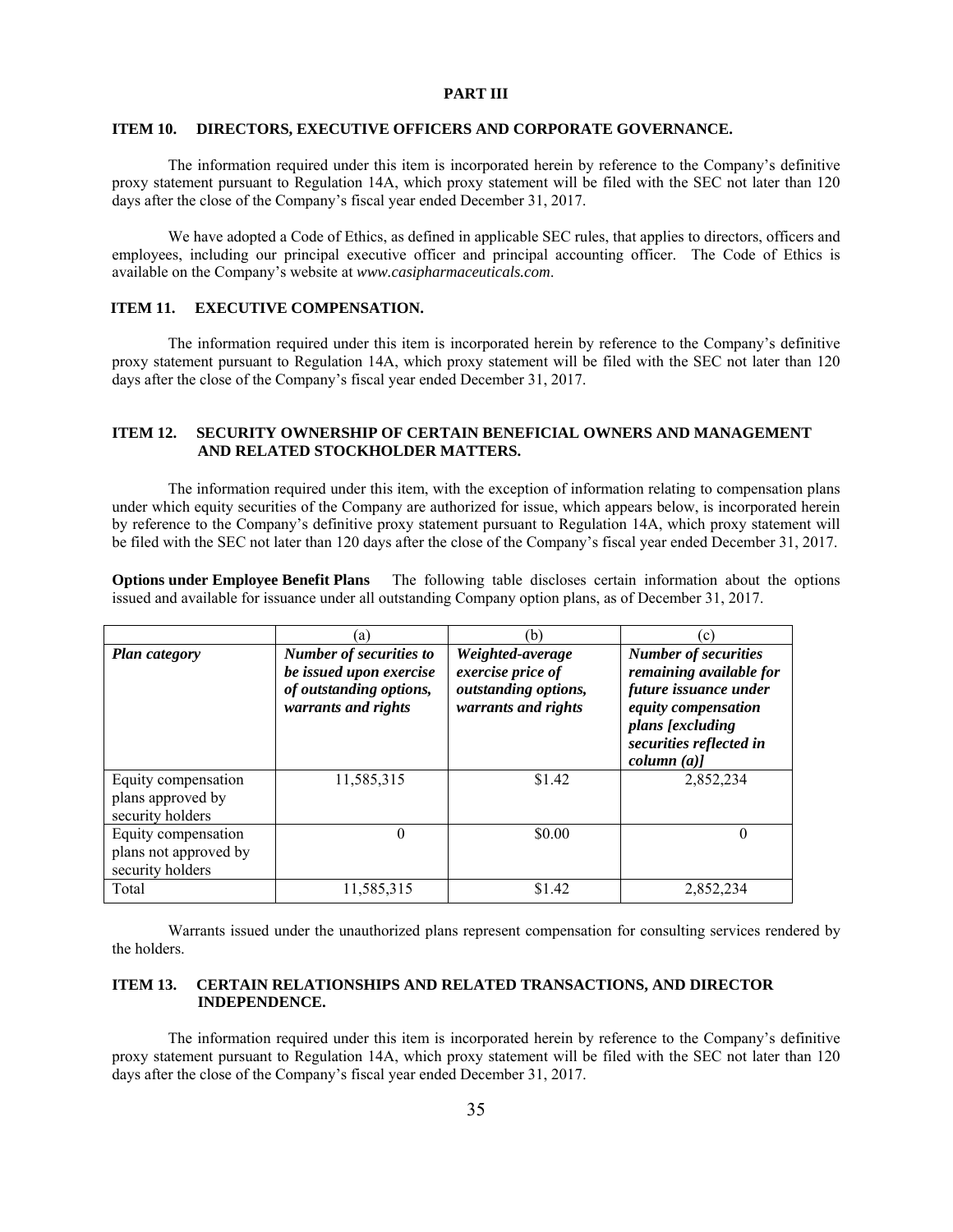## **ITEM 14. PRINCIPAL ACCOUNTING FEES AND SERVICES.**

The information required under this item is incorporated herein by reference to the Company's definitive proxy statement pursuant to Regulation 14A, which proxy statement will be filed with the SEC not later than 120 days after the close of the Company's fiscal year ended December 31, 2017.

#### **PART IV**

#### **ITEM 15. EXHIBITS AND FINANCIAL STATEMENT SCHEDULES.**

(a) 1. FINANCIAL STATEMENTS - See index to Consolidated Financial Statements.

#### 2. Schedules

All financial statement schedules are omitted because they are not applicable, not required under the instructions or all the information required is set forth in the financial statements or notes thereto.

#### 3. Exhibits

- 1.1 Engagement Letter, dated as of October 12, 2017, by and between CASI Pharmaceuticals, Inc. and H.C. Wainwright & Co., LLC (incorporated by reference to Exhibit 1.1 of our Form 8-K filed with the Securities and Exchange Commission on October 19, 2017)
- 2.1 Agreement and Plan of Merger, dated as of December 22, 2005 among EntreMed, Inc., E.M.K. Sub, Inc., Miikana Therapeutics, Inc., and Andrew Schwab (incorporated by reference to Exhibit 2.1 of our Form 8-K filed with the Securities and Exchange Commission on December 29, 2005)
- 3.1 Amended and Restated Certificate of Incorporation of EntreMed, Inc. (incorporated by reference to Exhibit 3.1 of our Form 10-Q for the quarter ended June 30, 2006 filed with the Securities and Exchange Commission)
- 3.2 Certificate of Amendment to Amended and Restated Certificate of Incorporation (incorporated by reference to Exhibit 3.1 of our Form 8-K filed with the Securities and Exchange Commission on July 7, 2010)
- 3.3 Amended and Restated Bylaws of EntreMed, Inc. (incorporated by reference to Exhibit 3.1 of our Form 8-K filed with the Securities and Exchange Commission on December 12, 2007)
- 3.4 Certificate of Amendment to Amended and Restated Certificate of Incorporation (incorporated by reference to Exhibit 3.1 of our Form 8-K filed with the Securities and Exchange Commission on June 13, 2014)
- 4.1 Certificate of Elimination of Series A Preferred Stock filed with the Secretary of State of Delaware on September 13, 2012. (Incorporated by reference to Exhibit 3.1 of our Form 8-K filed with the Securities and Exchange Commission on September 20, 2012.)
- 4.2 Form of Common Stock Purchase Warrant (incorporated by reference to Exhibit 10.1 of our Form 8-K filed with the Securities and Exchange Commission on January 26, 2012)
- 4.3 Form of Common Stock Purchase Warrant (incorporated by reference to Exhibit 4.1 of our Form 8-K filed with the Securities and Exchange Commission on March 6, 2013)
- 4.4 Form of Agent's Common Stock Purchase Warrant (incorporated by reference to Exhibit 4.2 of our Form 8-K filed with the Securities and Exchange Commission on March 6, 2013)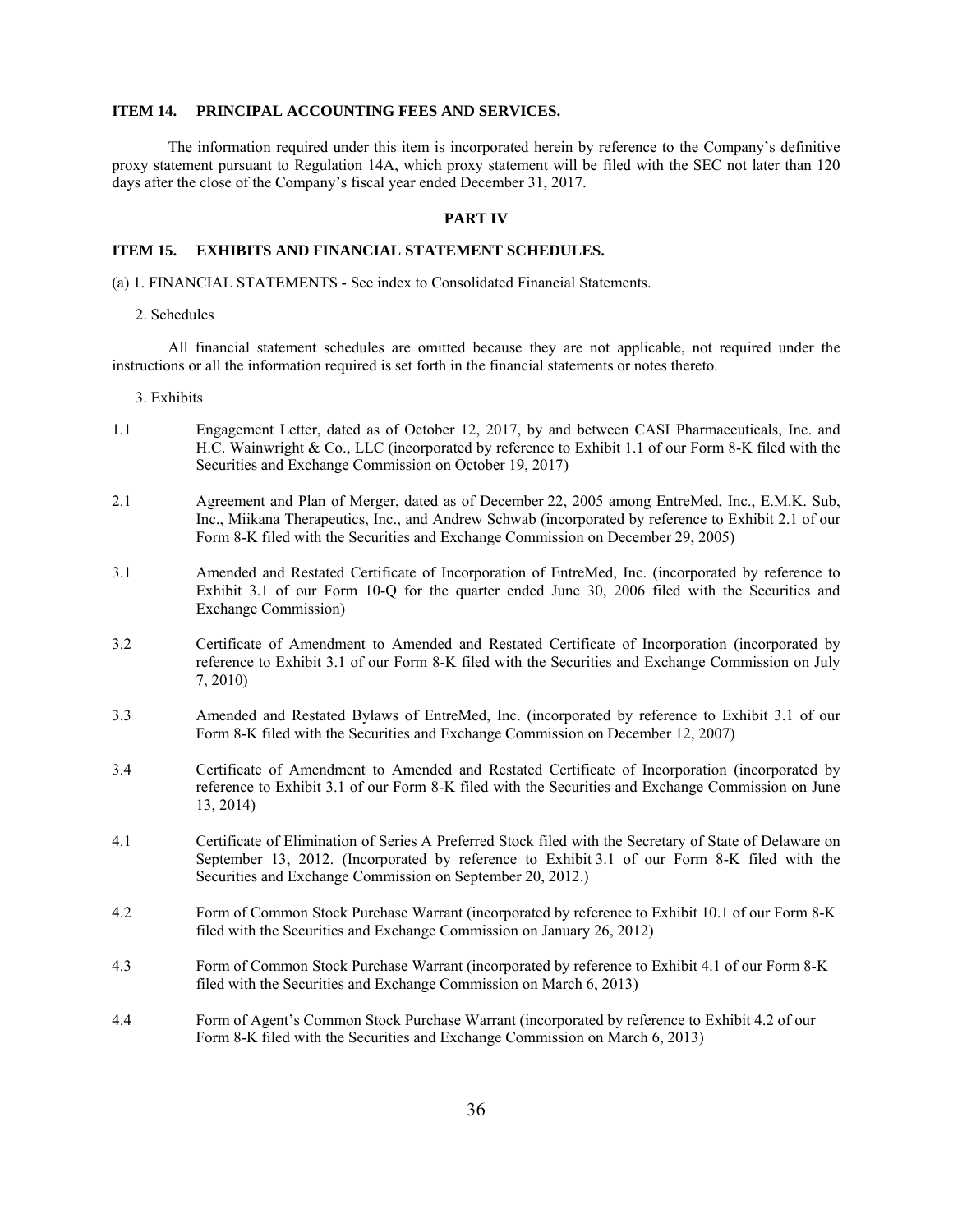| 4.5    | Form of Common Stock Purchase Warrant (incorporated by reference to Exhibit 4.2 (included in<br>Exhibit 10.1) of our Form 10-Q filed with the Securities and Exchange Commission on November 13,<br>2015)                                                                                         |
|--------|---------------------------------------------------------------------------------------------------------------------------------------------------------------------------------------------------------------------------------------------------------------------------------------------------|
| 4.6    | Certificate of Designation of Series A Preferred Stock (incorporated by reference to Exhibit 4.1 of our<br>Form 8-K filed with the Securities and Exchange Commission on September 19, 2014)                                                                                                      |
| 4.7    | Secured Promissory Note, dated as of September 17, 2014, issued to Talon Therapeutics, Inc.<br>(incorporated by reference to Exhibit 4.2 of our Form 8-K filed with the Securities and Exchange<br>Commission on September 19, 2014)                                                              |
| 4.8    | First Amendment to Secured Promissory Note, dated as of September 28, 2015, by and between CASI<br>Pharmaceuticals, Inc. and Talon Therapeutics, Inc. (incorporated by reference to Exhibit 4.2 of our<br>Form 8-K filed with the Securities and Exchange Commission on October 1, 2015)          |
| 4.9    | Second Amendment to Secured Promissory Note, dated as of December 13, 2016, by and between<br>CASI Pharmaceuticals, Inc. and Talon Therapeutics, Inc. (incorporated by reference to Exhibit 4.3 of<br>our Form 8-K filed with the Securities and Exchange Commission on December 16, 2016)        |
| 4.10   | Form of Common Stock Purchase Warrant (incorporated by reference to Exhibit 4.1 of our Form 8-K<br>filed with the Securities and Exchange Commission on October 19, 2017)                                                                                                                         |
| 4.11   | Form of Wainwright Warrant (incorporated by reference to Exhibit 4.2 of our Form 8-K filed with the<br>Securities and Exchange Commission on October 19, 2017)                                                                                                                                    |
| 4.12   | Third Amendment to Secured Promissory Note, dated as of December 20, 2017, by and between CASI<br>Pharmaceuticals, Inc. and Talon Therapeutics, Inc. (incorporated by reference to Exhibit 4.4 of our<br>Form 8-K filed with the Securities and Exchange Commission on December 22, 2017)         |
| 4.13   | Form of Warrant (incorporated by reference to Exhibit 4.1 of our Form 8-K filed with the Securities<br>and Exchange Commission on March 23, 2018)                                                                                                                                                 |
| 10.1   | License Agreement between Celgene Corporation and EntreMed, Inc. signed December 9, 1998<br>regarding thalidomide intellectual property + (incorporated by reference to Exhibit 10.28 of our Form<br>10-K for the year ended December 31, 1998 filed with the Securities and Exchange Commission) |
| 10.2   | Lease Agreement between EntreMed, Inc. and Red Gate III Limited Partnership, dated June 10, 1998<br>(incorporated by reference to Exhibit 10.31 our Form 10-K for the year ended December 31, 1998 filed<br>with the Securities and Exchange Commission)                                          |
| 10.3   | EntreMed, Inc. 2001 Long-Term Incentive Plan* (incorporated by reference to Appendix A to our<br>Definitive Proxy Statement filed with the Securities and Exchange Commission on May 12, 2006)                                                                                                    |
| 10.4.1 | Purchase Agreement between Bioventure Investments kft and EntreMed, Inc., dated June 15, 2001+<br>(incorporated by reference to Exhibit 10.39.1 of our Form 10-Q for the quarter ended June 30, 2001<br>filed with the Securities and Exchange Commission)                                        |
| 10.4.2 | Amendment 1 to Purchase Agreement between Bioventure Investments kft and EntreMed, Inc., dated<br>July 13, 2001 (incorporated by reference to Exhibit 10.39.2 of our Form 10-Q for the quarter ended<br>June 30, 2001 filed with the Securities and Exchange Commission)                          |
| 10.4.3 | Amendment 2 to Purchase Agreement between Bioventure Investments kft and EntreMed, Inc., dated<br>July 30, 2001 (incorporated by reference to Exhibit 10.39.3 of our Form 10-Q for the quarter ended<br>June 30, 2001 filed with the Securities and Exchange Commission)                          |
| 10.4.4 | Amendment 3 to Purchase Agreement between Bioventure Investments kft and EntreMed, Inc., dated<br>August 3, 2001 (incorporated by reference to Exhibit 10.39.4 of our Form 10-Q for the quarter ended                                                                                             |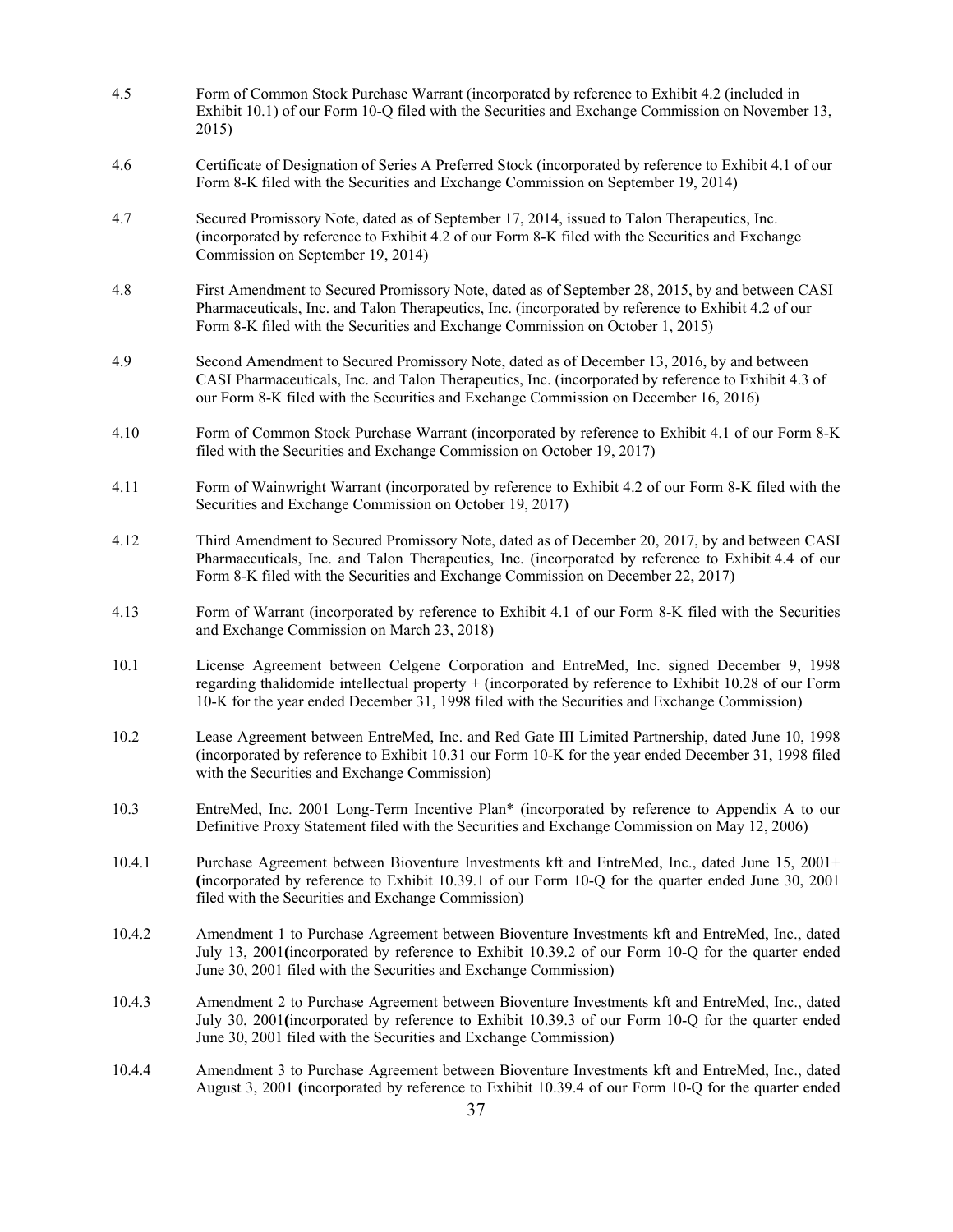June 30, 2001 filed with the Securities and Exchange Commission)

- 10.5 EntreMed, Inc. 2001 Long Term Incentive Plan Non-Qualified Stock Option Grant Agreement (Director)\* (incorporated by reference to Exhibit 10.7 of our Form 8-K filed with the Securities and Exchange Commission on April 17, 2007)
- 10.6 EntreMed, Inc. 2001 Long Term Incentive Plan Non-Qualified Stock Option Grant Agreement (Non-Director Employee)\* (incorporated by reference to Exhibit 10.8 of our Form 8-K filed with the Securities and Exchange Commission on April 17, 2007)
- 10.7 Form of Change in Control Agreement\* (incorporated by reference to Exhibit 10.1 of our Form 8-K filed with the Securities and Exchange Commission on April 17, 2007)
- 10.8 Employment Agreement by and between EntreMed and Cynthia W. Hu, dated as of June 1, 2006\* (incorporated by reference to Exhibit 10.1 of Form 8-K filed with the Securities and Exchange Commission on June 6, 2006)
- 10.9 Amendment to Employment Agreement by and between the Company and Cynthia W. Hu, effective April 16, 2007\* (incorporated by reference to Exhibit 10.5 of our Form 8-K filed with the Securities and Exchange Commission on April 17, 2007)
- 10.10 Form of Restricted Stock Award under EntreMed, Inc. 2001 Long Term Incentive Plan\* (incorporated by reference to Exhibit 10.2 of our Form 8-K filed with the Securities and Exchange Commission on March 11, 2005)
- 10.11 License Agreement between EntreMed and Celgene Corporation signed March 23, 2005 regarding the development and commercialization of Celgene's small molecule tubulin inhibitor compounds for the treatment of cancer+ (incorporated by reference to Exhibit 10.25 of our Form 10-Q for the quarter ended March 31, 2005 filed with the Securities and Exchange Commission)
- 10.12 Securities Purchase Agreement, dated September 7, 2010 by and between EntreMed, Inc. and the investors party thereto (incorporated by reference to Exhibit 10.1 of our Form 8-K filed with the Securities and Exchange Commission on September 10, 2010)
- 10.13 Employment Agreement, by and between EntreMed, Inc. and Sara Capitelli, dated as of January 10, 2011\* (incorporated by reference to Exhibit 10.33 of our Form 10-K for the fiscal year ended December 31, 2010 filed with the Securities and Exchange Commission)
- 10.14 Convertible Note and Warrant Purchase Agreement, dated January 20, 2012, by and among EntreMed, Inc. and the investors party thereto (incorporated by reference to Exhibit 10.1 of our Form 8-K filed with the Securities and Exchange Commission on January 26, 2012)
- 10.15 Securities Purchase Agreement, dated March 1, 2013, by and among EntreMed, Inc. and the investors thereto (incorporated by reference to Exhibit 10.1 of our Form 8-K filed with the Securities and Exchange Commission on March 6, 2013)
- 10.16 Employment Agreement by and between EntreMed, Inc. and Ken K. Ren, dated as of April 2, 2013\* (incorporated by reference to Exhibit 10.1 of our Form 10-Q filed with the Securities and Exchange Commission on May 15, 2013)
- 10.17 Investment Agreement, dated as of September 17, 2014, by and between CASI Pharmaceuticals, Inc. and Spectrum Pharmaceuticals, Inc. (incorporated by reference to Exhibit 10.1 of our Form 8-K filed with the Securities and Exchange Commission on September 19, 2014)
- 10.18 Investment Agreement, dated as of September 17, 2014, by and between CASI Pharmaceuticals, Inc. the Company and Spectrum Pharmaceuticals Cayman, L.P (incorporated by reference to Exhibit 10.2 of our Form 8-K filed with the Securities and Exchange Commission on September 19, 2014)
- 10.19 License Agreement, dated as of September 17, 2014, by and between CASI Pharmaceuticals, Inc. and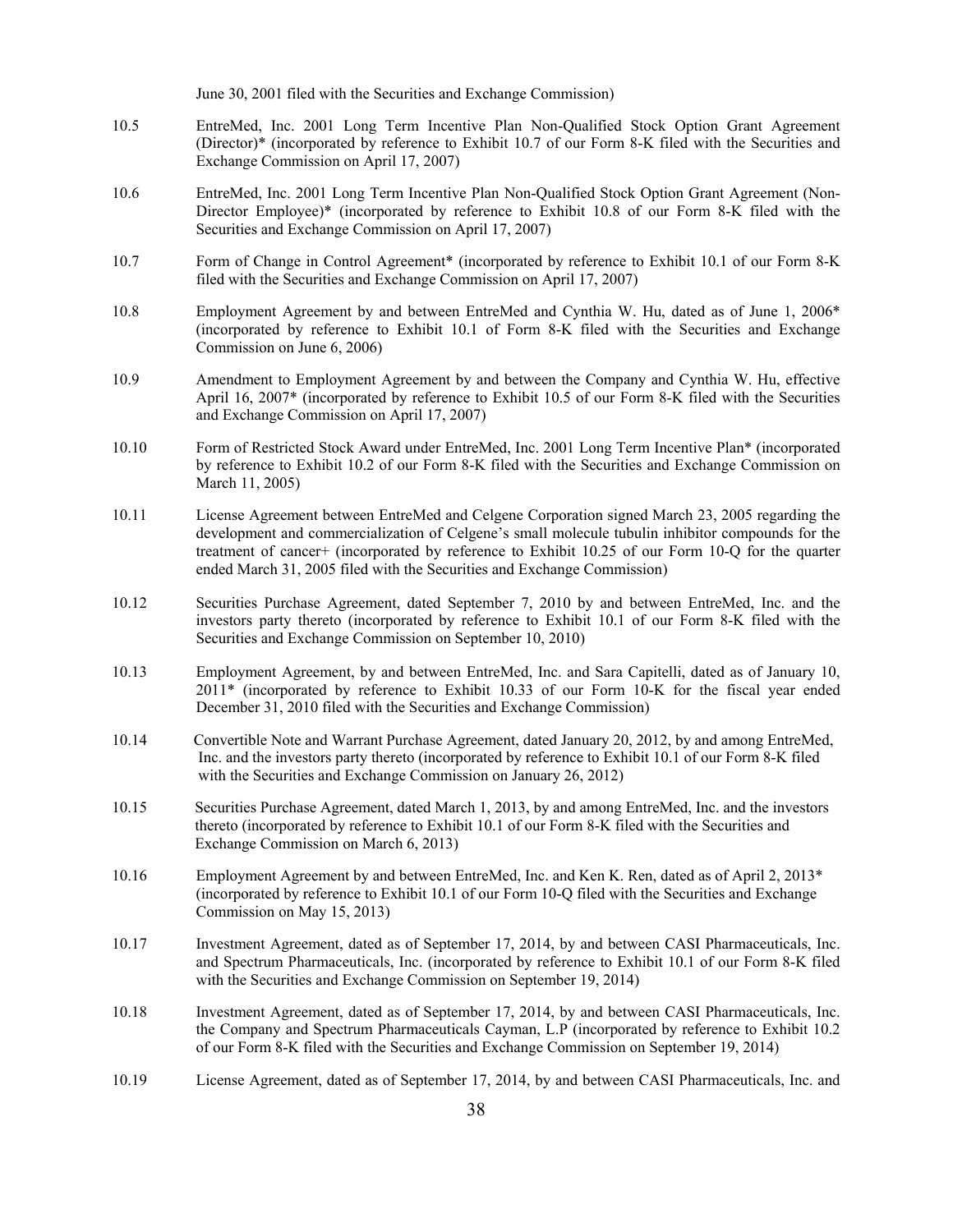Spectrum Pharmaceuticals, Inc. + (incorporated by reference to Exhibit 10.3 of our Form 10-Q/A filed with the Securities and Exchange Commission on January 21, 2015)

- 10.20 License Agreement, dated as of September 17, 2014, by and between CASI Pharmaceuticals, Inc. and Spectrum Pharmaceuticals Cayman, L.P. + (incorporated by reference to Exhibit 10.4 of our Form 10- Q/A filed with the Securities and Exchange Commission on January 21, 2015)
- 10.21 License Agreement, dated as of September 17, 2014, by and between CASI Pharmaceuticals, Inc. and Talon Therapeutics, Inc. + (incorporated by reference to Exhibit 10.5 of our Form 10-Q/A filed with the Securities and Exchange Commission on January 21, 2015)
- 10.22 CASI Pharmaceuticals, Inc. 2011 Long-Term Incentive Plan, as amended\* (incorporated by reference to Appendix A to the Company's Definitive Proxy Statement filed with the Securities and Exchange Commission on April 14, 2017)
- 10.23 Form of Securities Purchase Agreement, dated September 20, 2015, by and among CASI Pharmaceuticals, Inc. and the investors thereto (incorporated by reference to Exhibit 10.1 of our Form 10-Q filed with the Securities and Exchange Commission on November 13, 2015)
- 10.24 Employment Agreement by and between CASI Pharmaceuticals, Inc. and Alex Zukiwski, dated as of April 3, 2017 \* (incorporated by reference to Exhibit 10.1 of our Form 10-Q filed with the Securities and Exchange Commission on August 14, 2017)
- 10.25 Form of Securities Purchase Agreement (incorporated by reference to Exhibit 10.1 of our Form 8-K filed with the Securities and Exchange Commission on October 19, 2017)
- 10.26 Asset Purchase Agreement, dated as of January 26, 2018, by and between CASI Pharmaceuticals, Inc. and Sandoz Inc.  $+$ \*\*
- 10.27 Form of Securities Purchase Agreement (incorporated by reference to Exhibit 10.1 of our Form 8-K filed with the Securities and Exchange Commission on March 23, 2018)
- 23.1 Consent of Independent Registered Public Accounting Firm
- 31.1 Rule 13a-14(a) Certification of Chief Executive Officer
- 31.2 Rule 13a-14(a) Certification of Principal Accounting Officer
- 32.1 Rule 13a-14(b) Certification by Chief Executive Officer
- 32.2 Rule 13a-14(b) Certification by Principal Accounting Officer
- 101\*\* Interactive Data Files The following financial information from the Registrant's Annual Report on Form 10-K for the year ended December 31, 2017, formatted in eXtensible Business Reporting Language (XBRL): (i) Consolidated Balance Sheets as of December 31, 2017 and 2016, (ii) Consolidated Statements of Operations for the years ended December 31, 2017 and 2016, (iii) Consolidated Statements of Stockholders' Equity for the years ended December 31, 2017 and 2016 (iv) Consolidated Statements of Cash Flows for the years ended December 31, 2017 and 2016 and (v) Notes to Consolidated Financial Statements.
- \* Management Contract or any compensatory plan, contract or arrangement.
- + Certain portions of this exhibit have been omitted based upon a request for confidential treatment under 17 C.F.R. §§200.80(b)(4) and 230.406. The confidential portions of this exhibit have been omitted and are marked accordingly. The confidential portions have been filed separately with the Commission pursuant to our confidential treatment request.
- \*\* Filed herewith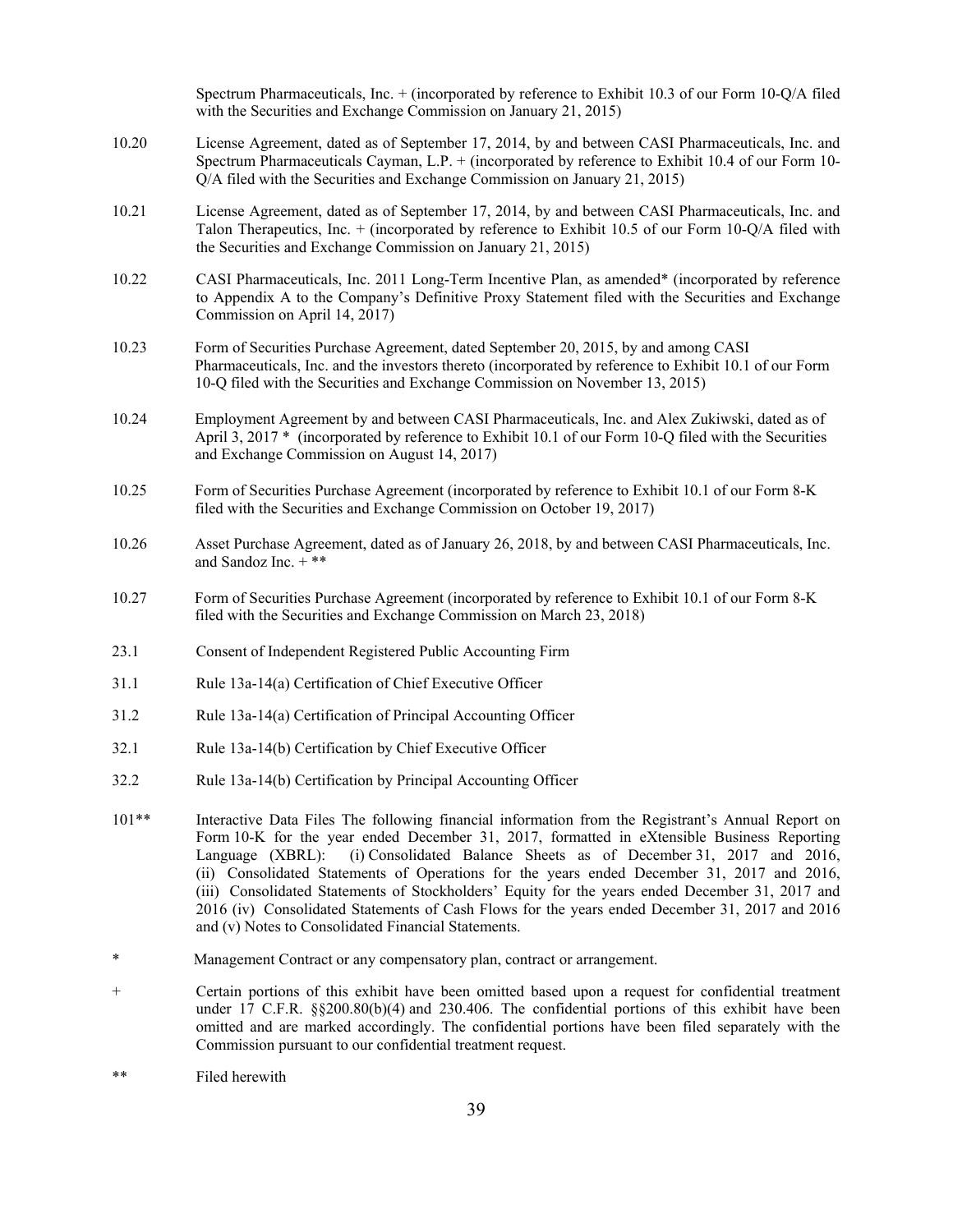### **SIGNATURES**

Pursuant to the requirements of Section 13 or 15(d) of the Securities Exchange Act of 1934, the registrant has duly caused this report to be signed on its behalf by the undersigned, thereunto duly authorized.

Date: March 29, 2018

CASI Pharmaceuticals, Inc.

By: /s/Ken K. Ren Ken K. Ren Chief Executive Officer

Pursuant to the requirements of the Securities Act of 1934, this report has been signed below by the following persons in the capacities and on the dates indicated.

| <b>SIGNATURE</b>                                             | <b>TITLE</b>                                                                | <b>DATE</b>    |
|--------------------------------------------------------------|-----------------------------------------------------------------------------|----------------|
| /s/Ken K. Ren<br>Ken K. Ren                                  | Chief Executive Officer<br>and Director<br>(Principal Executive<br>Officer) | March 29, 2018 |
| /s/Sara B. Capitelli<br>Sara B. Capitelli                    | Principal Accounting<br>Officer                                             | March 29, 2018 |
| /s/Wei-Wu He<br>Wei-Wu He                                    | Executive Chairman                                                          | March 29, 2018 |
| /s/James Z. Huang<br>James Z. Huang                          | Director                                                                    | March 29, 2018 |
| /s/Franklin C. Salisbury<br>Franklin C. Salisbury            | Director                                                                    | March 29, 2018 |
| /s/Rajesh C. Shrotriya<br>Rajesh C. Shrotriya                | Director                                                                    | March 29, 2018 |
| $\frac{\text{S/Y}}{\text{Y}}$ . Alexander Wu Y. Alexander Wu | Director                                                                    | March 29, 2018 |
| <u>/s/ Quan Zhou</u><br><b>Ouan Zhou</b>                     | Director                                                                    | March 29, 2018 |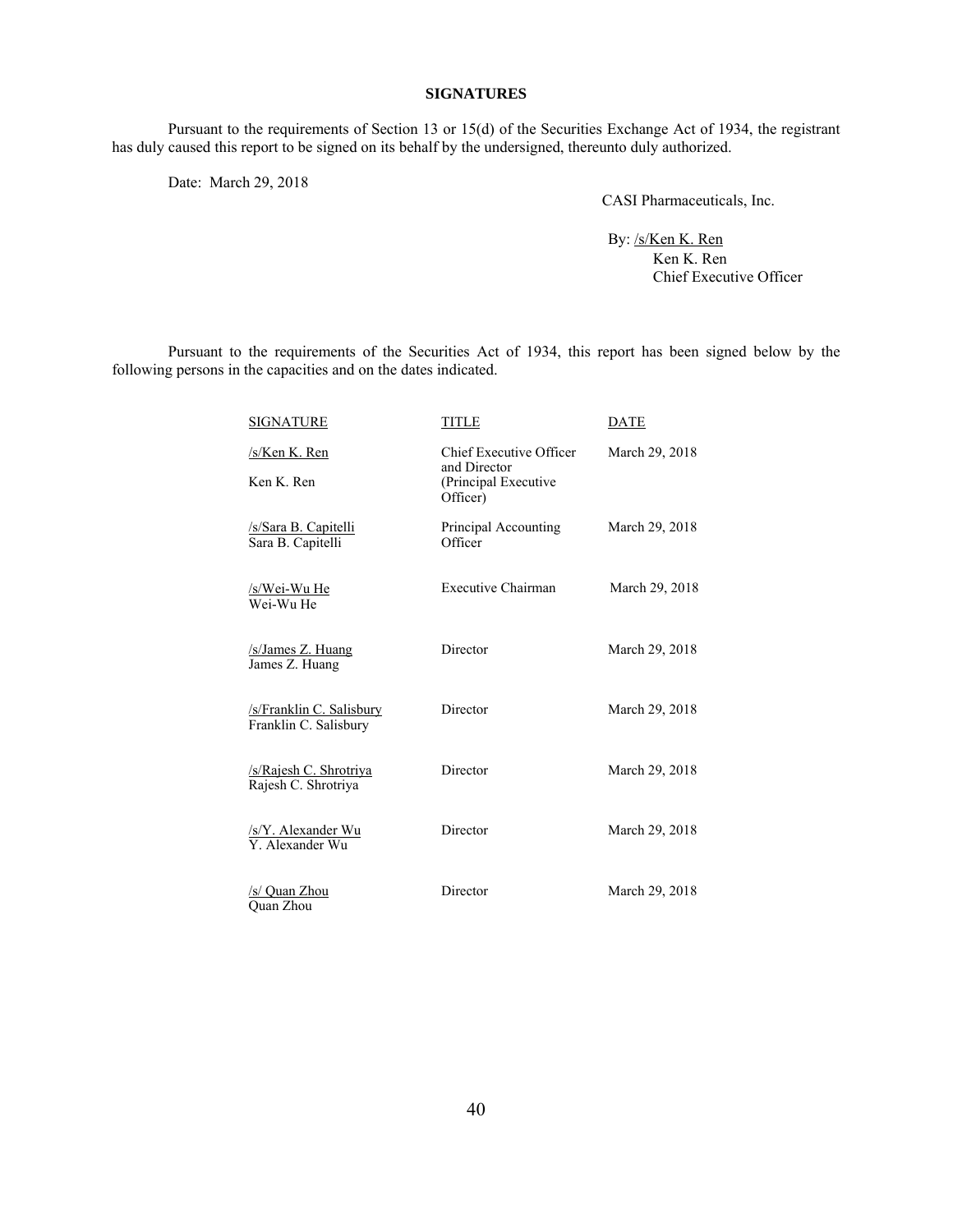The following consolidated financial statements of CASI Pharmaceuticals, Inc. are included in Item 8:

| $F-3$ |
|-------|
|       |
|       |
| F-6   |
| $F-7$ |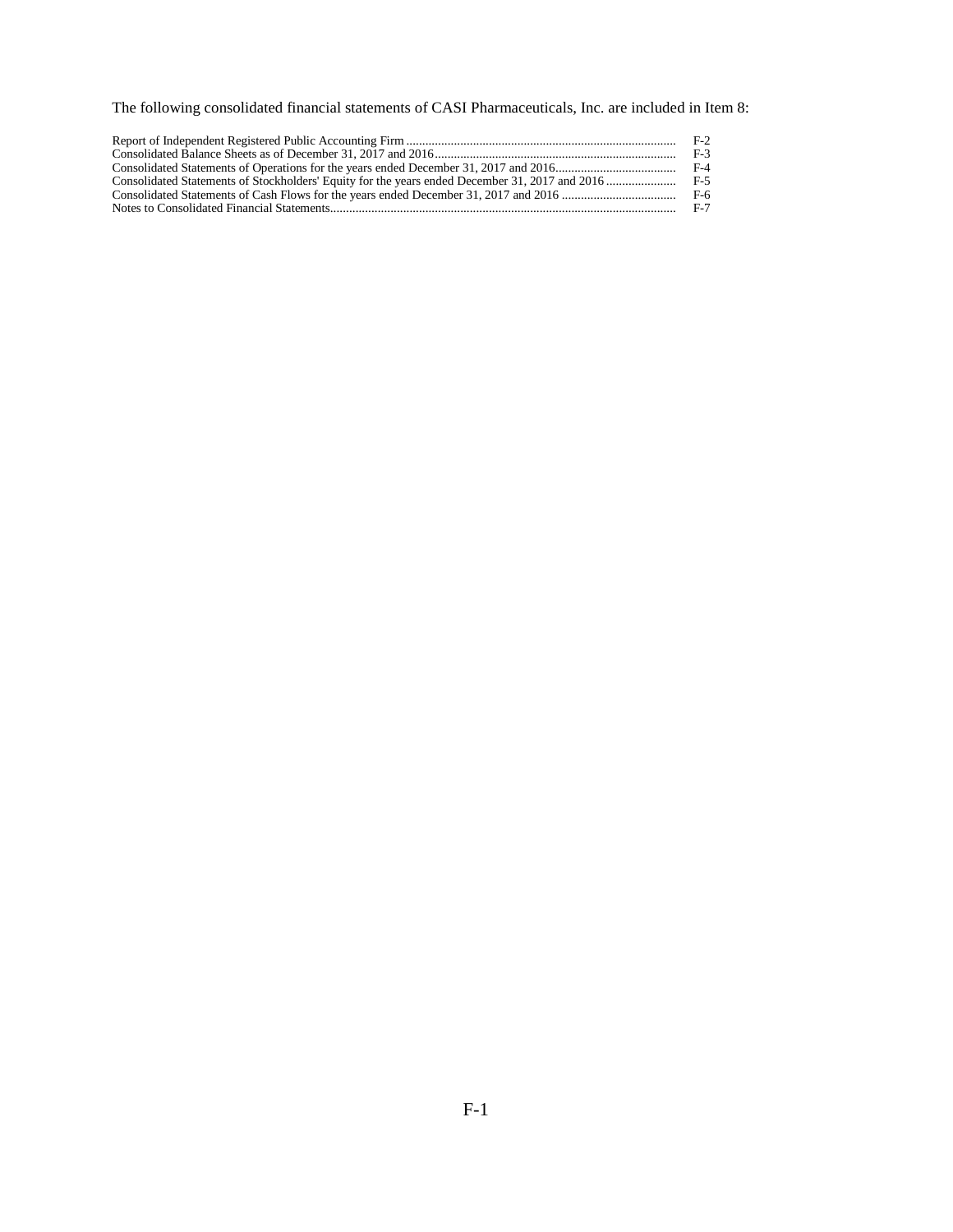#### Report of Independent Registered Public Accounting Firm

The Board of Directors and Stockholders CASI Pharmaceuticals, Inc.

#### *Opinion on the Financial Statements*

We have audited the accompanying consolidated balance sheets of CASI Pharmaceuticals, Inc. and subsidiaries (the "Company") as of December 31, 2017 and 2016, and the related consolidated statements of operations, stockholders' equity and cash flows for the years then ended, including the related notes (collectively referred to as the "consolidated financial statements"). In our opinion, the consolidated financial statements present fairly, in all material respects, the financial position of the Company as of December 31, 2017 and 2016, and the results of its operations and its cash flows for the years then ended, in conformity with accounting principles generally accepted in the United States of America.

#### *Basis for Opinion*

These consolidated financial statements are the responsibility of the Company's management. Our responsibility is to express an opinion on the Company's consolidated financial statements based on our audits. We are a public accounting firm registered with the Public Company Accounting Oversight Board (United States) ("PCAOB") and are required to be independent with respect to the Company in accordance with the U.S. Federal securities laws and the applicable rules and regulations of the Securities and Exchange Commission and the PCAOB.

We conducted our audits in accordance with the standards of the PCAOB. Those standards require that we plan and perform the audits to obtain reasonable assurance about whether the consolidated financial statements are free of material misstatement, whether due to fraud or error. The Company is not required to have, nor were we engaged to perform, an audit of its internal control over financial reporting. As part of our audits, we are required to obtain an understanding of internal control over financial reporting, but not for the purposes of expressing an opinion on the effectiveness of the Company's internal control over financial reporting. Accordingly, we express no such opinion.

Our audits included performing procedures to assess the risks of material misstatement of the consolidated financial statements, whether due to error or fraud, and performing procedures that respond to those risks. Such procedures included examining, on a test basis, evidence regarding amounts and disclosures in the consolidated financial statements. Our audits also included evaluating the accounting principles used and significant estimates made by management, as well as evaluating the overall presentation of the consolidated financial statements. We believe that our audits provide a reasonable basis for our opinion.

/s/ CohnReznick LLP

We have served as the Company's auditor since 2012.

Roseland, New Jersey March 29, 2018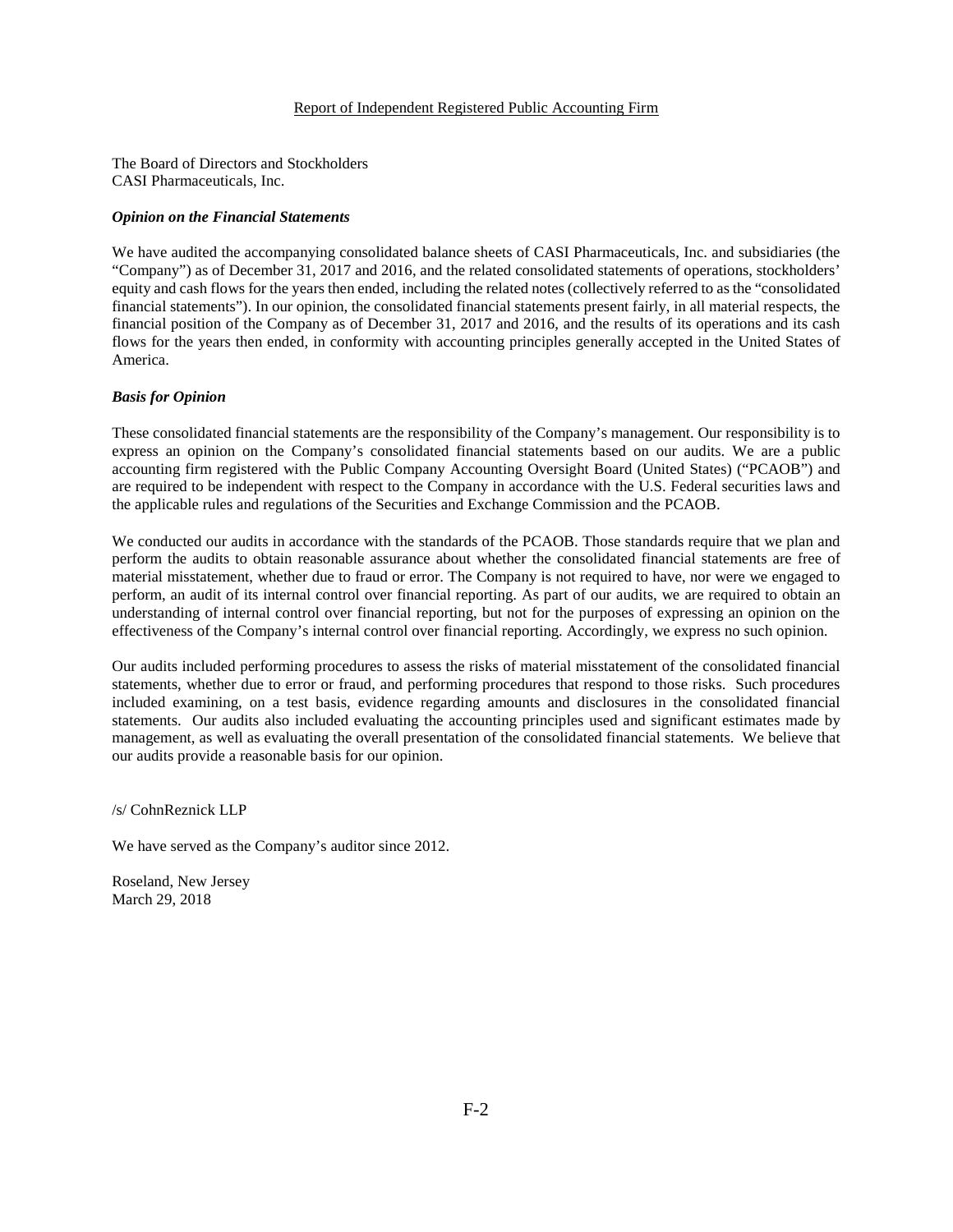# CASI Pharmaceuticals, Inc. Consolidated Balance Sheets

|                                                                                                  |                  | DECEMBER 31,     |
|--------------------------------------------------------------------------------------------------|------------------|------------------|
|                                                                                                  | 2017             | 2016             |
| <b>ASSETS</b>                                                                                    |                  |                  |
| Current assets:                                                                                  |                  |                  |
| Cash and cash equivalents                                                                        | \$<br>43,489,935 | \$<br>27,092,928 |
| Prepaid expenses and other                                                                       | 322,493          | 355,891          |
| Total current assets                                                                             | 43,812,428       | 27,448,819       |
| Property and equipment, net                                                                      | 1,046,514        | 229,591          |
| Other assets                                                                                     | 242,023          | 34,485           |
| <b>Total</b> assets                                                                              | \$<br>45.100.965 | 27.712.895<br>\$ |
| LIABILITIES AND STOCKHOLDERS' EQUITY                                                             |                  |                  |
| Current liabilities:                                                                             |                  |                  |
| Accounts payable                                                                                 | \$<br>2,087,770  | \$<br>1,064,626  |
| Payable to related party                                                                         | 2,228,366        |                  |
| <b>Accrued liabilities</b>                                                                       | 745,961          | 250,950          |
| Total current liabilities                                                                        | 5,062,097        | 1,315,576        |
| Note payable, net of discount                                                                    | 1,498,754        | 1,491,278        |
| Contingent rights derivative liability                                                           |                  | 4,122,266        |
| <b>Total liabilities</b>                                                                         | 6.560.851        | 6.929.120        |
| Commitments and contingencies                                                                    |                  |                  |
| Stockholders' equity:                                                                            |                  |                  |
| Convertible preferred stock, \$1.00 par value;                                                   |                  |                  |
| 5,000,000 shares authorized and 0 shares issued and<br>outstanding at December 31, 2017 and 2016 |                  |                  |
| Common stock, \$.01 par value:                                                                   |                  |                  |
| 170,000,000 shares authorized at December 31, 2017 and                                           |                  |                  |
| 2016; 69,901,625 shares and 60,276,119 shares issued at December 31, 2017                        |                  |                  |
| and 2016, respectively                                                                           | 699,015          | 602,760          |
| Additional paid-in capital                                                                       | 498,577,372      | 470,147,086      |
| Treasury stock, at cost: 79,545 shares held at December 31, 2017 and 2016                        | (8,034,244)      | (8,034,244)      |
| Accumulated deficit                                                                              | (452,702,029)    | (441, 931, 827)  |
| Total stockholders' equity                                                                       | 38,540,114       | 20,783,775       |
| Total liabilities and stockholders' equity                                                       | \$<br>45,100,965 | 27.712.895       |
|                                                                                                  |                  |                  |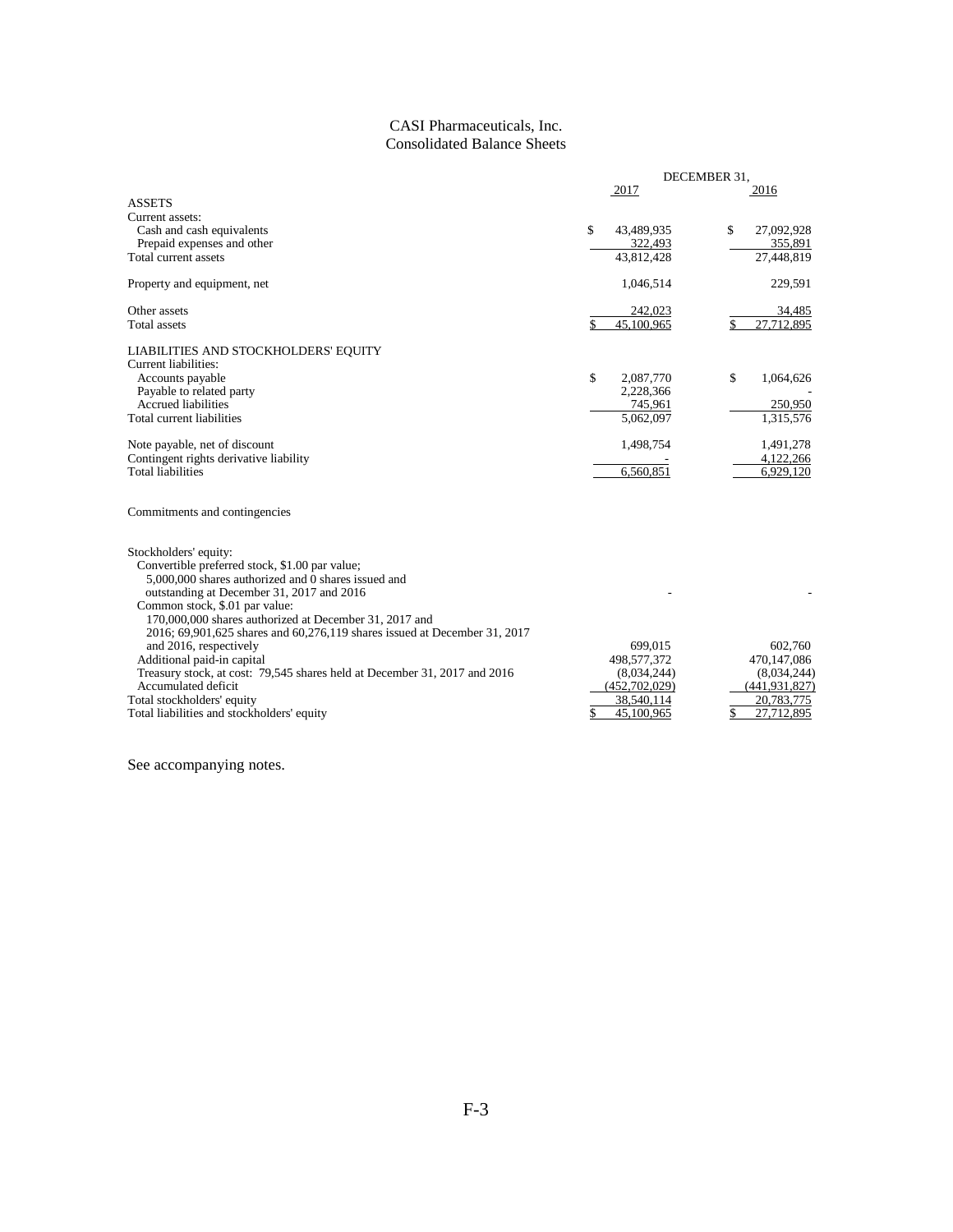# CASI Pharmaceuticals, Inc. Consolidated Statements of Operations

# YEAR ENDED DECEMBER 31,

|                                                                                                | 2017         | 2016         |
|------------------------------------------------------------------------------------------------|--------------|--------------|
| Revenues:                                                                                      |              |              |
| Product sales                                                                                  | \$           | \$           |
| Costs and expenses:                                                                            |              |              |
| Research and development                                                                       | 7,595,182    | 4,645,560    |
| General and administrative                                                                     | 3,156,138    | 4,775,050    |
|                                                                                                | 10,751,320   | 9,420,610    |
| Interest (income) expense, net                                                                 | (1,009)      | 26,090       |
| Change in fair value of contingent rights                                                      | 19,891       | 6,788        |
| Net loss                                                                                       | (10,770,202) | (9,453,488)  |
| Net loss per share (basic and diluted)<br>Weighted average number of shares outstanding (basic | (0.18)       | \$<br>(0.17) |
| and diluted)                                                                                   | 61,513,988   | 55,869,205   |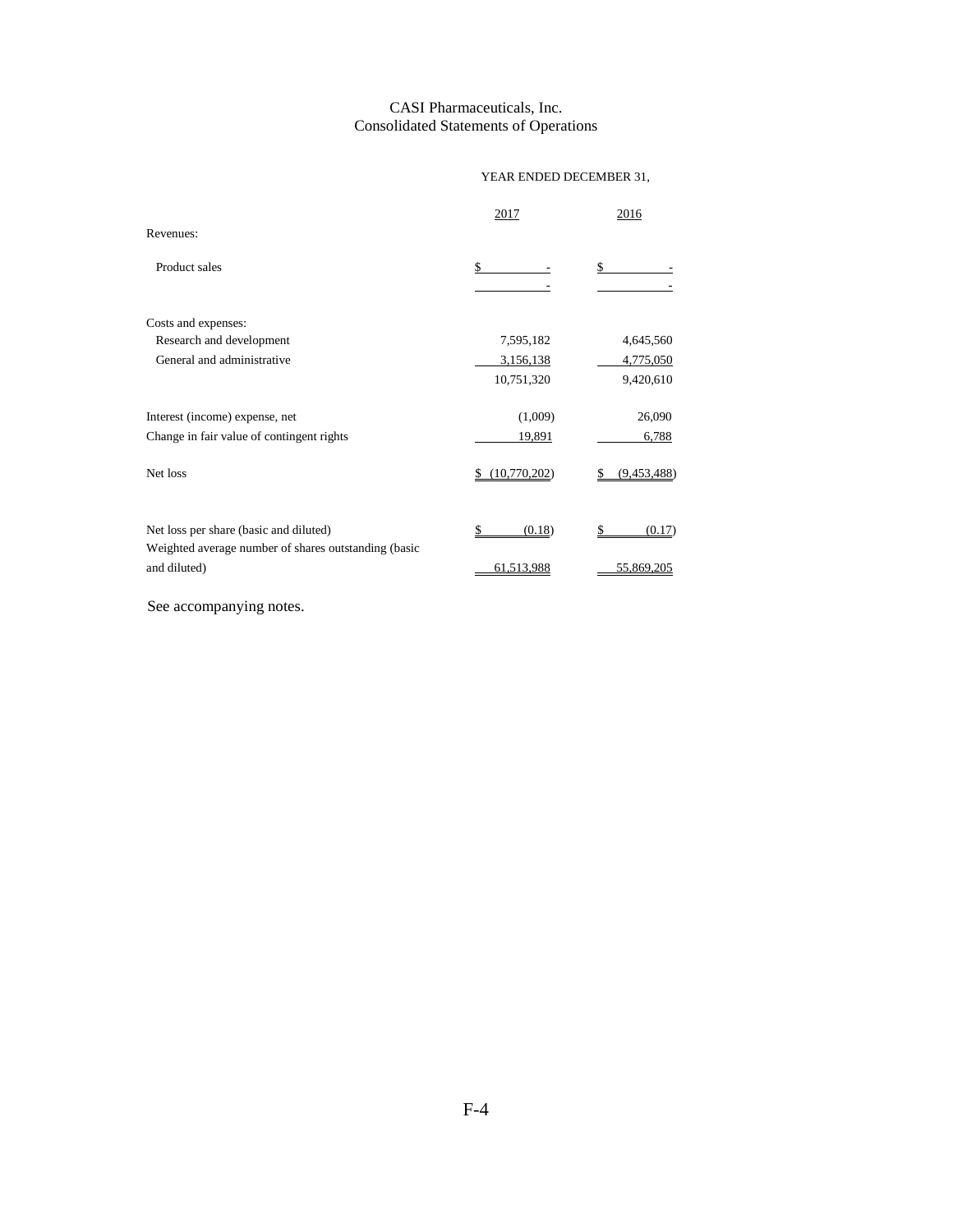## CASI Pharmaceuticals, Inc. Consolidated Statements of Stockholders' Equity Years Ended December 31, 2017 and 2016

|                                                                        |               | <b>Preferred Stock</b>   |                | Common Stock | Treasury       | Additional<br>Paid-in | Accumulated              |                |
|------------------------------------------------------------------------|---------------|--------------------------|----------------|--------------|----------------|-----------------------|--------------------------|----------------|
|                                                                        | <b>Shares</b> | Amount                   | <b>Shares</b>  | Amount       | Stock          | Capital               | Deficit                  | Total          |
| Balance at December 31, 2015                                           |               |                          | 32,445,811     | \$325,252    | \$(8,034,244)  | \$434,099,890         | \$ (432,478,339)         | \$ (6,087,441) |
| Issuance of common stock and warrants pursuant to financing agreements |               | $\overline{\phantom{a}}$ | 23,127,566     | 231,276      | ×.             | 27,868,724            |                          | 28,100,000     |
| Issuance of common stock from exercise of contingent purchase right    |               | $\overline{\phantom{a}}$ | 4,623,197      | 46,232       | ۰              | ۰                     |                          | 46,232         |
| Partial settlement of contingent purchase rights derivative            |               |                          |                |              |                | 5,279,744             |                          | 5,279,744      |
| Stock issuance costs                                                   |               |                          |                |              |                | (96, 512)             |                          | (96, 512)      |
| Stock-based compensation expense, net of forfeitures                   |               |                          |                |              | $\sim$         | 2,995,240             |                          | 2,995,240      |
| Net loss                                                               |               |                          |                |              |                |                       | (9,453,488)              | (9,453,488)    |
| Balance at December 31, 2016                                           |               |                          | 60,196,574     | 602,760      | (8,034,244)    | 470,147,086           | (441, 931, 827)          | 20,783,775     |
| Issuance of common stock and warrants pursuant to financing agreements |               |                          | 7,951,865      | 79,519       |                | 23,804,956            |                          | 23,884,475     |
| Issuance of common stock from exercise of contingent purchase right    |               | $\overline{\phantom{a}}$ | 1,519,096      | 15,191       |                |                       |                          | 15,191         |
| Issuance of common stock for options exercised                         |               | $\sim$                   | 154,545        | 1,545        |                | 324,454               |                          | 325,999        |
| Partial settlement of contingent purchase rights derivative            |               | $\sim$                   |                |              |                | 4, 142, 157           |                          | 4, 142, 157    |
| Stock issuance costs                                                   |               | $\sim$                   | ٠              |              | ٠              | (491, 721)            | $\overline{\phantom{a}}$ | (491, 721)     |
| Stock-based compensation expense, net of forfeitures                   |               | $\sim$                   | $\blacksquare$ |              |                | 650,440               |                          | 650,440        |
| Net loss                                                               |               |                          |                |              |                |                       | (10,770,202)             | (10,770,202)   |
| Balance at December 31, 2017                                           |               |                          | 69,822,080     | \$699,015    | \$ (8,034,244) | \$498,577,372         | \$(452,702,029)          | \$ 38,540,114  |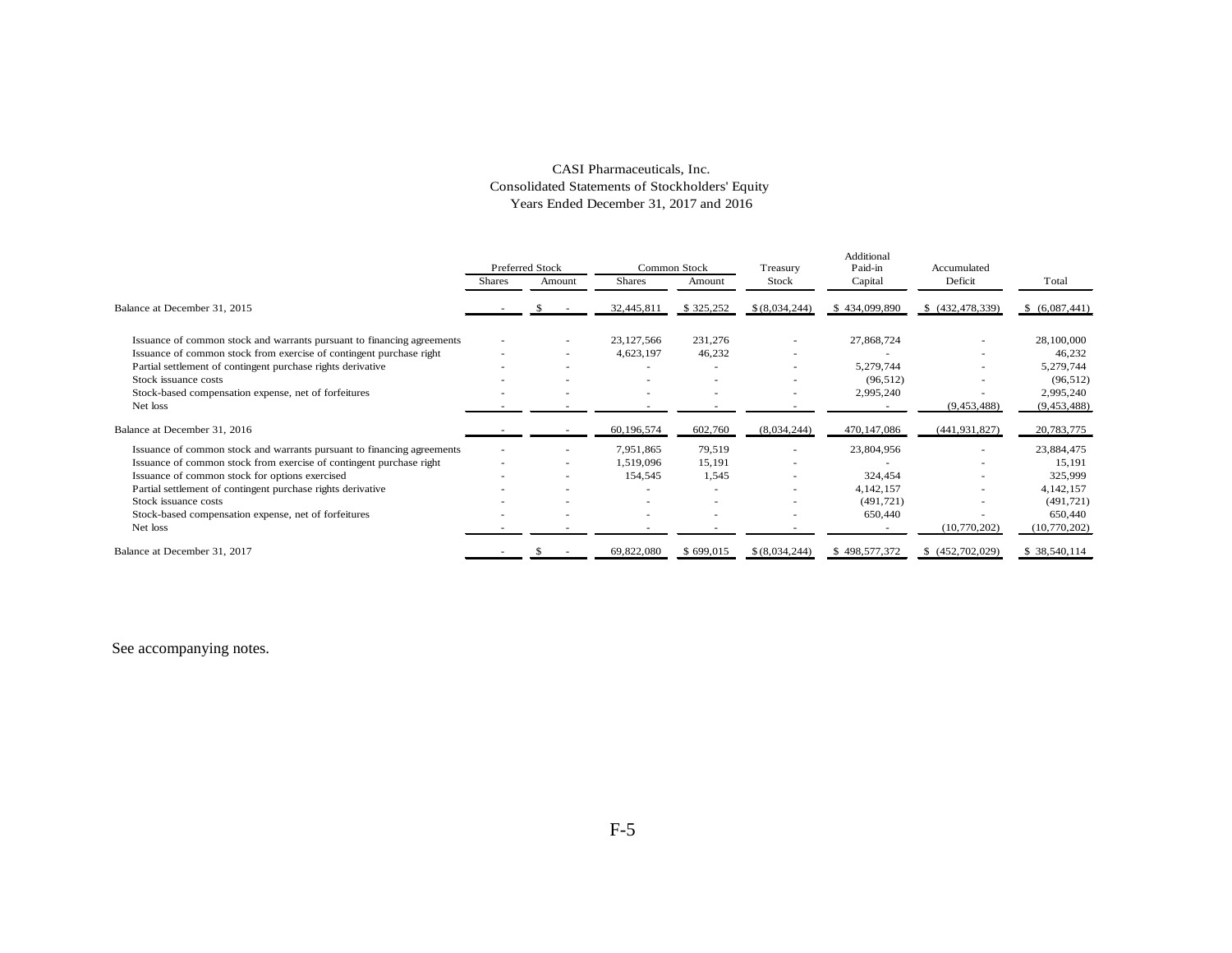# CASI Pharmaceuticals, Inc. Consolidated Statements of Cash Flows

|                                                                                | YEAR ENDED DECEMBER 31, |                   |  |
|--------------------------------------------------------------------------------|-------------------------|-------------------|--|
|                                                                                | 2017                    | 2016              |  |
| CASH FLOWS FROM OPERATING ACTIVITIES                                           |                         |                   |  |
| Net loss                                                                       | \$(10,770,202)          | (9,453,488)<br>\$ |  |
| Adjustments to reconcile net loss to net cash used in operating<br>activities: |                         |                   |  |
| Depreciation and amortization                                                  | 117,779                 | 66.451            |  |
| Net gain on disposal of assets                                                 |                         | (12, 459)         |  |
| Stock-based compensation expense                                               | 650,440                 | 2,995,240         |  |
| Non-cash interest                                                              | 7,476                   | 26,308            |  |
| Change in fair value of contingent rights                                      | 19,891                  | 6,788             |  |
| Changes in operating assets and liabilities:                                   |                         |                   |  |
| Prepaid expenses and other                                                     | (361)                   | 86.029            |  |
| Accounts payable                                                               | 849,365                 | 180,526           |  |
| Payable to related party                                                       | 2,228,366               |                   |  |
| <b>Accrued liabilities</b>                                                     | 495,011                 | 81,486            |  |
| Net cash used in operating activities                                          | (6,402,235)             | (6,023,119)       |  |
|                                                                                |                         |                   |  |
| CASH FLOWS FROM INVESTING ACTIVITIES                                           |                         |                   |  |
| Purchases of property and equipment                                            | (934,702)               | (223, 233)        |  |
| Proceeds from sale of property and equipment                                   |                         | 158,446           |  |
| Net cash used in investing activities                                          | (934, 702)              | (64, 787)         |  |
| CASH FLOWS FROM FINANCING ACTIVITIES                                           |                         |                   |  |
| Stock issuance costs                                                           | (462, 841)              | (96, 512)         |  |
| Proceeds from sale of common stock and warrants                                | 23,870,786              | 28,146,232        |  |
| Proceeds from exercise of stock options                                        | 325,999                 |                   |  |
| Net cash provided by financing activities                                      | 23,733,944              | 28,049,720        |  |
| Net increase in cash and cash equivalents                                      | 16,397,007              | 21,961,814        |  |
| Cash and cash equivalents at beginning of year                                 | 27,092,928              | 5,131,114         |  |
| Cash and cash equivalents at end of year                                       | 43.489.935<br>\$        | 27.092.928<br>\$  |  |
| Supplemental disclosure of cash flow information:                              |                         |                   |  |
| Non-cash financing activity:                                                   |                         |                   |  |
| Warrant issued to placement agent                                              | 28.880                  | \$                |  |
| Partial settlement of contingent rights derivative                             | 4,142,157               | 5,279,744         |  |
| Non-cash investing activity:                                                   |                         |                   |  |
| Disposal of fully depreciated property and equipment, at cost                  | 7,523<br>\$             | 25,204<br>\$      |  |
|                                                                                |                         |                   |  |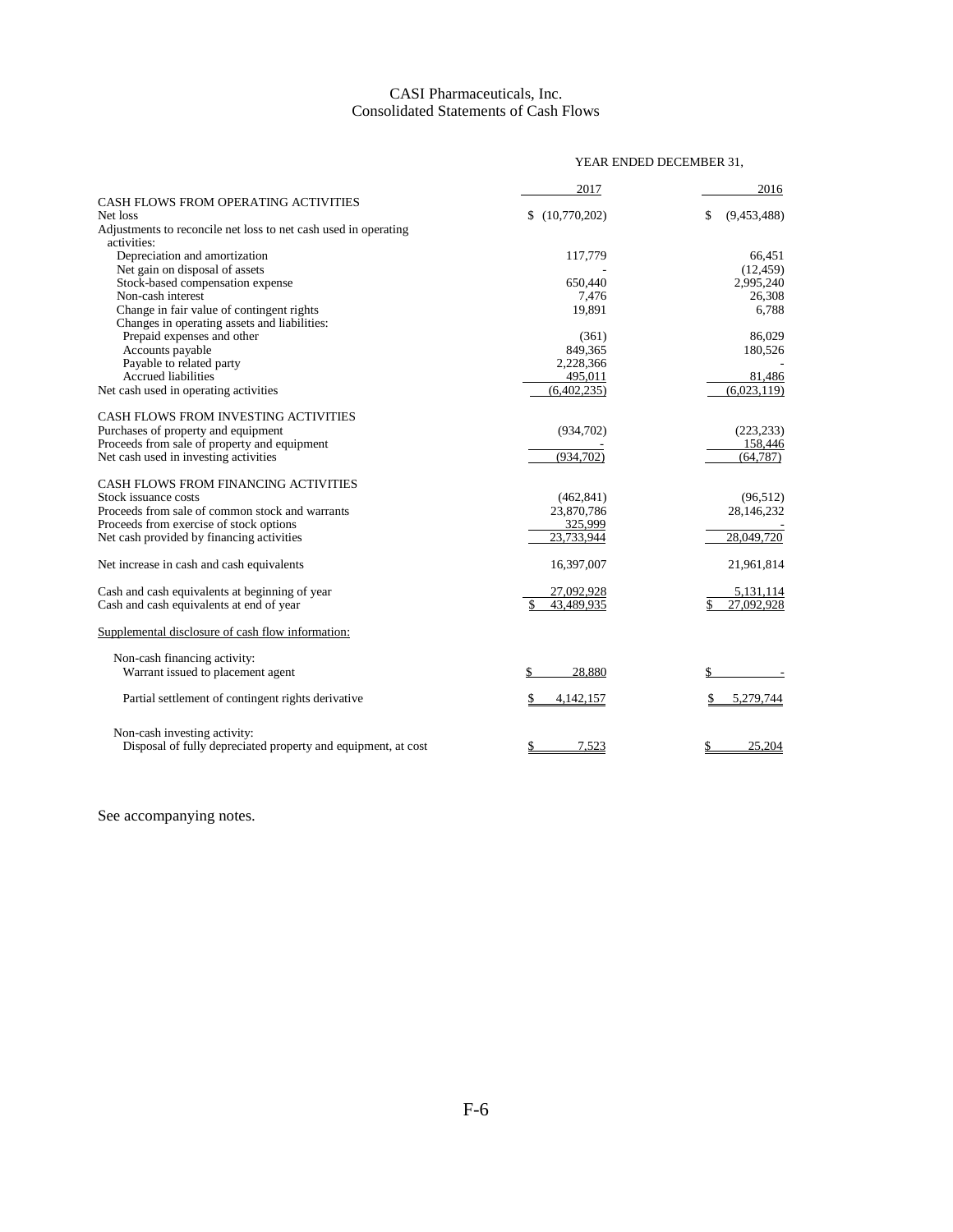#### CASI Pharmaceuticals, Inc.

Notes to Consolidated Financial Statements December 31, 2017 and 2016

### **1. DESCRIPTION OF BUSINESS AND BASIS OF PRESENTATION**

CASI Pharmaceuticals, Inc. ("CASI" or the "Company") is a U.S. based biopharmaceutical company dedicated to bringing high quality, cost-effective pharmaceutical products and innovative oncology therapeutics to patients. The Company intends to execute its plan to become a leading pharmaceutical company with a substantial market share in China. We are headquartered in Rockville, Maryland with established China operations that are expanding as we continue to further in-license or acquire products for our pipeline.

The Company's pipeline features (1) EVOMELA®, MARQIBO®, and ZEVALIN®, all U.S. Food and Drug Administration ("FDA") approved drugs in-licensed from Spectrum Pharmaceuticals, Inc. for China regional rights, and currently in various stages in the regulatory process for market approval in China, (2) an acquired portfolio (see Note 12) of 25 FDA-approved abbreviated new drug applications ("ANDAs"), one ANDA that FDA tentatively approved, and three ANDAs that are pending FDA approval, from which the Company intends to prioritize a select subset of product registration and commercialization in China, (3) our proprietary drug candidate, ENMD-2076, currently in Phase 2 clinical development, and (4) CASI-001 and CASI-002, proprietary early-stage candidates in immuno-oncology in preclinical development. The Company's pipeline reflects a risk-balanced approach between products in various stages of development, and between products that it develops and those that it develops with the Company's partners for the China regional market. The Company intends to continue building a significant product pipeline of high quality, cost-effective pharmaceuticals, as well as innovative drug candidates that it will commercialize alone in China and with partners for the rest of the world. For in-licensed products, the Company uses a market-oriented approach to identify pharmaceutical candidates that it believes have the potential for gaining widespread market acceptance, either globally or in China, and for which development can be accelerated under the Company's drug development strategy.

The Company's focus is to bring high quality, cost-effective pharmaceutical products and innovative oncology therapeutics to patients. The implementation of its plans will include leveraging the Company's resources in both the United States and China. In order to capitalize on the drug development and capital resources available in China, the Company is doing business in China through its wholly-owned China-based subsidiary that will execute the China portion of the Company's drug development strategy, including conducting clinical trials in China, pursuing local funding opportunities and strategic collaborations, and implementing the Company's transition to a commercial enterprise.

In September 2014, the Company acquired from Spectrum Pharmaceuticals, Inc. and certain of its affiliates (together referred to as "Spectrum") exclusive rights in greater China (including Taiwan, Hong Kong and Macau) to three in-licensed oncology products, including EVOMELA™ (melphalan hydrochloride for injection) approved in the U.S. primarily for use as a high-dose conditioning treatment prior to hematopoietic progenitor (stem) cell transplantation in patients with multiple myeloma, MARQIBO® (vinCRIStine sulfate LIPOSOME injection) approved in the U.S. for advanced adult Ph- acute lymphoblastic leukemia (ALL), and ZEVALIN® (ibritumomab tiuxetan) approved in the U.S. for advanced non-Hodgkin's lymphoma.

On January 26, 2018, the Company acquired a portfolio of 25 U.S. FDA-approved abbreviated new drug applications (ANDAs), one ANDA that FDA tentatively approved, and three ANDAs that are pending FDA approval. CASI intends to select and commercialize certain products from the portfolio that offer unique market and costeffective manufacturing opportunities in China and/or in the U.S.

The Company's primary focus is to acquire high quality, cost-effective medicines, as well as to in-license clinical-stage and late-stage drug candidates so that it can immediately employ its U.S. and China drug development model to accelerate commercialization, and clinical and regulatory progress. In addition to its high quality, cost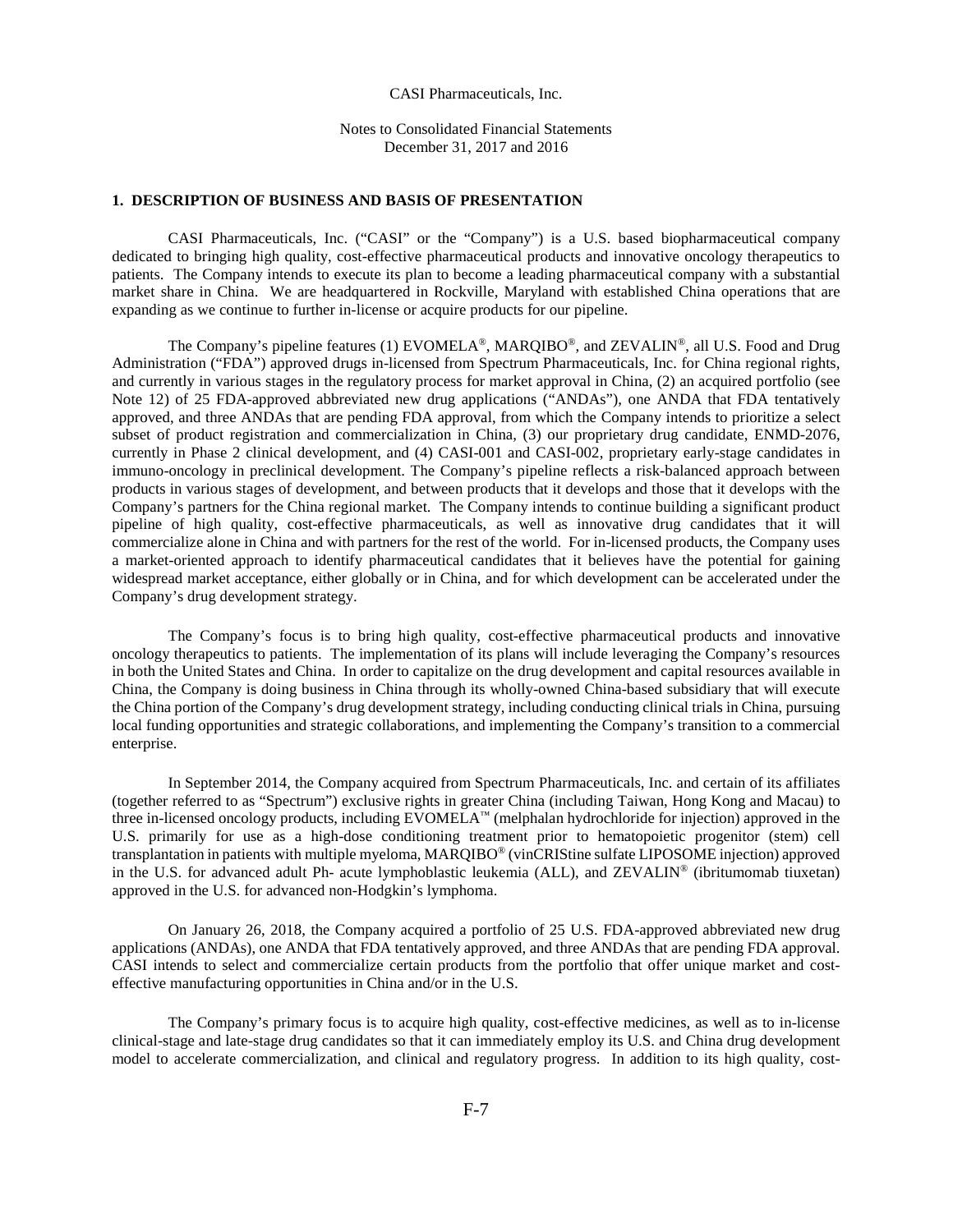effective medicines, and clinical-and late-stage approach for innovative products, the Company has other potential drug candidates in preclinical development which it will continue to evaluate in 2018.

The accompanying consolidated financial statements include the accounts of CASI Pharmaceuticals, Inc. and its subsidiaries, Miikana Therapeutics, Inc. ("Miikana") and CASI Pharmaceuticals (Beijing) Co., Ltd. ("CASI China"). CASI China is a non-stock Chinese entity with 100% of its interest owned by CASI. CASI China received approval for a business license from the Beijing Industry and Commercial Administration in August 2012 and has operating facilities in Beijing. All inter-company balances and transactions have been eliminated in consolidation.

# **LIQUIDITY RISKS AND MANAGEMENT'S PLANS**

Since inception, the Company has incurred significant losses from operations and has incurred an accumulated deficit of \$452.7 million. The Company restructured its business in 2012 in connection with an investment led by one of the Company's largest stockholders, followed by implementation of a name change to reflect its core mission and business strategy. The Company expects to continue to incur operating losses for the foreseeable future due to, among other factors, its continuing clinical activities. In March 2018, the Company entered into securities purchase agreements pursuant to which the Company is issuing 15,432,091 shares of its common stock with accompanying warrants to purchase 6,172,832 shares of its common stock in a \$50 million private placement (the "2018 Strategic Financing") (see Note 8). To date, the Company has received gross proceeds of \$29.3 million and expects to receive additional gross proceeds of \$20.7 million in the near future. The 2018 Strategic Financing Closing included an investment from ETP Global Fund, L.P., a healthcare investment fund. The managing member of Emerging Technology Partners, LLC, which is the general partner of ETP Global Fund, L.P., is also the Executive Chairman of the Company. The 2018 Strategic Financing also included an investment from IDG-Accel China Growth Fund III L.P. ("IDG-Accel Growth") and IDG-Accel China III Investors L.P. ("IDG-Accel Investors"). A director and shareholder of IDG-Accel China Growth Fund GP III Associates Ltd., which is the ultimate general partner of IDG-Accel Growth and IDG-Accel Investors, is also a board member of the Company. In October 2017, the Company entered into securities purchase agreements for an approximately \$23.8 million strategic financing. The Company held its initial closing on October 17, 2017, a second closing on October 23, 2017 and a final closing on November 20, 2017 and received approximately \$23.4 million in net proceeds, (collectively, the "2017 Closings") (see Note 8). Net proceeds from the 2018 Strategic Financing and 2017 Closings are being used to prepare for the anticipated launch of the Company's first commercial product in China, support the Company's business development activities, advance the development of the Company's pipeline, support its marketing and commercial planning activities, and for other general corporate purposes.

As a result of the 2018 Strategic Financing and 2017 Closings the Company believes that it has sufficient resources to fund its operations at least through March 29, 2019. As of December 31, 2017, approximately \$12.2 million of the Company's cash balance was held by CASI China. The Company intends to continue to exercise tight controls over operating expenditures and will continue to pursue opportunities, as required, to raise additional capital and will also actively pursue non- or less-dilutive capital raising arrangements in China to support the Company's dual-country approach to drug development.

In order to capitalize on the drug development and capital resources available in China, the Company is doing business in China through its wholly-owned China-based subsidiary that will execute the China portion of the Company's drug development strategy, including commercialization and conducting clinical trials in China, pursuing local funding opportunities and strategic collaborations, and implementing the Company's plan for development and commercialization in the Chinese market.

The Company intends to pursue additional financing opportunities as well as opportunities to raise capital through forms of non- or less- dilutive arrangements, such as partnerships and collaborations with organizations that have capabilities and/or products that are complementary to the Company's capabilities and products in order to continue the development of the product candidates that the Company intends to pursue to commercialization.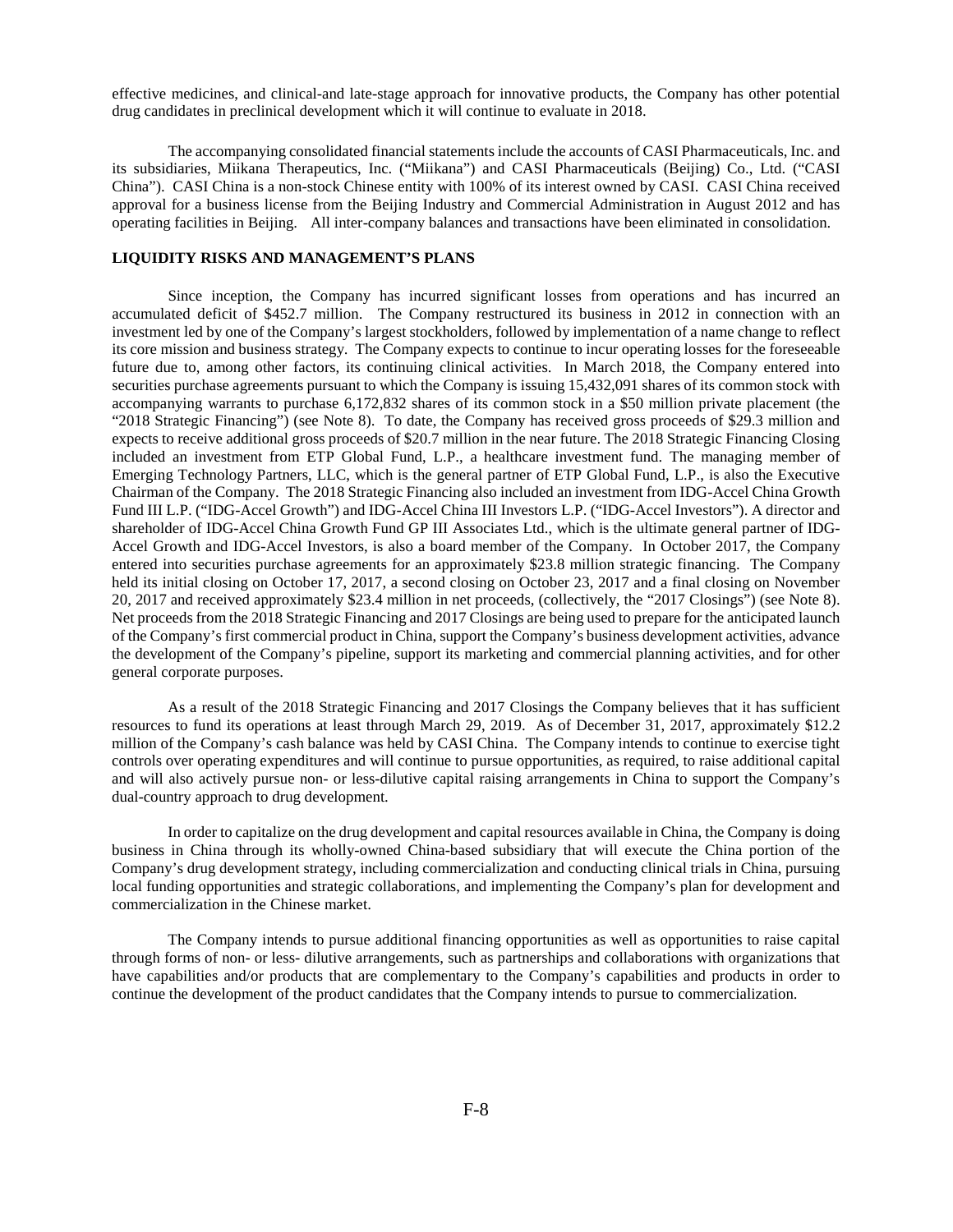#### **2. SUMMARY OF SIGNIFICANT ACCOUNTING POLICIES**

## **SEGMENT INFORMATION**

The Company currently operates in one business segment, which is the development of innovative therapeutics addressing cancer and other unmet medical needs for the global market. The Company is managed and operated as one business. CASI's senior management team reports to the Board of Directors and is responsible for aligning the Company's business strategy with its core scientific strengths, while maintaining prudent resource management, fiscal responsibility and accountability. The Company employs a drug development strategy in the United States and China to develop targeted therapeutics for the global market that are potential first-in-class or market-leading compounds for treatment of cancer.

The Company does not operate separate lines of business with respect to its product candidates. Accordingly, the Company does not have separately reportable segments as defined by authoritative guidance issued by the Financial Accounting Standards Board (FASB).

#### **RESEARCH AND DEVELOPMENT**

Research and development expenses consist primarily of compensation and other expenses related to research and development personnel, research collaborations, costs associated with pre-clinical correlative testing and clinical trials of the Company's drug candidates, including the costs of manufacturing drug substance and drug product, regulatory maintenance costs, and facilities expenses. Research and development costs are expensed as incurred.

## **PROPERTY AND EQUIPMENT**

Furniture and equipment and leasehold improvements are stated at cost and are depreciated or amortized over their estimated useful lives of 3 to 5 years. Depreciation and amortization is determined on a straight-line basis. Depreciation and amortization expense was \$117,779 and \$66,451 in 2017 and 2016, respectively.

Property and equipment consists of the following:

|                                | DECEMBER 31, |               |  |
|--------------------------------|--------------|---------------|--|
|                                | 2017         | 2016          |  |
| Furniture and equipment        | 1,150,052    | 480,172<br>\$ |  |
| Leasehold improvements         | 268,734      | 11,435        |  |
|                                | 1,418,786    | 491,607       |  |
| Less: accumulated depreciation |              |               |  |
| and amortization               | (372, 272)   | (262, 016)    |  |
|                                | 1.046.514    | 229.591       |  |

#### **IMPAIRMENT OF LONG-LIVED ASSETS**

In accordance with authoritative guidance issued by the FASB, the Company periodically evaluates the value reflected in its consolidated balance sheets of long-lived assets, such as equipment, when events and circumstances indicate that the carrying amount of an asset may not be recovered. Such events and circumstances include the use of the asset in current research and development projects, any potential alternative uses of the asset in other research and development projects in the short to medium term and restructuring plans entered into by the Company. No impairment charges were recorded in 2017 and 2016.

### **CASH AND CASH EQUIVALENTS**

Cash and cash equivalents include cash and highly liquid investments with original maturities of less than 90 days. Substantially all of the Company's cash equivalents are held in short-term money market accounts.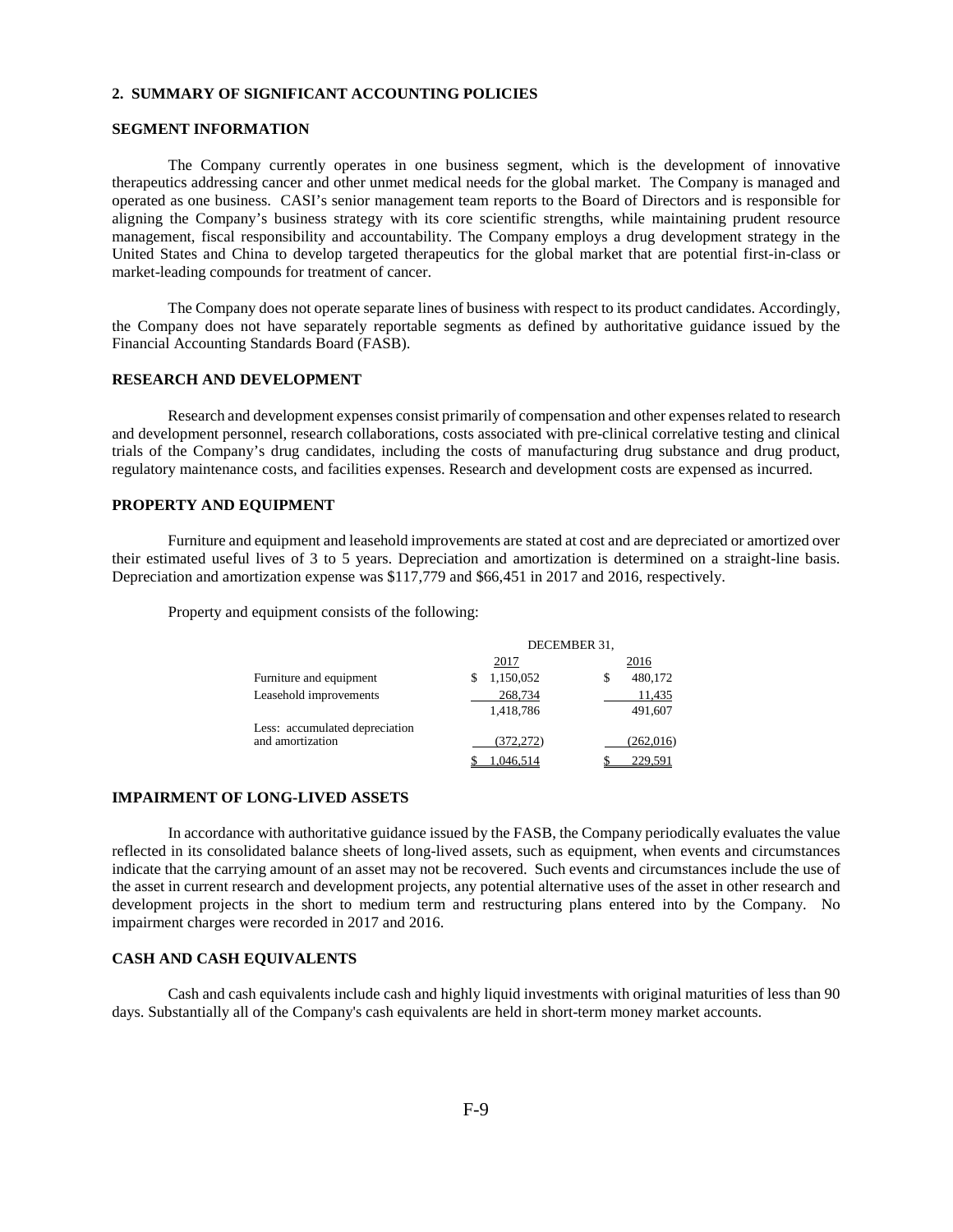#### **FOREIGN CURRENCY TRANSLATION**

The U.S. dollar is the functional and reporting currency of the Company. Foreign currency denominated assets and liabilities of the Company and all of its subsidiaries are translated into U.S. dollars. Accordingly, monetary assets and liabilities are translated using the exchange rates in effect at the consolidated balance sheet date and revenues and expenses at the rates of exchange prevailing when the transactions occurred. Remeasurement adjustments are included in income (loss). As discussed in Note 12, on January 26, 2018 the Company acquired a portfolio of ANDAs. Management believes that this transaction provides significant and permanent changes to its operations in China, allowing its subsidiary in China to generate operating revenues from the China marketplace in the future and potentially to sustain their own operations without the necessity of parent support. Accordingly, effective January 1, 2018, the functional currency of the Company's subsidiary based in China has been changed to the local currency of the China Renminbi ("RMB").

## **EXPENSES FOR CLINICAL TRIALS**

Expenses for clinical trials are incurred from planning through patient enrollment to reporting of the data. The Company estimates expenses incurred for clinical trials that are in process based on patient enrollment and based on clinical data collection and management. Costs that are associated with patient enrollment are recognized as each patient in the clinical trial completes the enrollment process. Estimated clinical trial costs related to enrollment can vary based on numerous factors, including expected number of patients in trials, the number of patients that do not complete participation in a trial, and the length of participation for each patient. Costs that are based on clinical data collection and management are recognized in the reporting period in which services are provided. In the event of early termination of a clinical trial, the Company accrues an amount based on estimates of the remaining noncancelable obligations associated with winding down the clinical trial. As of December 31, 2017 and 2016, clinical trial accruals were \$402,773 and \$499,028, respectively, and are included in accounts payable in the accompanying consolidated balance sheets.

# **INCOME TAXES**

Income tax expense is accounted for in accordance with authoritative guidance issued by the FASB. Income tax expense has been provided using the asset and liability method. Deferred tax assets and liabilities are determined based on the difference between the financial statement and tax bases of assets and liabilities as measured by the enacted tax rates that will be in effect when these differences reverse. The Company provides a valuation allowance against net deferred tax assets if, based upon the available evidence, it is not more likely than not that the deferred tax assets will be realized.

The Company accounts for uncertain tax positions pursuant to the guidance of FASB Accounting Standards Codification Topic 740, *Income Taxes*. The Company recognizes interest and penalties related to uncertain tax positions, if any, in income tax expense. As of December 31, 2017 and 2016, the Company did not accrue any interest related to uncertain tax positions. To date, there have been no interest or penalties charged to the Company in relation to the underpayment of income taxes.

#### **REVENUE RECOGNITION**

Revenue for product sales is not recognized until it is realized or realizable and earned. Revenue is recognized when all of the following criteria are met: persuasive evidence of an arrangement exists, delivery has occurred or services have been rendered, the price to the buyer is fixed and determinable and collectibility is reasonably assured.

#### **NET LOSS PER SHARE**

Net loss per share (basic and diluted) was computed by dividing net loss attributable to common shareholders by the weighted average number of shares of common stock outstanding. Outstanding options and warrants totaling 17,849,331 and 15,923,807 as of December 31, 2017 and 2016, respectively, were anti-dilutive and, therefore, were not included in the computation of weighted average shares used in computing diluted loss per share.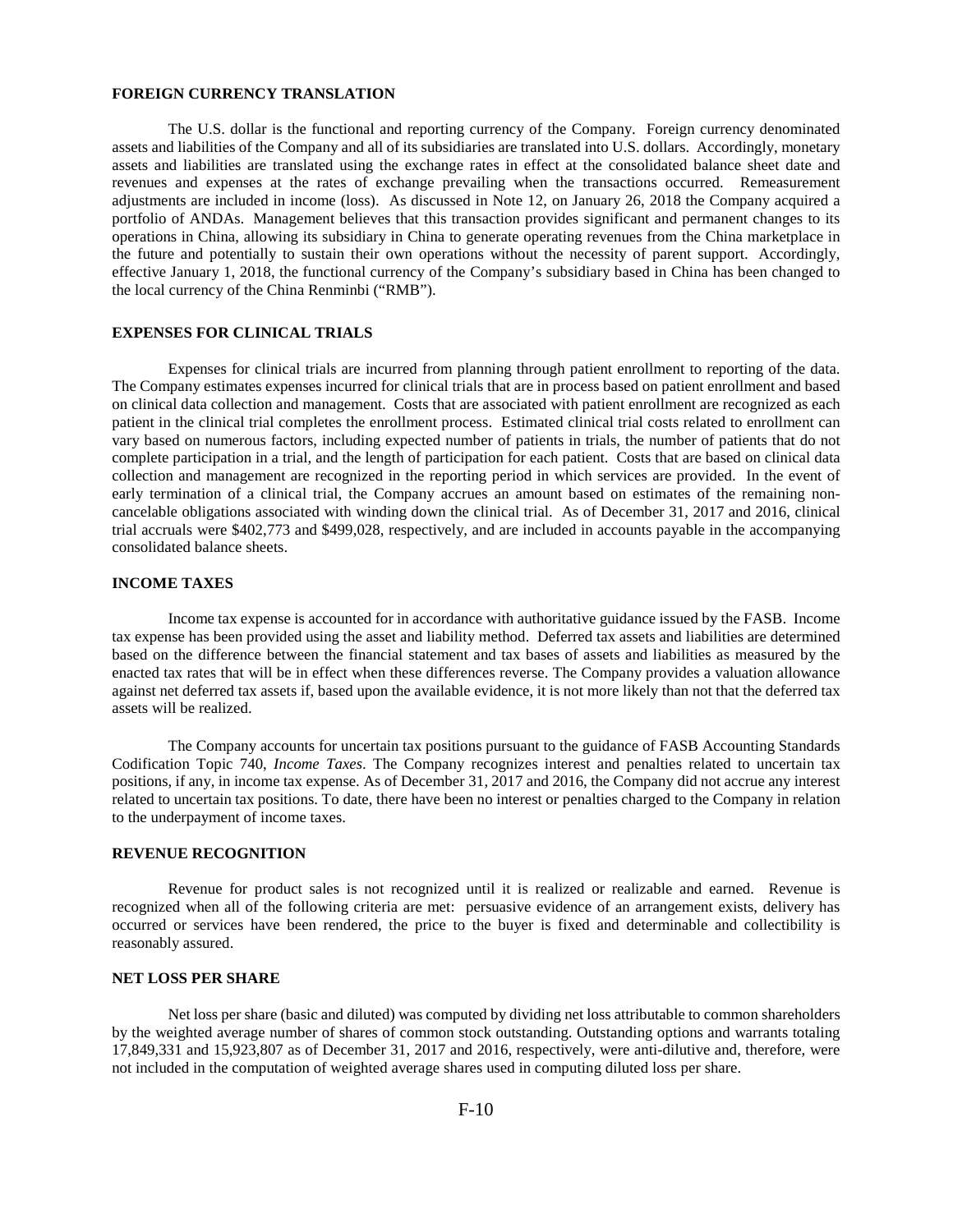#### **SHARE-BASED COMPENSATION**

The Company records compensation expense associated with service and performance based stock options and other equity-based compensation in accordance with provisions of authoritative guidance. The fair value of awards whose fair values are calculated using the Black-Scholes option pricing model is generally being amortized on a straight-line basis over the requisite service period and is recognized based on the proportionate amount of the requisite service period that has been rendered during each reporting period. Share-based awards granted to employees with a performance condition are measured based on the probable outcome of that performance condition during the requisite service period. Awards with performance conditions will be expensed if it is probable that the performance condition will be achieved. During the years ended December 31, 2017 and 2016, \$30,500 and \$10,100, respectively, of stock compensation expense was recorded for share awards with performance conditions.

## **NEW ACCOUNTING PRONOUNCEMENTS**

The Company has implemented all new accounting pronouncements that are in effect and that may impact the Company's consolidated financial statements.

 In January 2016, the Financial Accounting Standards Board ("FASB") issued Accounting Standards Update ("ASU") 2016-01, *Financial Instruments–Overall: Recognition and Measurement of Financial Assets and Financial Liabilities*. The accounting standard primarily affects the accounting for equity investments, financial liabilities under the fair value option, and the presentation and disclosure requirements for financial instruments. In addition, it includes a clarification related to the valuation allowance assessment when recognizing deferred tax assets resulting from unrealized losses on available-for-sale debt securities. The accounting guidance is effective for annual reporting periods (including interim periods within those periods) beginning after December 15, 2017. The Company intends to adopt ASU 2016-01 in the first quarter of 2018 and does not expect that the adoption of this ASU will have a material effect on the consolidated financial statements.

In February 2016, the FASB issued ASU 2016-02, *Leases (Topic 842)*. ASU 2016-02 supersedes existing lease guidance, including Accounting Standards Codification (ASC) 840 - *Leases*. Among other things, the new standard requires recognition of a right-of-use asset and liability for future lease payments for contracts that meet the definition of a lease. This ASU is effective for fiscal years beginning after December 15, 2018, including interim periods within those fiscal years. Earlier application is permitted. The standard must be applied using a modified retrospective approach. The Company is currently evaluating the effect that the adoption of this ASU will have on its consolidated financial statements.

In May 2017, the FASB issued ASU 2017-09, *Compensation-Stock Compensation (Topic 718) Scope of Modification Accounting.* ASU 2017-09 provides clarification on when modification accounting should be used for changes to the terms or conditions of a share-based payment award. This ASU does not change the accounting for modifications but clarifies that modification accounting guidance should only be applied if there is a change to the value, vesting conditions, or award classification and would not be required if the changes are considered nonsubstantive. This ASU is effective for fiscal years beginning after December 15, 2017, including interim periods within those fiscal years. The Company intends to adopt ASU 2017-09 in the first quarter of 2018 and does not expect that the adoption of this ASU will have a material effect on the consolidated financial statements.

There are no other recently issued accounting pronouncements that are expected to have a material effect on the Company's financial position, results of operations or cash flows.

#### **FAIR VALUE OF FINANCIAL INSTRUMENTS AND CONCENTRATIONS OF CREDIT RISK**

Financial instruments that potentially subject the Company to concentrations of credit risk consist principally of cash and cash equivalents and accounts receivable. The Company maintains its cash in bank deposit accounts, which, at times, may exceed federally insured amounts. The Company believes it is not exposed to significant credit risk on cash and cash equivalents. The carrying amount of current assets and liabilities approximates their fair values due to their short-term maturities.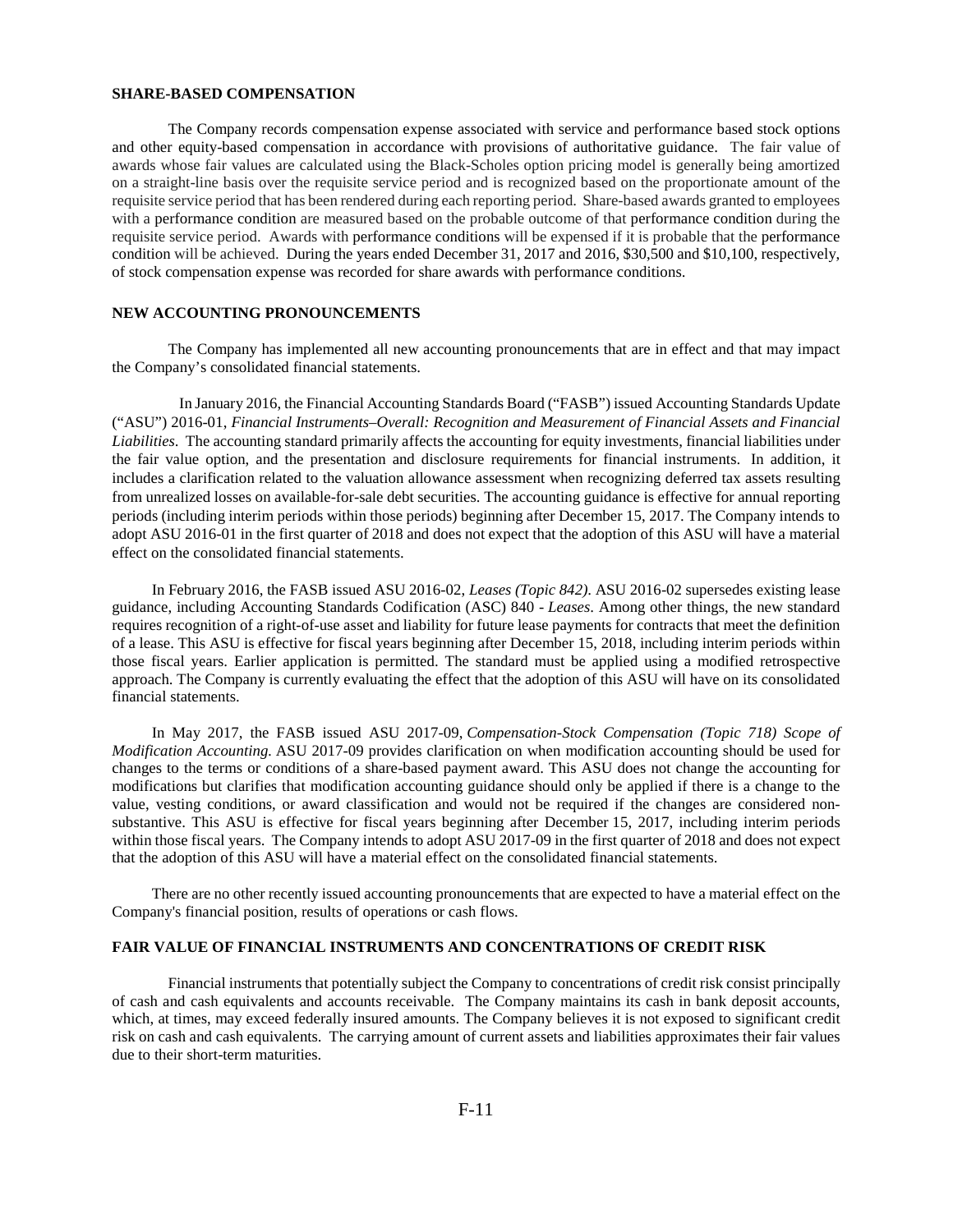#### **USE OF ESTIMATES**

The preparation of consolidated financial statements in conformity with accounting principles generally accepted in the United States requires management to make estimates and assumptions that affect the amounts reported in the financial statements and accompanying notes. The Company's most critical accounting estimates relate to accounting policies for derivatives, notes payable valuation, clinical trial accruals and share-based arrangements. Management bases its estimates on historical experience and on various other assumptions that it believes are reasonable under the circumstances. Actual results may differ from those estimates, and such differences may be material to the consolidated financial statements.

## **DERIVATIVES**

The Company entered into investment agreements with Spectrum (see Note 4) resulting in a purchase price derivative. In accordance with GAAP, derivative instruments are recognized as either assets or liabilities on the consolidated balance sheets and are measured at fair value with gains or losses recognized in earnings or other comprehensive income depending on the nature of the derivative. The Company determines the fair value of derivative instruments based on available market data using appropriate valuation models, giving consideration to all of the rights and obligations of each instrument. The derivative liability is re-measured at fair value at the end of each reporting period as long as it is outstanding. As of December 31, 2017, the derivative liability has been settled and is no longer outstanding.

#### **3. RELATED PARTY TRANSACTIONS**

In April, June 2017, and November 2017, under supply agreements with Spectrum, the Company received shipments of EVOMELA®, MARQIBO®, and ZEVALIN® respectively, in China for quality testing purposes to support CASI's application for import drug registration. In 2016, the Company also received shipments of MARQIBO® in China for quality testing purposes to support CASI's application for import drug registration. The former CEO of Spectrum and current board member of Spectrum is also a board member of CASI. The total cost of the materials was approximately \$2,705,000 and \$155,220 in 2017 and 2016, respectively, which is included in research and development expense for the respective years. As of December 31, 2017, the amount payable to Spectrum totaling \$2,228,366 is reflected as a related party payable in the accompanying consolidated balance sheet.

#### **4. LICENSE ARRANGEMENTS**

The Company has certain product rights and perpetual exclusive licenses from Spectrum Pharmaceuticals, Inc. and certain of its affiliates (together referred to as "Spectrum") to develop and commercialize the following commercial oncology drugs and drug candidates in the greater China region (which includes China, Taiwan, Hong Kong and Macau) (the "Territories"):

- EVOMELA<sup>®</sup> (melphalan) for Injection ("Evomela");
- MARQIBO® (vinCRIStine sulfate LIPOSOME injection) ("Marqibo"); and
- ZEVALIN® (ibritumomab tiuxetan) ("Zevalin").

CASI is responsible for developing and commercializing these three drugs in the Territories, including the submission of import drug registration applications and conducting confirmatory clinical trials as needed.

The Company is in various stages of the regulatory and development process to obtain marketing approval for EVOMELA<sup>®</sup>, MARQIBO<sup>®</sup>, and ZEVALIN<sup>®</sup> in its territorial region, with ZEVALIN<sup>®</sup> commercially available in Hong Kong. In January 2016, the China Food and Drug Administration (CFDA) accepted for review the Company's import drug registration application for MARQIBO® and currently is in the quality testing phase of the regulatory process. On March 10, 2016, Spectrum received notification from the U.S. Food and Drug Administration (FDA) of the grant of approval of its New Drug Application (NDA) for EVOMELA® primarily for use as a high-dose conditioning treatment prior to hematopoietic progenitor (stem) cell transplantation in patients with multiple myeloma. In December 2016, the CFDA accepted for review the Company's import drug registration application for EVOMELA® and in 2017 has granted priority review of the import drug registration clinical trial application (CTA),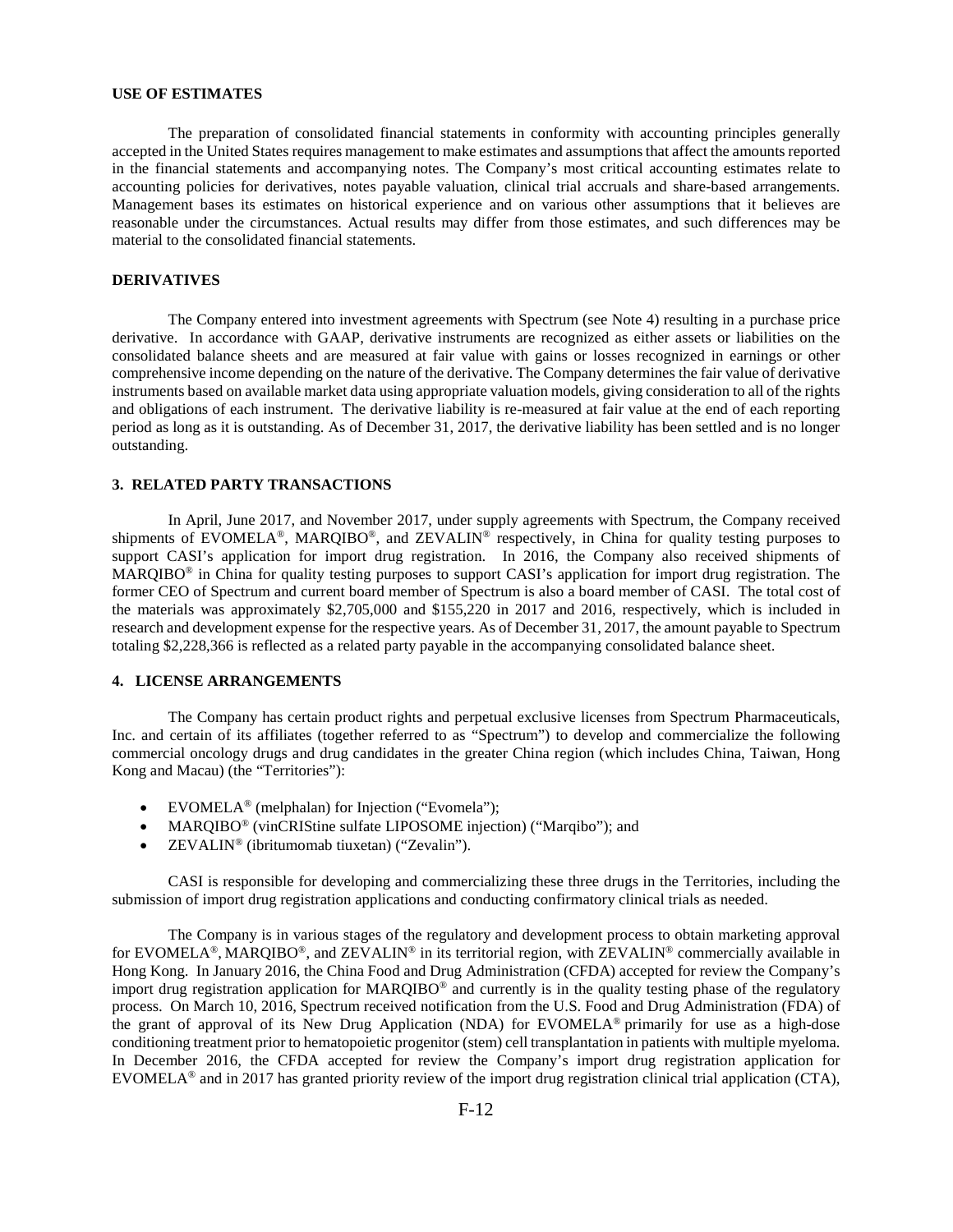which has completed the quality testing phase of the regulatory process and is currently in technical review by Center for Drug Evaluation (CDE) of the CFDA as part of the regulatory process. In 2017, the CFDA accepted for review the Company's import drug registration for ZEVALIN**®** including both the antibody kit and the radioactive Yttrium-90 component.

As consideration for the acquisition from Spectrum, the Company issued a total 5,405,382 shares of its common stock, a \$1.5 million 0.5% secured promissory note originally due in March 2016, and certain contingent rights ("Contingent Rights") to purchase additional shares of its common stock, which Contingent Rights expire upon the occurrence of certain events. The note has been subsequently amended to extend the due date to September 17, 2019 (see Note 5). The Company accounted for the acquisition of the product rights and licenses as an asset acquisition and, accordingly, recorded the acquired product rights and licenses at their estimated fair values based on the fair value of the consideration exchanged (including transaction costs) of approximately \$19.7 million.

The fair value of the common stock issued was based on the closing market price of the Company's common stock on the acquisition date. The fair value of the promissory note was measured using Level 3 unobservable inputs (see Note 6) including primarily the Company's estimated incremental borrowing rate as provided by a commercial lending institution.

The Contingent Rights provide Spectrum with the option to acquire, at a strike price of par value, a variable number of additional shares of common stock that allows Spectrum to maintain its fully-diluted ownership percentage for a certain time period and under certain terms and conditions. These Contingent Rights will expire on the earlier of raising an aggregate of \$50 million or September 17, 2019 (subject to possible extension only for certain outstanding derivative securities). Based on the terms and conditions of the Contingent Rights, the Company has determined that the Contingent Rights are a derivative financial instrument that is not indexed to its common stock and therefore is required to be accounted for at fair value, initially and on a recurring basis. The fair value of the Contingent Rights was measured using Level 3 unobservable inputs; the unobservable inputs include estimates of the Company's future capital requirements, and the timing, probability, size and characteristics of those capital raises, among other inputs. The total estimated fair value of the Contingent Rights was \$0 and \$4,122,266 as of December 31, 2017 and 2016, respectively; the change in fair value (see Note 6) is reflected as change in fair value of contingent rights in the accompanying consolidated statements of operations.

As a result of the 2017 Closings that occurred during 2017 (see Note 8), Spectrum exercised its Contingent Rights and the Company issued Spectrum 1,519,096 shares of common stock during 2017. This exercise resulted in the full settlement of the contingent rights derivative liability reducing the value to \$0 as of December 31, 2017. The Company recorded a reduction to the contingent rights derivative liability and an increase to additional paid-in capital of \$4,142,157 in 2017 related to the partial settlement of the contingent rights derivative as a result of the 2017 Closings, which is reflected in the accompanying consolidated balance sheet as of December 31, 2017. As a result of the 2016 Closings and the October 2016 Offering that occurred during 2016 (see Note 8), Spectrum exercised its Contingent Rights and the Company issued 4,623,197 shares of common stock during 2016. The Company recorded a reduction to the contingent rights derivative liability and an increase to additional paid-in capital of \$5,279,744 in 2016 related to the partial settlement of the contingent rights derivative as a result of the 2016 Closings and the October 2016 Offering, which is reflected in the accompanying consolidated balance sheet as of December 31, 2016.

# **5. NOTE PAYABLE**

As part of the license arrangements with Spectrum (see Note 4), the Company issued to Spectrum a \$1.5 million 0.5% secured promissory note originally due March 17, 2016. The promissory note was recorded initially at its fair value, giving rise to a discount of approximately \$136,000; the promissory note is presented as note payable, net of discount in the accompanying consolidated balance sheets. For the years ended December 31, 2017 and 2016, the Company recognized approximately \$7,000 and \$26,000 of non-cash interest expense, respectively, related to the amortization of the debt discount, using the effective interest rate method. On September 28, 2015, the Company entered into a First Amendment to Secured Promissory Note (the "Amendment") with Spectrum. Pursuant to the Amendment, the Company and Spectrum agreed to extend the maturity date of the note to March 17, 2017. On December 13, 2016, the Company entered into a Second Amendment to Secured Promissory Note (the "Second Amendment") with Spectrum to extend the maturity date of the Note to March 17, 2018. On December 20, 2017, the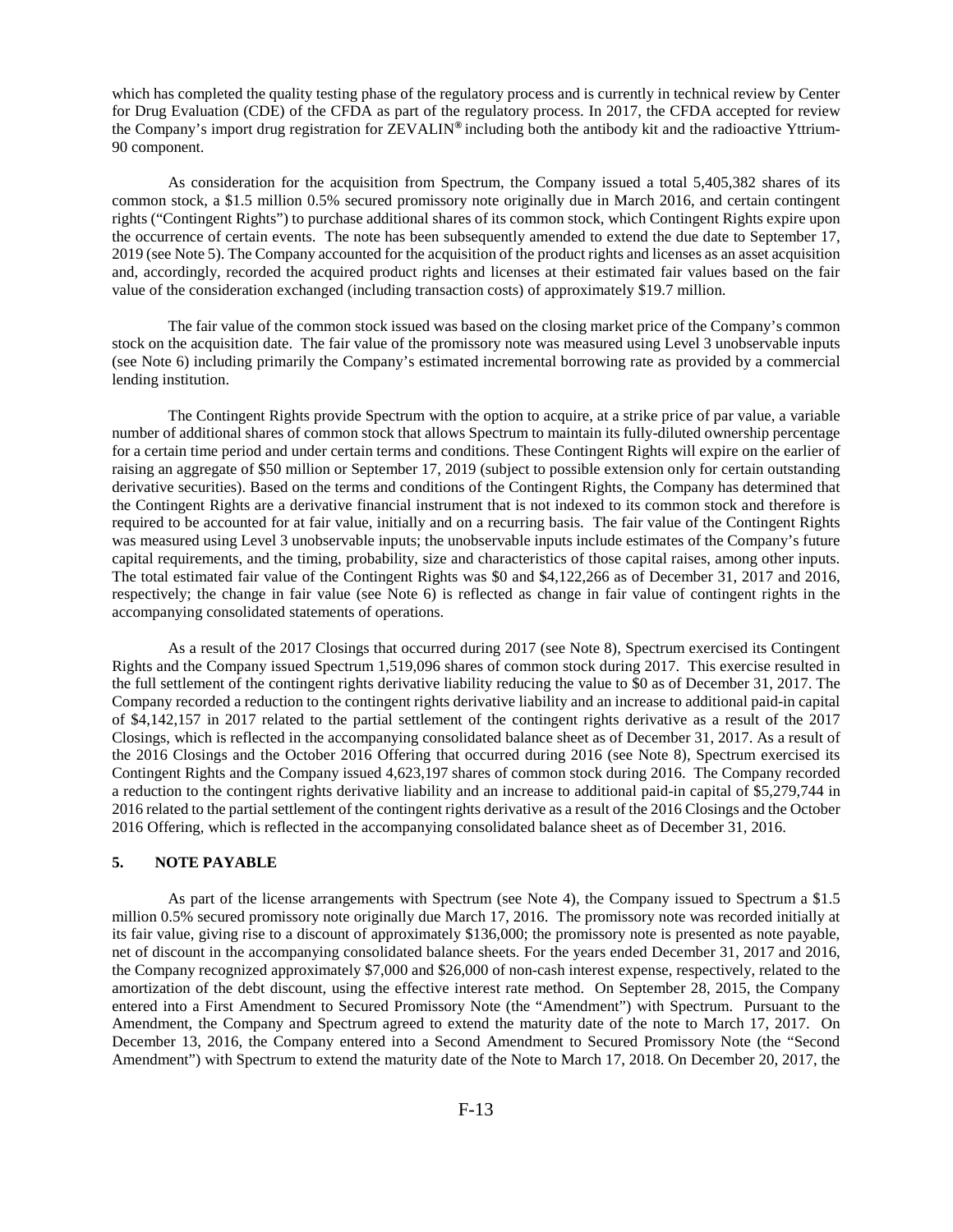Company entered into a Third Amendment to Secured Promissory Note (the "Third Amendment") with Spectrum to extend the maturity date of the Note to September 17, 2019. All other terms remain the same.

## **6. FAIR VALUE MEASUREMENTS**

Fair value is the price that would be received from the sale of an asset or paid to transfer a liability assuming an orderly transaction in the most advantageous market at the measurement date. U.S. GAAP establishes a hierarchical disclosure framework which prioritizes and ranks the level of observability of inputs used in measuring fair value. These tiers include:

- Level 1, defined as observable inputs such as quoted prices in active markets for identical assets;
- Level 2, defined as observable inputs other than Level 1 prices such as quoted prices for similar assets; quoted prices in markets that are not active; or other inputs that are observable or can be corroborated by observable market data for substantially the full term of the assets or liabilities; and
- Level 3, defined as unobservable inputs in which little or no market data exists, therefore requiring an entity to develop its own assumptions.

An asset's or liability's level within the fair value hierarchy is based on the lowest level of any input that is significant to the fair value measurement. At each reporting period, the Company performs a detailed analysis of its assets and liabilities that are measured at fair value. All assets and liabilities for which the fair value measurement is based on significant unobservable inputs or instruments which trade infrequently and therefore have little or no price transparency are classified as Level 3.

The inputs used in measuring the fair value of cash and cash equivalents are considered to be Level 1 in accordance with the three-tier fair value hierarchy. The fair market values are based on period-end statements supplied by the various banks and brokers that held the majority of the Company's funds. The fair value of short-term financial instruments (primarily accounts receivable, prepaid expenses, accounts payable, accrued expenses, and other current assets and liabilities) approximates their carrying values because of their short-term nature.

### Financial Assets and Liabilities Measured at Fair Value on a Recurring Basis:

The Contingent Rights issued to Spectrum in connection with the license arrangements (see Note 4) were considered derivative liabilities and were recorded initially at their estimated fair value, and are marked to market each reporting period until settlement. The fair value of the Contingent Rights was measured using Level 3 unobservable inputs; the unobservable inputs include estimates of the Company's future capital requirements, and the timing, probability, size and characteristics of those capital raises, among other inputs. Generally, if the estimates of the size and probability of the Company's future capital requirements increase, the fair value of the Contingent Rights will also increase.

The following table presents the Company's financial liabilities accounted for at fair value on a recurring basis as of December 31, 2016 by level within the fair value hierarchy. The Contingent Rights were fully settled during 2017 resulting in a \$0 fair value as of December 31, 2017.

|                                 | As of December $31,2016$ |                          |  |         |                             |       |
|---------------------------------|--------------------------|--------------------------|--|---------|-----------------------------|-------|
|                                 |                          | Level 1                  |  | Level 2 | Level 3                     | Total |
|                                 |                          |                          |  |         |                             |       |
| Liabilities - Contingent Rights |                          | $\overline{\phantom{a}}$ |  |         | $-$ \$4,122,266 \$4,122,266 |       |

The following table presents the changes in the Company's financial liabilities accounted for at fair value on a recurring basis using Level 3 unobservable inputs:

|                                           | 2017                     | 2016        |
|-------------------------------------------|--------------------------|-------------|
| Balance at beginning of year              | \$4.122,266              | \$9,395,222 |
| Partial settlement of Contingent Rights   | (4,142,157)              | (5,279,744) |
| Change in fair value of Contingent Rights | 19.891                   | 6.788       |
| Balance at end of year                    | $\overline{\phantom{a}}$ | \$4,122,266 |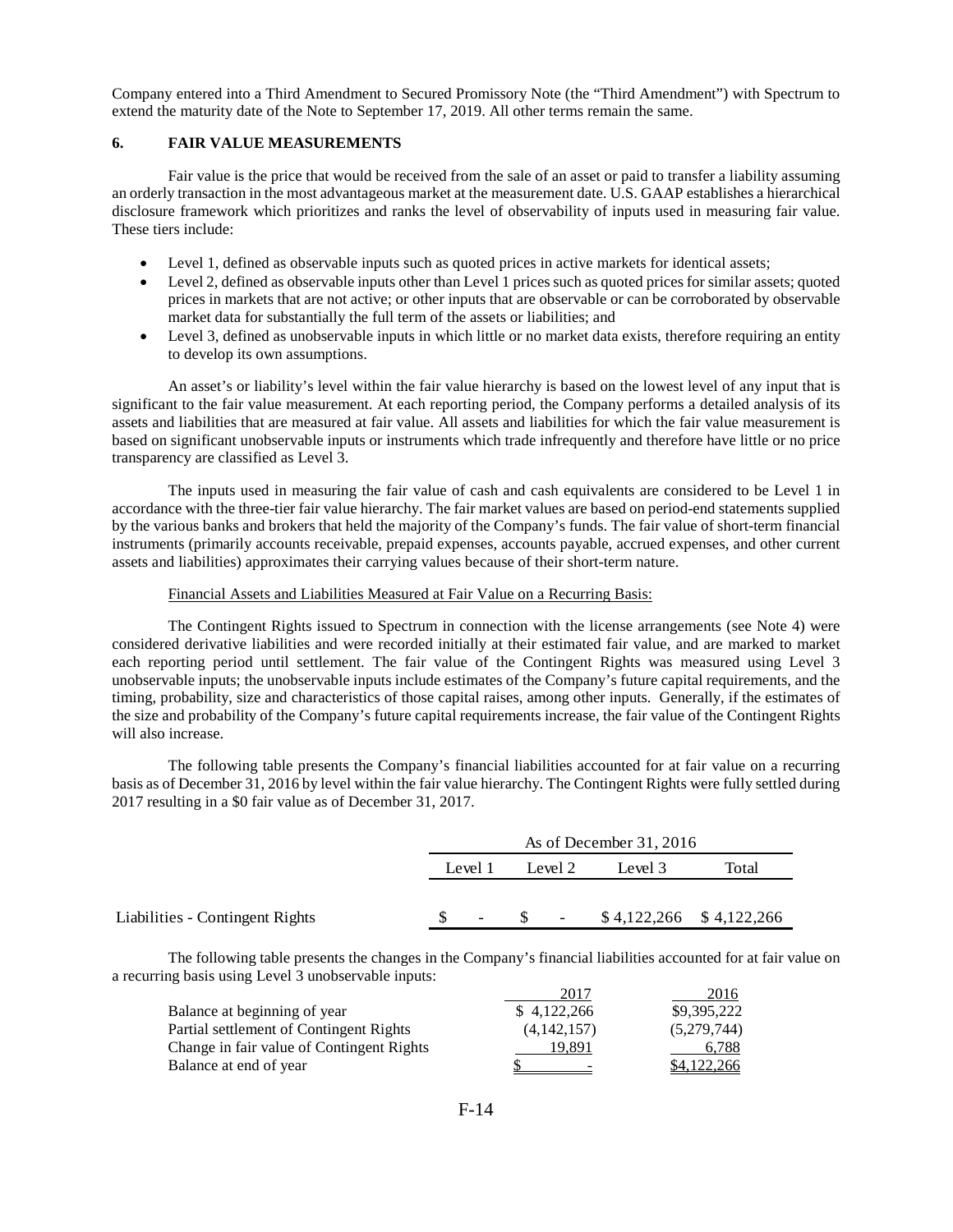### Financial Assets and Liabilities Measured at Fair Value on a Non-Recurring Basis:

The promissory note issued to Spectrum in connection with the license arrangements (see Note 4) was initially recorded at its fair value using Level 3 unobservable inputs including primarily the Company's estimated incremental borrowing rate as provided by a commercial lending institution.

#### Non-Financial Assets and Liabilities Measured at Fair Value on a Recurring Basis:

The Company does not have any non-financial assets and liabilities that are measured at fair value on a recurring basis.

### Non-Financial Assets and Liabilities Measured at Fair Value on a Non-Recurring Basis:

The Company measures its long-lived assets, including property and equipment, at fair value on a nonrecurring basis. These assets are recognized at fair value when they are deemed to be impaired. No such fair value impairment was recognized for the years ended December 31, 2017 and 2016.

# **7. INCOME TAXES**

The income tax provision is based on loss before income taxes of \$(8,658,120) in the U.S. and \$(2,112,082) in China. The Company has net operating loss (NOL) carryforwards for income tax purposes of approximately \$368,134,000 at December 31, 2017 that expire in years 2018 through 2038. The Company also has research and development ("R&D") tax credit carryforwards of approximately \$9,593,000 as of December 31, 2017 that expire in years 2018 through 2038. Under the provisions of the Internal Revenue Code, the NOL and tax credit carryforwards are subject to review and possible adjustment by the Internal Revenue Service and state tax authorities. NOL and tax credit carryforwards may become subject to an annual limitation in the event of certain cumulative changes in the ownership interest of significant shareholders over a three-year period in excess of 50%, as defined under Sections 382 and 383 of the Internal Revenue Code of 1986, respectively, as well as similar state tax provisions. This could limit the amount of tax attributes that the Company can utilize annually to offset future taxable income or tax liabilities. The amount of the annual limitation, if any, will be determined based on the value of the Company immediately prior to the ownership change. Subsequent ownership changes may further affect the limitation in future years. For financial reporting purposes, a valuation allowance has been recognized to reduce the net deferred tax assets to zero due to uncertainties with respect to the Company's ability to generate taxable income in the future sufficient to realize the benefit of deferred income tax assets.

For financial reporting purposes, loss before taxes includes the following components:

|                      | 2017           | 2016            |
|----------------------|----------------|-----------------|
| <b>United States</b> | \$ (8,658,120) | \$(7,375,974)   |
| Foreign              | (2.112.082)    | (2,077,514)     |
| Total                | \$(10,770,202) | $\$(9.453.488)$ |

Deferred income taxes reflect the net effect of temporary differences between the carrying amounts of assets and liabilities for financial reporting purposes and the amounts used for income tax purposes. Significant components of the Company's deferred income tax assets and liabilities as of December 31, 2017 and 2016 are as follows:

|                                                    | DECEMBER 31.     |                 |  |
|----------------------------------------------------|------------------|-----------------|--|
|                                                    | 2017             | 2016            |  |
| Deferred income tax assets:                        |                  |                 |  |
| Net operating loss carryforwards                   | 96.786.000<br>S. | \$140,468,000   |  |
| Research and development credit carryforward       | 9.592.000        | 9.399.000       |  |
| Intangible assets                                  | 4.184.000        | 6,913,000       |  |
| Equity-based compensation                          | 3,812,000        | 5,578,000       |  |
| Other                                              | 164,000          | 297,000         |  |
| Valuation allowance for deferred income tax assets | (114.538.000)    | (162, 655, 000) |  |
| Net deferred income tax assets                     |                  |                 |  |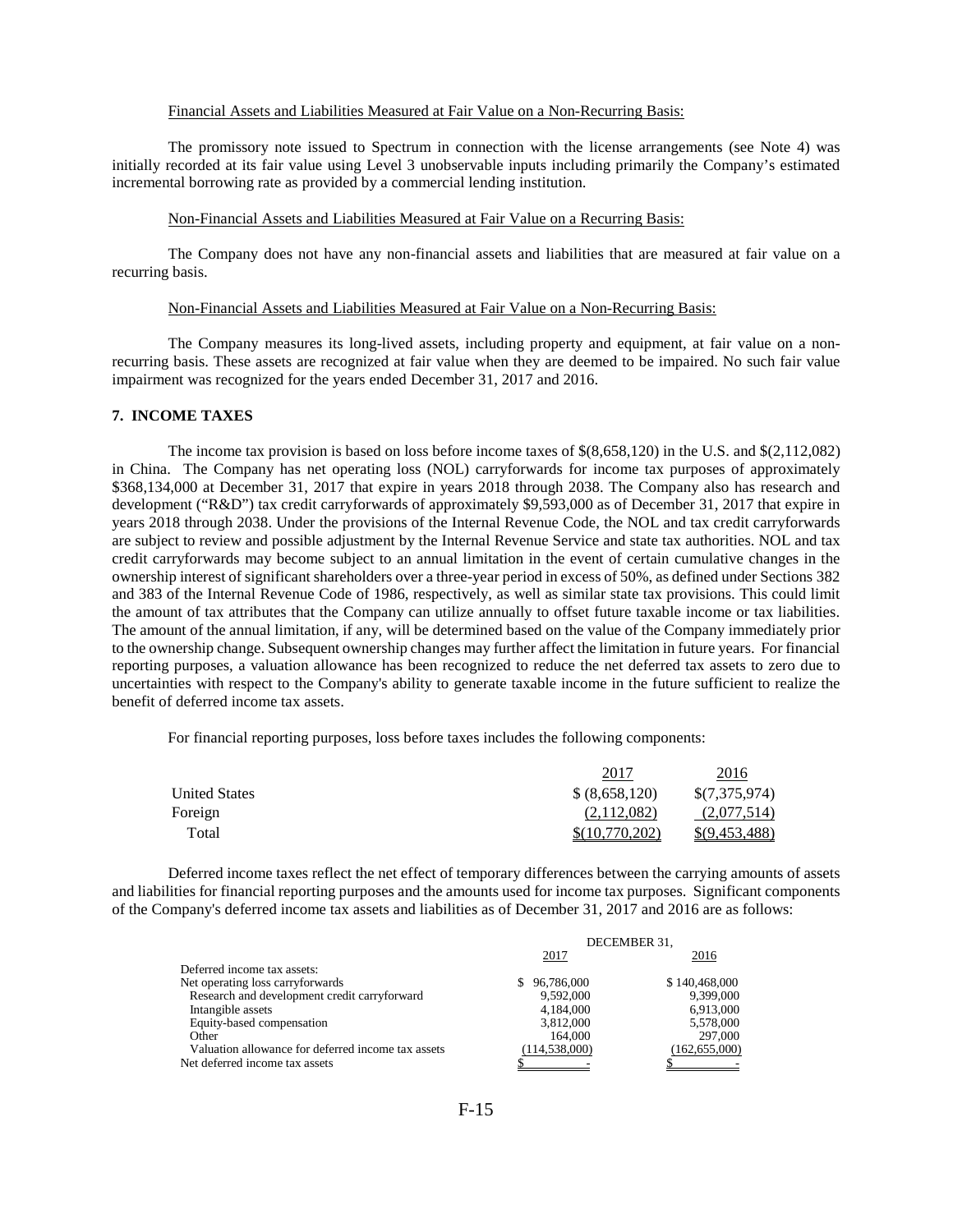On December 22, 2017, H.R.1, known as the "Tax Act," was signed into law and makes broad and complex changes to the U.S. tax code, including, but not limited to, (1) reducing the U.S. federal corporate tax rate to a flat rate of 21% for periods after December 31, 2017 and (2) requiring a one-time transition tax on certain un-repatriated earnings of foreign subsidiaries that is payable over eight years. As a result of the reduction of the corporate tax rate to 21%, U.S. generally accepted accounting principles require companies to re-value their deferred tax assets and liabilities as of the date of enactment, with resulting tax effects accounted for in the reporting period of enactment. As a result of this revaluation, the Company has reduced its pre-valuation allowance deferred tax asset by \$52,258,000 in the year ended December 31, 2017, with a corresponding decrease in the valuation allowance on its net deferred tax assets. The Company has no unrepatriated earnings in any of its foreign subsidiaries as they incurred losses since inception.

A reconciliation of the provision for income taxes to the federal statutory rate is as follows:

|                                 | 2017           | 2016             |
|---------------------------------|----------------|------------------|
| Tax benefit at statutory rate   | (3,662,000)    | (3,214,000)<br>S |
| Effect of tax law change        | 52,258,000     |                  |
| State taxes                     | (290,000)      | (232,000)        |
| Net R&D credit adjustment       | (185,000)      | (105,000)        |
| Attribute expiration            | 50,000         |                  |
| Nondeductible expenses          | 6.000          | 4.000            |
| Change in valuation allowance   | (48, 117, 000) | 3,461,000        |
| Other                           | 125,000        | 177,000          |
| Changes in applicable tax rates | (185,000)      | (91,000)         |
|                                 |                |                  |

The Company had \$3,133,000 of unrecognized tax benefits as of December 31, 2016 related to net R&D tax credit carryforwards. The Company had a full valuation allowance on the net deferred tax asset recognized in the consolidated financial statements. For the year ended December 31, 2017, there were net additional unrecognized tax benefits of \$65,000 related to R&D tax credits. The Company has a full valuation allowance at December 31, 2017 and 2016 against the full amount of its net deferred tax assets and, therefore, there was no impact on the Company's financial position.

A reconciliation of the beginning and ending amount of gross unrecognized tax benefits is as follows:

|                                                  | 2017        | 2016        |
|--------------------------------------------------|-------------|-------------|
| Unrecognized tax benefits balance at January 1   | \$3,133,000 | \$3,097,000 |
| Additions for Tax Positions of Prior Periods     | 3.000       | 1.000       |
| Additions for Tax Positions of Current Period    | 62,000      | 35,000      |
|                                                  |             |             |
| Unrecognized tax benefits balance at December 31 | \$3.198.000 |             |

The Company recognizes interest and penalties related to uncertain tax positions as a component of income tax expense. As of December 31, 2017 and 2016, the Company had no accrued interest or penaltiesrelated to uncertain tax positions.

The tax returns for all years in the Company's major tax jurisdictions are not settled as of December 31, 2017. Due to the existence of tax attribute carryforwards (which are currently offset by a full valuation allowance), the Company treats all years' tax positions as unsettled due to the taxing authorities' ability to modify these attributes.

The Company believes that the total unrecognized tax benefit, if recognized, would impact the effective rate, however, such reversal may be offset by a corresponding adjustment to the valuation allowance.

#### **8. STOCKHOLDERS' EQUITY**

## **SECURITIES PURCHASE AGREEMENTS**

As described in Note 1, on March 19, 2018, the Company entered into securities purchase agreements (the "Securities Purchase Agreements") with certain institutional investors, accredited investors and current stockholders, pursuant to which the Company is issuing 15,432,091 shares of its common stock with accompanying warrants to purchase 6,172,832 shares of its common stock in a \$50 million private placement. To date, the Company has received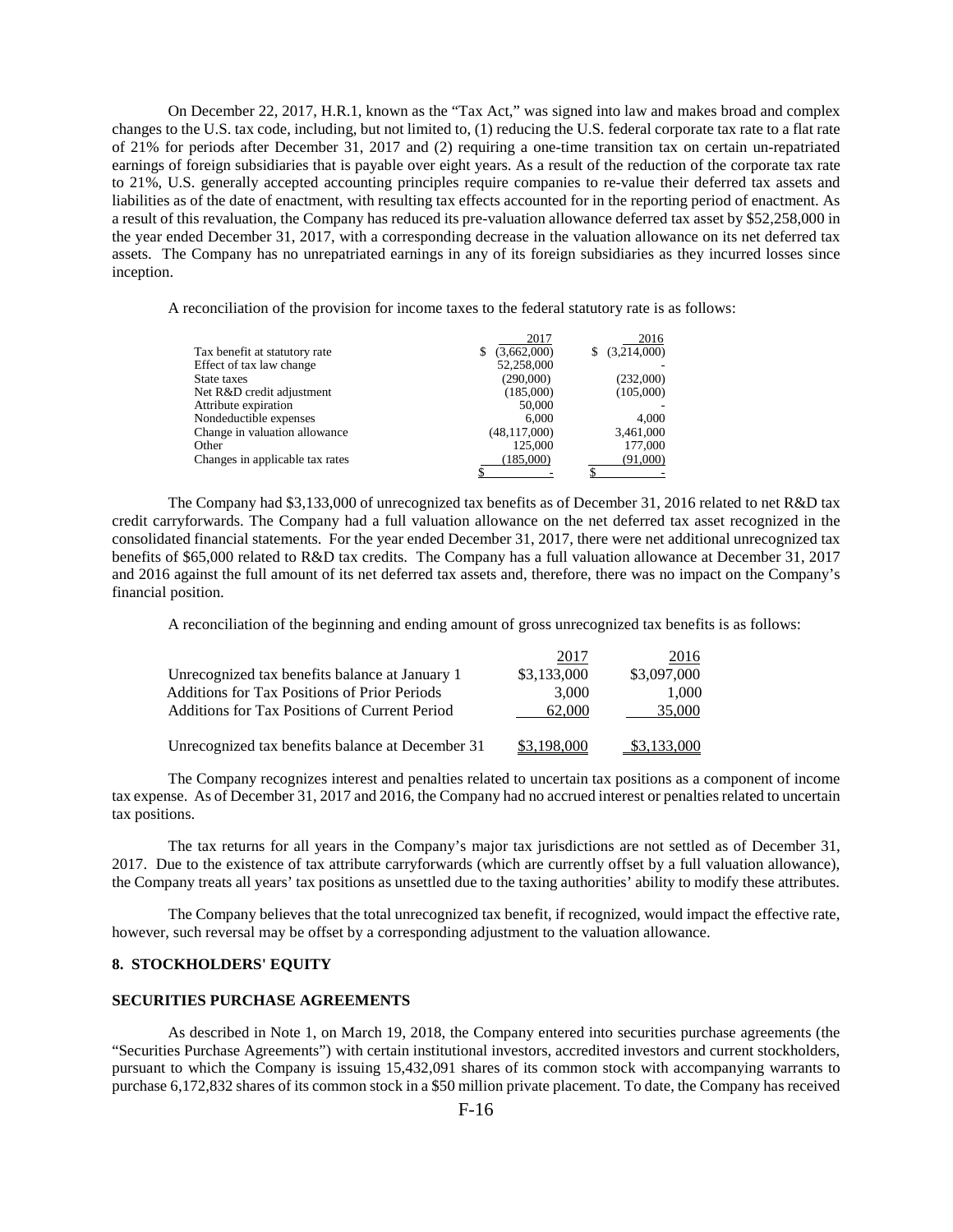gross proceeds of \$29.3 million and expects to receive additional gross proceeds of \$20.7 million in the near future. The purchase price for each share of common stock and warrant was \$3.24. The warrants will become exercisable 180 days after issuance at a \$3.69 per share exercise price, and will expire five years from the date of issuance. The Securities Purchase Agreements and warrants each include additional customary representations, warranties and covenants. The Company also agreed to file a resale registration within 120 days following the closing covering the shares of common stock issued and the shares of common stock underlying the warrants.

As described in Note 1, on October 13, 2017, the Company entered into securities purchase agreements with certain institutional investors, accredited investors and current stockholders pursuant to which the Company agreed to sell 7,951,865 shares of its common stock and warrants exercisable for up to 1,590,373 shares of its common stock (exclusive of the Agent Warrants described below) in a registered direct offering (the "2017 Offering") for gross proceeds of \$23,855,595. As a result of the 2017 Closings related to the Offering, the Company received approximately \$23.4 million after offering expenses and issued 7,951,865 shares of common stock. The shares and warrants were sold together, consisting of one share of common stock and a warrant to purchase 0.20 shares of common stock for each share of common stock purchased, at a combined offering price of \$3.00. The warrants are exercisable beginning on April 17, 2018 and expire on April 17, 2020. The warrants have an exercise price of \$3.75 per share. The fair value of the warrants issued is \$1,558,566, calculated using the Black-Scholes-Merton valuation model value of \$0.98 with a contractual life of 2.5 years, an assumed volatility of 85.4%, and a risk-free interest rate of 1.54%.

In connection with the 2017 Offering, the Company issued to its placement agent or its designees warrants to purchase 48,133 shares of common stock at an exercise price of \$3.75 per share of common stock (the "Agent Warrants"), representing the number of warrants equal to an aggregate of 4% of the number of shares sold to investors placed by the placement agent in the 2017 Offering, excluding investments made by certain China-focused investors that were placed by the Company. The Agent Warrants are exercisable beginning on April 17, 2018 and expire on April 17, 2019. The fair value of the warrants issued is \$28,880, calculated using the Black-Scholes-Merton valuation model value of \$0.60 with a contractual life of 1.5 years, an assumed volatility of 77.8%, and a risk-free interest rate of 1.54%.

On September 20, 2015, the Company entered into stock purchase agreements with certain institutional and accredited investors for a \$25.1 million financing. Pursuant to these agreements, the Company agreed to sell to the investors in a private placement an aggregate of 20,658,434 shares of the Company's common stock, at \$1.19 per share, based on the closing bid price of the Company's common stock on the Nasdaq Capital Market on September 18, 2015, and a total of 4,131,686 warrants, representing a 20% warrant coverage, with a purchase price of \$0.125 per whole warrant share. The warrants became exercisable three months after issuance at \$1.69 per share exercise price, and expire three years from the date the warrants become exercisable. The offering closed after satisfaction of certain regulatory and customary closing conditions, with the net proceeds subject to payment of offering expenses, including fees and expenses.

On January 15, 2016, the Company completed the first closing and received approximately \$10.3 million and yielded approximately \$10.2 million after offering expenses (the "First Closing"). The First Closing resulted in the issuance of 8,448,613 shares of Common Stock, priced at \$1.19 per share, and 1,689,722 warrants, with a purchase price of \$0.125 per warrant. The warrants became exercisable on April 15, 2016 at \$1.69 per share exercise price, and will expire on April 15, 2019. The fair value of the warrants issued is \$321,047, calculated using the Black-Scholes-Merton valuation model value of \$0.19 with a contractual life of 3.25 years, an assumed volatility of 70.1%, and a risk-free interest rate of 1.08%.

On June 24, 2016, the Company completed the second closing and received approximately \$6.0 million (the "Second Closing"). The Second Closing resulted in the issuance of 4,906,118 shares of Common Stock, priced at \$1.19 per share, and 981,223 warrants, with a purchase price of \$0.125 per warrant. The warrants became exercisable on September 23, 2016 at \$1.69 per share exercise price, and will expire on September 23, 2019. The fair value of the warrants issued is \$431,738, calculated using the Black-Scholes-Merton valuation model value of \$0.44 with a contractual life of 3.25 years, an assumed volatility of 70.4%, and a risk-free interest rate of 0.76%.

On July 5, 2016, the Company completed the third closing and received \$1.0 million (the "Third Closing"). The Third Closing resulted in the issuance of 823,045 shares of Common Stock, priced at \$1.19 per share, and 164,609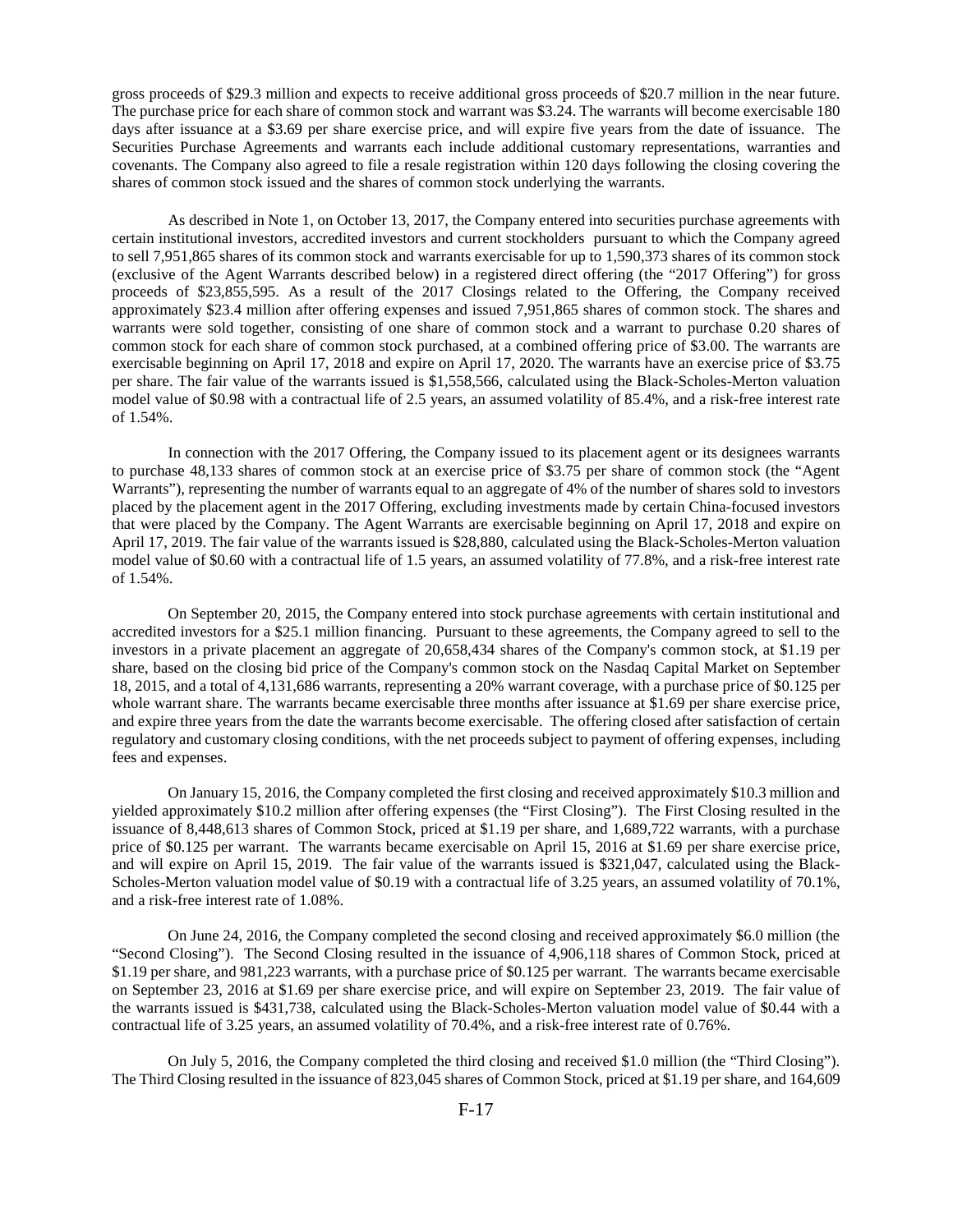warrants, with a purchase price of \$0.125 per warrant. The warrants became exercisable on October 4, 2016 at \$1.69 per share exercise price, and will expire on October 4, 2019. The fair value of the warrants issued is \$67,490, calculated using the Black-Scholes-Merton valuation model value of \$0.41 with a contractual life of 3.25 years, an assumed volatility of 70.6%, and a risk-free interest rate of 0.66%.

On October 3, 2016, the Company completed the final closing and received \$7.8 million (the "Final Closing"). The Final Closing resulted in the issuance of 6,480,655 shares of Common Stock, priced at \$1.19 per share, and 1,296,129 warrants, with a purchase price of \$0.125 per warrant. The warrants became exercisable on January 2, 2017 at \$1.69 per share exercise price, and will expire on January 2, 2020. The fair value of the warrants issued is \$544,374, calculated using the Black-Scholes-Merton valuation model value of \$0.42 with a contractual life of 3.25 years, an assumed volatility of 71.4%, and a risk-free interest rate of 0.91%. The Final Closing included an investment from ETP Global Fund, L.P., a healthcare investment fund. The managing member of Emerging Technology Partners, LLC, which is the general partner of ETP Global Fund, L.P., is also the Executive Chairman of the Company.

On October 24, 2016, the Company entered into and closed on a stock purchase agreement with an accredited investor, pursuant to which the Company agreed to sell to the investor in a private placement an aggregate of 2,469,135 shares of the Company's Common Stock, priced at \$1.190 per share, and 493,827 warrants, representing a 20% warrant coverage, with a purchase price of \$0.125 per whole warrant share, for aggregate gross proceeds to the Company of \$3.0 million (the "October 2016 Offering"). The warrants became exercisable on January 23, 2017 at \$1.69 per share exercise price, and will expire on January 23, 2020. The fair value of the warrants issued in the October 2016 Offering is \$306,173, calculated using the Black-Scholes-Merton valuation model value of \$0.62 with a contractual life of 3.25 years, an assumed volatility of 72.2%, and a risk-free interest rate of 1.00%.

The Company granted registration rights to all of the investors and filed a resale registration statement covering the shares of common stock and the shares of common stock underlying the warrants on December 2, 2016. The registration statement was declared effective by the SEC on December 21, 2016.

### **COMMON STOCK SALES AGREEMENT**

On February 23, 2018, the Company entered into a Common Stock Sales Agreement (the "Sales Agreement") with H.C. Wainwright & Co., LLC ("HCW"). Pursuant to the terms of the Sales Agreement, the Company may sell from time to time, at its option, shares of the Company's common stock through HCW, as sales agent, with an aggregate sales price of up to \$25 million (the "Shares").

Any sales of Shares pursuant to the Sales Agreement will be made under the Company's effective "shelf" registration statement (the "Registration Statement") on Form S-3 (File No. 333-222046) which became effective on December 22, 2017 and the related prospectus supplement and the accompanying prospectus, as filed with the Securities and Exchange Commission (the "SEC") on February 23, 2018.

Under the terms of the Sales Agreement, the Company may sell shares of its common stock through HCW by any method permitted that is deemed an "at the market offering" as defined in Rule 415 under the Securities Act of 1933, as amended (the "Securities Act"). HCW will use its commercially reasonable efforts consistent with its normal trading and sales practices to sell the Company's common stock from time to time, based upon the Company's instructions (including any price, time or size limits or other customary parameters or conditions the Company may impose). Actual sales will depend on a variety of factors to be determined by the Company from time to time, including (among others) market conditions, the trading price of the Company's common stock, capital needs and determinations by the Company of the appropriate sources of funding for the Company. The Company is not obligated to make any sales of common stock under the Sales Agreement and the Company cannot provide any assurances that it will issue any shares pursuant to the Sales Agreement. The Company will pay a commission rate of up to 3.0% of the gross sales price per share sold and agreed to reimburse HCW for certain specified expenses. The Company has also agreed pursuant to the Sales Agreement to provide HCW with customary indemnification and contribution rights.

The Company or HCW upon notice to the other, may suspend the offering of the Shares under the Sales Agreement at any time. The offering of the Shares pursuant to the Sales Agreement will terminate upon the sale of Shares in an aggregate offering amount equal to \$25 million, or sooner if either the Company or HCW terminate the Sales Agreement pursuant to its terms.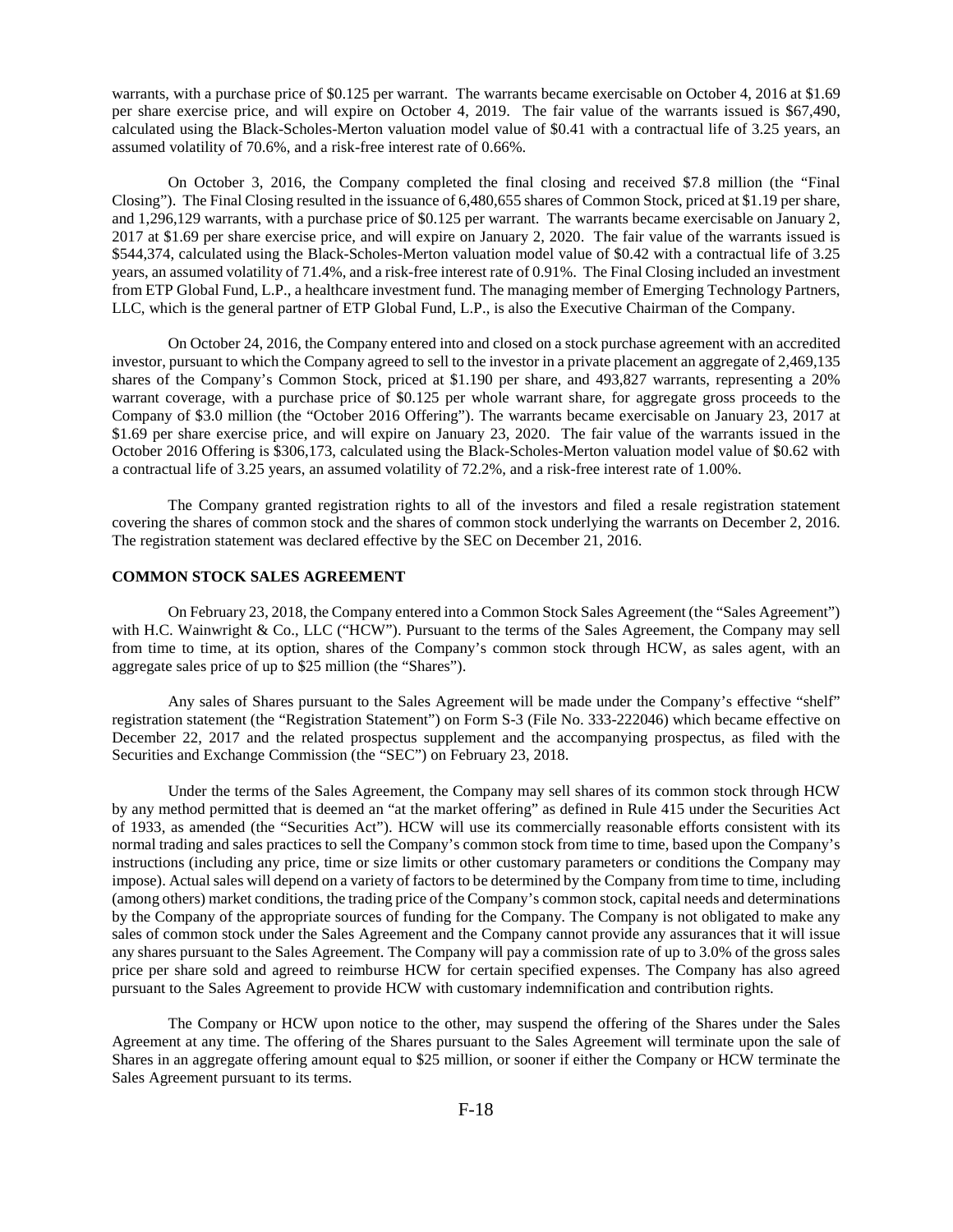Through March 2018, the Company issued 143,248 Shares under the Sales Agreement resulting in net proceeds to the Company of approximately \$475,000.

## **9. SHARE-BASED COMPENSATION AND WARRANTS**

The Company has adopted incentive and nonqualified stock option plans for executive, scientific and administrative personnel of the Company as well as outside directors and consultants. In June 2017, the Company's shareholders approved an amendment to the 2011 Long-Term Incentive Plan, increasing the number of shares reserved for issuance from 11,230,000 to 14,230,000 shares of common stock to be available for grants and awards. As of December 31, 2017, there are 11,585,315 shares issuable under options previously granted and currently outstanding, with exercise prices ranging from \$0.86 to \$7.37. In 2017, the Company awarded options to employees, covering up to 2,225,000 shares, in which vesting is subject to achievement of certain performance milestones. Options granted under the plans generally vest over periods varying from immediately to one to three years, are not transferable and generally expire ten years from the date of grant. As of December 31, 2017, 2,852,234 shares remained available for grant under the Company's 2011 Long-Term Incentive Plan. On March 13, 2018, upon the recommendation of the Compensation Committee of the Board of Directors (the "Board"), the Board approved a grant of stock options to the Company's Executive Chairman exercisable for 1 million shares of common stock that will vest and become exercisable on the first anniversary date of the grant. In addition, the Board approved the grant of a performancebased option covering 4 million shares of common stock that will vest if, within 18 months of the date of grant, specific operational and strategic milestones are achieved. Both grants are conditioned upon stockholder approval at the 2018 Annual Meeting of Stockholders.

The Company records compensation expense associated with stock options and other equity-based compensation in accordance with provisions of authoritative guidance. Compensation costs are recognized over the requisite service period, which is generally the option vesting term of up to three years. Awards with performance conditions will be expensed if it is probable that the performance condition will be achieved. For the years ended December 31, 2017 and 2016, \$30,500 and \$10,100, respectively was expensed for share awards with performance conditions that became probable during that period.

The Company's net loss for the years ended December 31, 2017 and 2016 includes \$650,440 and \$2,995,240, respectively, of non-cash compensation expense related to the Company's share-based compensation awards. The compensation expense related to the Company's share-based compensation arrangements is recorded as components of general and administrative expense and research and development expense, as follows:

|                                                         | 2017      | 2016           |
|---------------------------------------------------------|-----------|----------------|
| Research and development                                | \$271,733 | 746.027<br>SS. |
| General and administrative                              | 378,707   | 2,249,213      |
| Share-based compensation expense                        | \$650,440 | \$2,995,240    |
| Net share-based compensation expense, per common share: |           |                |
| Basic and diluted                                       | 001       | 005            |

#### Stock Options

The Company uses the Black-Scholes-Merton valuation model to estimate the fair value of service based and performance based stock options granted to employees. Option valuation models, including Black-Scholes-Merton, require the input of highly subjective assumptions, and changes in the assumptions used can materially affect the grant date fair value of an award. These assumptions include the risk free rate of interest, expected dividend yield, expected volatility, and the expected life of the award.

Expected Volatility—Volatility is a measure of the amount by which a financial variable such as a share price has fluctuated (historical volatility) or is expected to fluctuate (expected volatility) during a period. The Company uses the historical volatility based on the daily price observations of its common stock during the period immediately preceding the share-based award grant that is equal in length to the award's expected term. The Company believes that historical volatility represents the best estimate of future long term volatility.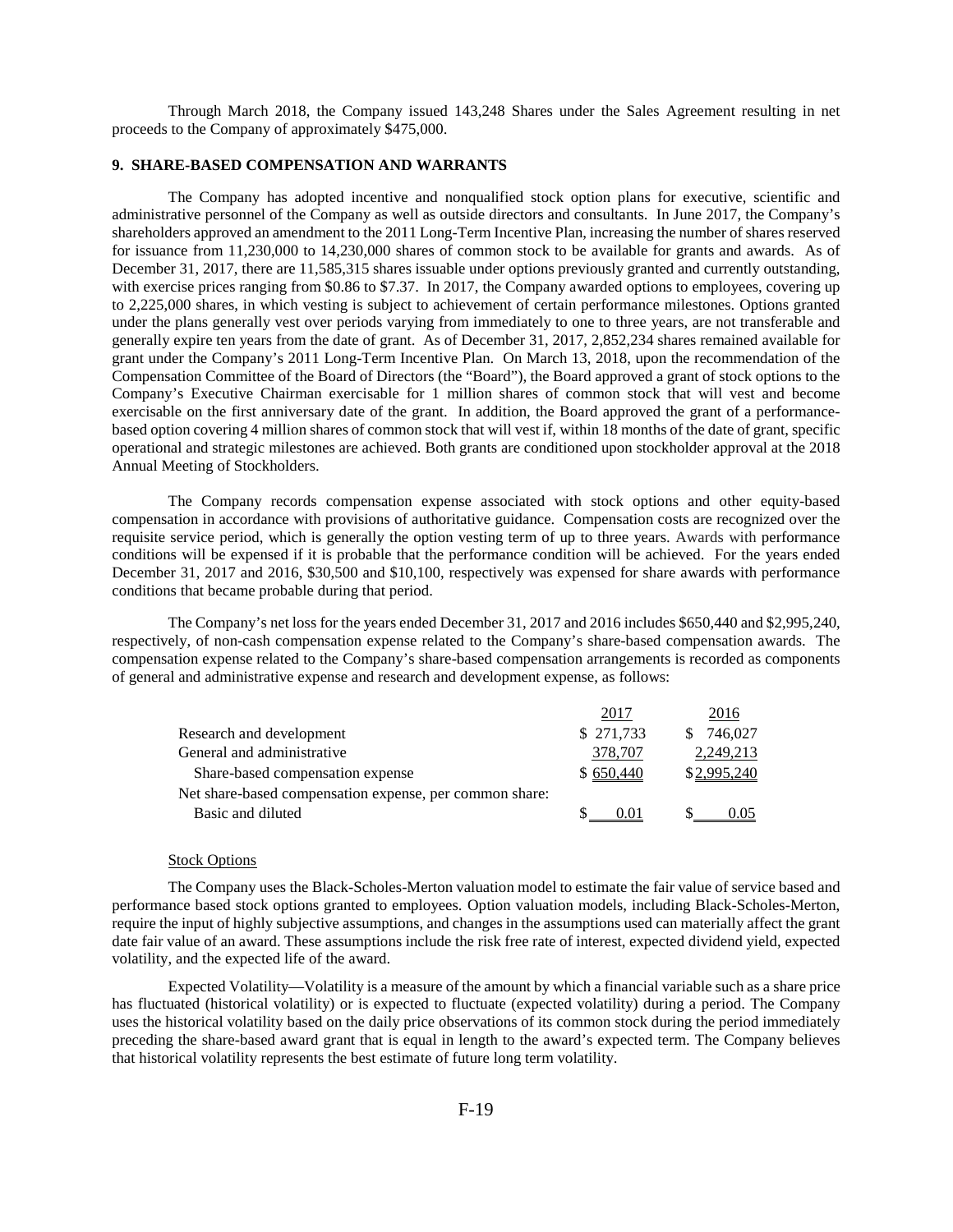Risk-Free Interest Rate—This is the average interest rate consistent with the yield available on a U.S. Treasury note (with a term equal to the expected term of the underlying grants) at the date the option was granted.

Expected Term of Options—This is the period of time that the options granted are expected to remain outstanding. The Company uses a simplified method for estimating the expected term of service based awards granted. For performance based and market based awards, the expected term of service is based on the derived service period.

Expected Dividend Yield—The Company has never declared or paid dividends on its common stock and does not anticipate paying any dividends in the foreseeable future. As such, the dividend yield percentage is assumed to be zero.

Forfeiture Rate—This is the estimated percentage of options granted that are expected to be forfeited or cancelled on an annual basis before becoming fully vested. The Company estimated the forfeiture rate for 2016 based on historical forfeiture experience for similar levels of employees to whom options were granted. Beginning in 2017, in accordance with authoritative guidance, forfeitures were no longer required to be estimated.

Following are the weighted-average assumptions used in valuing the stock options granted to employees during the years ended December 31, 2017 and 2016:

|                         | Years ended December 31, |            |
|-------------------------|--------------------------|------------|
|                         | 2017                     | 2016       |
| Expected volatility     | 78.88%                   | 82.12%     |
| Risk free interest rate | 1.96%                    | 1.29%      |
| Expected term of option | 6.29 years               | 5.33 years |
| Forfeiture rate         |                          | $*3.00\%$  |
| Expected dividend yield |                          |            |

\*- In 2016, authoritative guidance required forfeitures to be estimated at the time of grant and revised, if necessary, in subsequent periods if actual forfeitures differ from those estimates. Throughout 2016, forfeitures were estimated at 3% and the actual forfeiture rate was 6% for 2016. The Company adjusted stock compensation expense for 2016 based on the actual forfeiture rate.

The weighted average fair value of stock options granted was \$0.73 and \$0.75 in 2017 and 2016, respectively.

Share-based compensation expense recognized in the consolidated statements of operations is based on awards ultimately expected to vest, net of estimated forfeitures. The authoritative guidance requires forfeitures to be estimated at the time of grant and revised, if necessary, in subsequent periods if actual forfeitures differ from those estimates.

A summary of the Company's stock option plans and of changes in options outstanding under the plans during the years ended December 31, 2017 and 2016 is as follows:

|                                  | Number of Options | Weighted Average<br><b>Exercise Price</b> | Weighted Average<br>Remaining<br>Contractual Term | Aggregate Intrinsic<br>Value |
|----------------------------------|-------------------|-------------------------------------------|---------------------------------------------------|------------------------------|
|                                  |                   |                                           | In Years                                          |                              |
| Outstanding at December 31, 2015 | 6,694,744         | \$<br>1.99                                |                                                   |                              |
| Exercised                        | ۰                 | \$                                        |                                                   |                              |
| Granted                          | 4,213,518         | \$<br>1.00                                |                                                   |                              |
| Expired                          | (856, 512)        | \$<br>2.24                                |                                                   |                              |
| Forfeited                        | (516, 444)        | \$<br>1.14                                |                                                   |                              |
| Outstanding at December 31, 2016 | 9,535,306         | \$<br>1.57                                |                                                   |                              |
| Exercised                        | (154, 545)        | \$<br>2.11                                |                                                   |                              |
| Granted                          | 3,199,500         | \$<br>1.05                                |                                                   |                              |
| Expired                          | (978.070)         | \$<br>1.64                                |                                                   |                              |
| Forfeited                        | (16, 876)         | \$<br>0.92                                |                                                   |                              |
| Outstanding at December 31, 2017 | 11,585,315        | \$<br>1.42                                | 7.46                                              | \$21,730,182                 |
| Exercisable at December 31, 2017 | 8,468,971         | \$<br>1.57                                | 6.78                                              | \$14,781,148                 |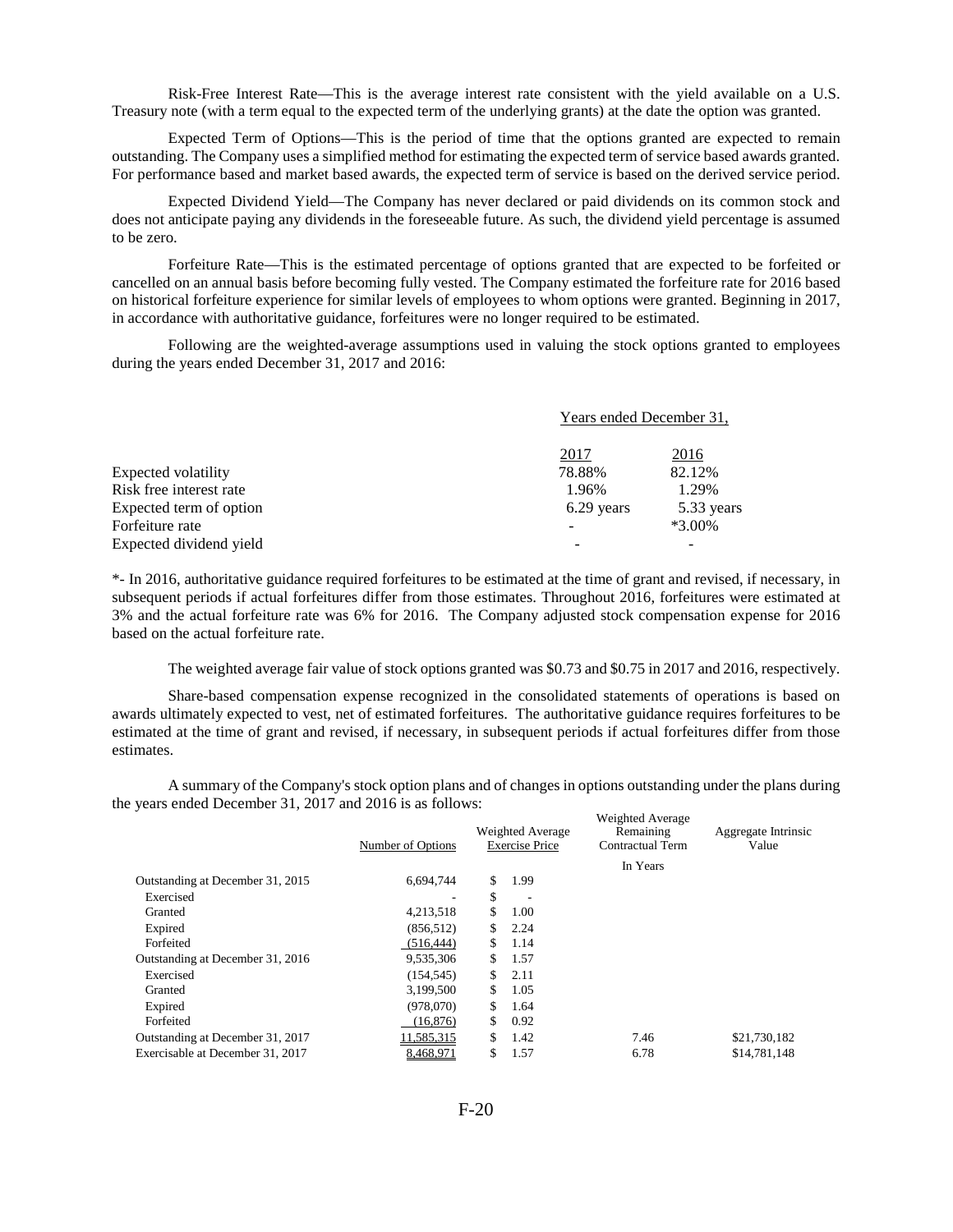The aggregate intrinsic value is calculated as the difference between (i) the closing price of the common stock at December 31, 2017 and (ii) the exercise price of the underlying awards, multiplied by the number of options that had an exercise price less than the closing price on the last trading day of the year. The intrinsic value of options exercised during the year ended December 31, 2017 totaled approximately \$168,000. Cash received from option exercises under all share-based payment arrangements for the year ended December 31, 2017 was approximately \$326,000. There were no options exercised in 2016.

The following summarizes information about stock options granted to employees and directors outstanding at December 31, 2017:

|                        |                   | <b>Options Outstanding</b> |          | <b>Options Exercisable</b> |           |
|------------------------|-------------------|----------------------------|----------|----------------------------|-----------|
|                        |                   | Weighted                   |          |                            |           |
|                        |                   | Average                    | Weighted |                            | Weighted  |
|                        | <b>Number</b>     | Remaining                  | Average  | Number                     | Average   |
| Range of               | Outstanding at    | Contractual                | Exercise | Exercisable at             | Exercise  |
| <b>Exercise Prices</b> | December 31, 2017 | Life in Years              | Price    | December 31, 2017          | Price     |
| $$0.00 - $1.00$        | 3.950.656         | 8.9                        | 0.93     | 1,538,965                  | 0.87      |
| $$1.01 - $2.00$        | 7,083,119         | 7.0                        | 1.53     | 6,378,466                  | 1.57      |
| $$2.01 - $3.00$        | 375,000           | 4.2                        | 2.24     | 375,000                    | 2.24      |
| $$3.01 - $7.00$        | 122,000           | 3.0                        | 6.24     | 122,000                    | 6.24      |
| $$7.01 - $8.00$        | 54.540            | 1.5                        | 7.26     | 54.540                     | 7.26<br>C |
|                        | 11.585.315        | 7.5                        | 1.42     | 8,468,971                  | 1.57      |

As of December 31, 2017, there was approximately \$544,000 of total unrecognized compensation cost related to non-vested stock options. That cost is expected to be recognized over a weighted-average period of 1.8 years.

#### Warrants

Warrants issued generally expire after 2-5 years from the date of issuance. Stock warrant activity is as follows:

|                                  | Number of Shares |    | <b>Weighted Average</b><br><b>Exercise Price</b> |
|----------------------------------|------------------|----|--------------------------------------------------|
| Outstanding at December 31, 2015 | 4.010.903        | S  | 2.27                                             |
| Issued                           | 4.625.510        | S  | 1.69                                             |
| Exercised                        |                  | \$ |                                                  |
| Expired                          | (2,247,912)      | S  | 2.91                                             |
| Outstanding at December 31, 2016 | 6.388.501        | \$ | 1.60                                             |
| <b>Issued</b>                    | 1.638.506        | S  | 3.75                                             |
| Exercised                        |                  | \$ |                                                  |
| Expired                          | (1,762,991)      | \$ | 1.46                                             |
| Outstanding at December 31, 2017 | 6.264.016        | S  | 2.23                                             |
| Exercisable at December 31, 2017 | 4.625.510        |    | 1.69                                             |

### **10. COMMITMENTS AND CONTINGENCIES**

#### **COMMITMENTS**

*ENMD-2076.* In January 2006, the Company acquired Miikana, a private biotechnology company. Pursuant to the Merger Agreement, the Company acquired all of the outstanding capital stock of Miikana Therapeutics, Inc. In 2008, the Company initiated a Phase 1 clinical trial with its Aurora A and angiogenic kinase inhibitor, ENMD-2076, in patients with solid tumors. A dosing of the first patient with ENMD-2076 triggered a purchase price adjustment milestone of \$2 million, which the Company opted to pay in stock. As ENMD-2076 successfully completed Phase 1 clinical trials and advanced to Phase 2, the dosing of the first patient in 2010 triggered an additional purchase price adjustment milestone of \$3 million, which was paid in stock in 2010. Under the terms of the merger agreement, the former Miikana stockholders may earn up to an additional \$4 million of potential payments upon the satisfaction of additional clinical and regulatory milestones for ENMD-2076. As of December 31, 2017, the \$4 million potential milestone payment remains, payable in cash or shares of stock at the Company's option, related to the ENMD-2076 program and the dosing of the first patient in a Phase 3 pivotal trial.